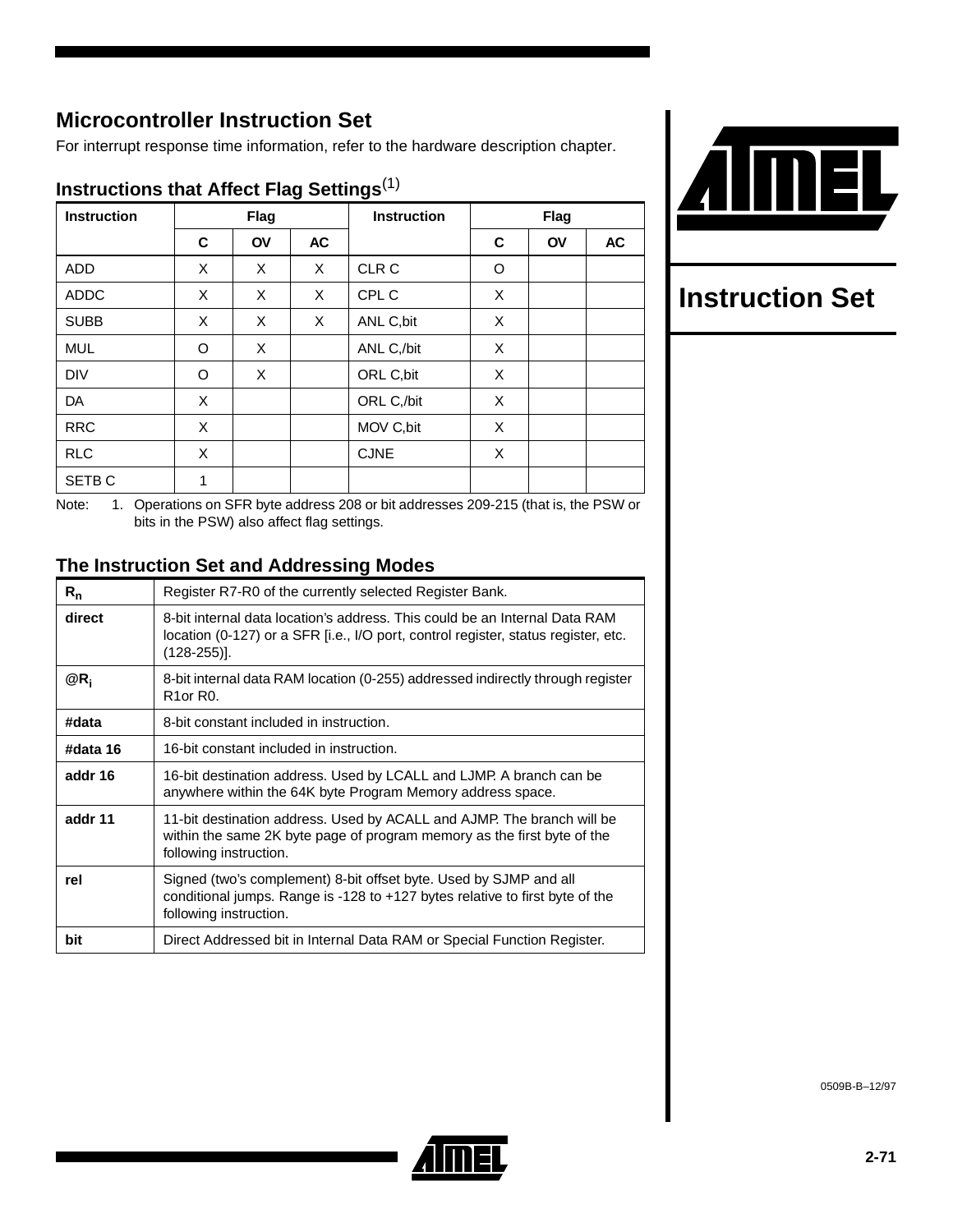

# **Instruction Set Summary**

|                | $\mathbf 0$                                  | $\mathbf{1}$                       | 2                                 | 3                                  | 4                                    | 5                                    | 6                                    | $\overline{7}$                       |
|----------------|----------------------------------------------|------------------------------------|-----------------------------------|------------------------------------|--------------------------------------|--------------------------------------|--------------------------------------|--------------------------------------|
| $\mathbf 0$    | <b>NOP</b>                                   | <b>JBC</b><br>bit,rel<br>[3B, 2C]  | <b>JB</b><br>bit, rel<br>[3B, 2C] | <b>JNB</b><br>bit, rel<br>[3B, 2C] | <b>JC</b><br>rel<br>[2B, 2C]         | <b>JNC</b><br>rel<br>[2B, 2C]        | JZ<br>rel<br>[2B, 2C]                | <b>JNZ</b><br>rel<br>[2B, 2C]        |
| $\mathbf{1}$   | <b>AJMP</b><br>(P <sub>0</sub> )<br>[2B, 2C] | <b>ACALL</b><br>(P0)<br>[2B, 2C]   | <b>AJMP</b><br>(P1)<br>[2B, 2C]   | <b>ACALL</b><br>(P1)<br>[2B, 2C]   | <b>AJMP</b><br>(P2)<br>[2B, 2C]      | <b>ACALL</b><br>(P2)<br>[2B, 2C]     | <b>AJMP</b><br>(P3)<br>[2B, 2C]      | <b>ACALL</b><br>(P3)<br>[2B, 2C]     |
| 2              | LJMP<br>addr16<br>[3B, 2C]                   | <b>LCALL</b><br>addr16<br>[3B, 2C] | RET<br>[2C]                       | <b>RETI</b><br>[2C]                | ORL<br>dir, A<br>[2B]                | <b>ANL</b><br>dir, A<br>[2B]         | <b>XRL</b><br>dir, a<br>[2B]         | ORL<br>C, bit<br>[2B, 2C]            |
| 3              | <b>RR</b><br>Α                               | <b>RRC</b><br>$\mathsf{A}$         | <b>RL</b><br>$\overline{A}$       | <b>RLC</b><br>A                    | <b>ORL</b><br>dir, #data<br>[3B, 2C] | <b>ANL</b><br>dir, #data<br>[3B, 2C] | <b>XRL</b><br>dir, #data<br>[3B, 2C] | <b>JMP</b><br>@A + DPTR<br>[2C]      |
| $\overline{4}$ | <b>INC</b><br>Α                              | DEC<br>A                           | ADD<br>A, #data<br>[2B]           | <b>ADDC</b><br>A, #data<br>[2B]    | ORL<br>A, #data<br>[2B]              | <b>ANL</b><br>A, #data<br>[2B]       | <b>XRL</b><br>A, #data<br>[2B]       | <b>MOV</b><br>A, #data<br>[2B]       |
| 5              | <b>INC</b><br>dir<br>[2B]                    | <b>DEC</b><br>dir<br>[2B]          | <b>ADD</b><br>A, dir<br>[2B]      | <b>ADDC</b><br>A, dir<br>[2B]      | ORL<br>A, dir<br>[2B]                | <b>ANL</b><br>A, dir<br>[2B]         | <b>XRL</b><br>A, dir<br>[2B]         | <b>MOV</b><br>dir, #data<br>[3B, 2C] |
| 6              | <b>INC</b><br>@R0                            | <b>DEC</b><br>@R0                  | ADD<br>A, @R0                     | <b>ADDC</b><br>A, @R0              | ORL<br>A, @R0                        | <b>ANL</b><br>A, @R0                 | <b>XRL</b><br>A, @R0                 | <b>MOV</b><br>@R0, @data<br>[2B]     |
| $\overline{7}$ | <b>INC</b><br>@R1                            | DEC<br>@R1                         | ADD<br>A, @R1                     | <b>ADDC</b><br>A, @R1              | ORL<br>A, @R1                        | <b>ANL</b><br>A, @R1                 | <b>XRL</b><br>A, @R1                 | <b>MOV</b><br>@R1, #data<br>[2B]     |
| 8              | <b>INC</b><br>R <sub>0</sub>                 | DEC<br>R <sub>0</sub>              | ADD<br>A, R0                      | <b>ADDC</b><br>A, R0               | ORL<br>A, R0                         | <b>ANL</b><br>A, R0                  | <b>XRL</b><br>A, R0                  | <b>MOV</b><br>R0, #data<br>[2B]      |
| 9              | <b>INC</b><br>R <sub>1</sub>                 | DEC<br>R1                          | ADD<br>A, R1                      | <b>ADDC</b><br>A, R1               | ORL<br>A, R1                         | ANL<br>A, R1                         | <b>XRL</b><br>A, R1                  | <b>MOV</b><br>R1, #data<br>[2B]      |
| Α              | <b>INC</b><br>R <sub>2</sub>                 | DEC<br>R <sub>2</sub>              | ADD<br>A, R2                      | <b>ADDC</b><br>A, R2               | ORL<br>A, R2                         | <b>ANL</b><br>A, R2                  | <b>XRL</b><br>A, R2                  | <b>MOV</b><br>R2, #data<br>[2B]      |
| B              | <b>INC</b><br>R <sub>3</sub>                 | DEC<br>R <sub>3</sub>              | ADD<br>A, R3                      | <b>ADDC</b><br>A, R3               | ORL<br>A, R3                         | <b>ANL</b><br>A, R3                  | <b>XRL</b><br>A, R3                  | <b>MOV</b><br>R3, #data<br>[2B]      |
| C              | <b>INC</b><br>R4                             | DEC<br>R4                          | ADD<br>A, R4                      | <b>ADDC</b><br>A, R4               | ORL<br>A, R4                         | <b>ANL</b><br>A, R4                  | <b>XRL</b><br>A, R4                  | <b>MOV</b><br>R4, #data<br>[2B]      |
| D              | <b>INC</b><br>R <sub>5</sub>                 | DEC<br>R <sub>5</sub>              | ADD<br>A, R5                      | <b>ADDC</b><br>A, R5               | <b>ORL</b><br>A, R5                  | <b>ANL</b><br>A, R5                  | <b>XRL</b><br>A, R5                  | <b>MOV</b><br>R5, #data<br>[2B]      |
| Е              | <b>INC</b><br>R <sub>6</sub>                 | DEC<br>R <sub>6</sub>              | ADD<br>A, R6                      | <b>ADDC</b><br>A, R6               | <b>ORL</b><br>A, R6                  | ANL<br>A, R6                         | <b>XRL</b><br>A, R6                  | <b>MOV</b><br>R6, #data<br>[2B]      |
| $\mathsf F$    | <b>INC</b><br>R7                             | DEC<br>R7                          | ADD<br>A, R7                      | <b>ADDC</b><br>A, R7               | <b>ORL</b><br>A, R7                  | <b>ANL</b><br>A, R7                  | <b>XRL</b><br>A, R7                  | <b>MOV</b><br>R7, #data<br>[2B]      |

Note: Key: [2B] = 2 Byte, [3B] = 3 Byte, [2C] = 2 Cycle, [4C] = 4 Cycle, Blank = 1 byte/1 cycle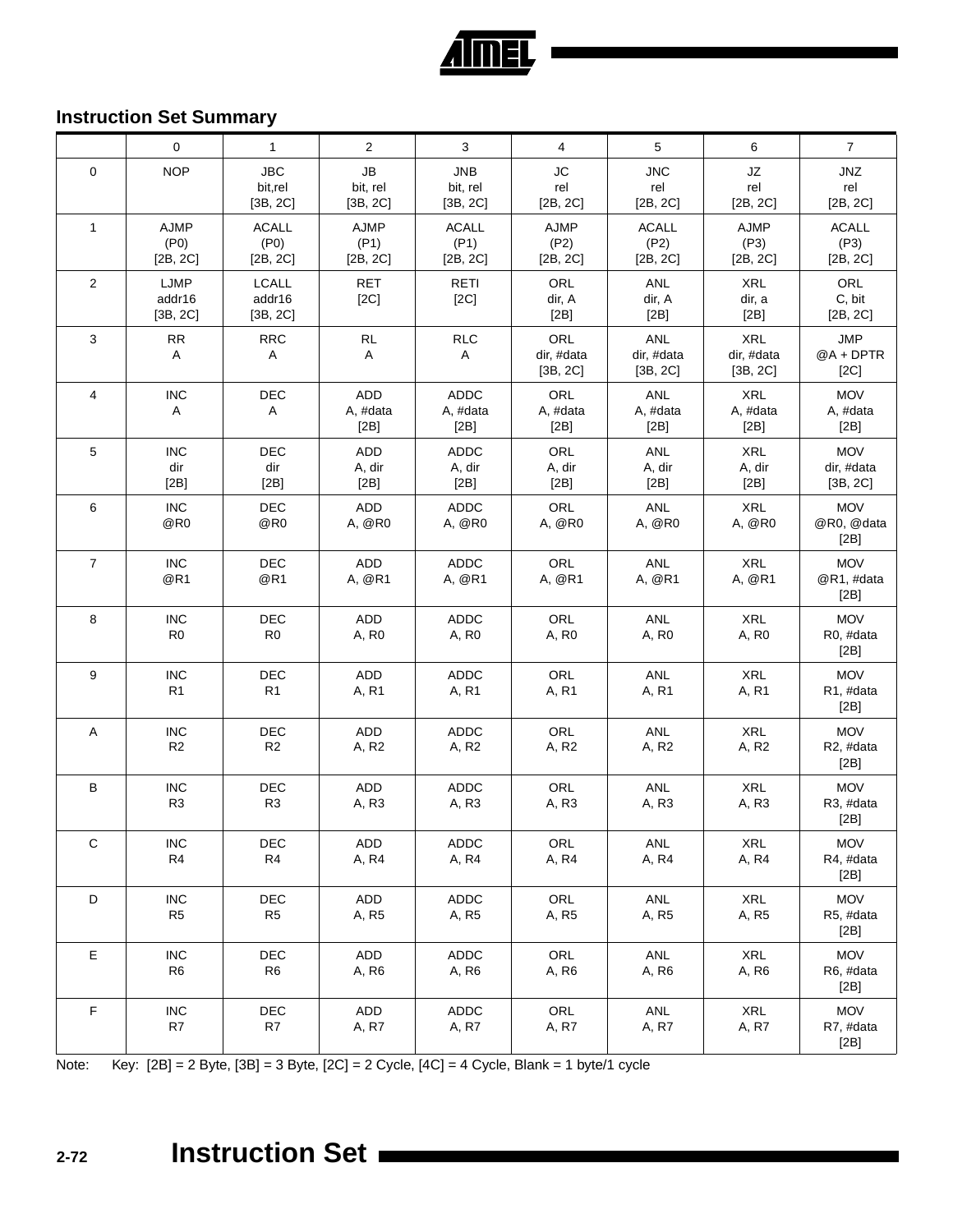# **Instruction Set Summary (Continued)**

|                | 8                                     | 9                                           | Α                                              | B                                          | $\mathbf C$                     | D                                               | $\mathsf E$                     | $\mathsf F$                      |
|----------------|---------------------------------------|---------------------------------------------|------------------------------------------------|--------------------------------------------|---------------------------------|-------------------------------------------------|---------------------------------|----------------------------------|
| $\mathbf 0$    | <b>SJMP</b><br><b>REL</b><br>[2B, 2C] | <b>MOV</b><br>DPTR,#<br>data 16<br>[3B, 2C] | ORL<br>C, /bit<br>[2B, 2C]                     | <b>ANL</b><br>C, /bit<br>[2B, 2C]          | <b>PUSH</b><br>dir<br>[2B, 2C]  | <b>POP</b><br>dir<br>[2B, 2C]                   | MOVX A.<br>@DPTR<br>[2C]        | <b>MOVX</b><br>@DPTR, A<br>[2C]  |
| $\mathbf{1}$   | <b>AJMP</b><br>(P4)<br>[2B, 2C]       | ACALL<br>(P4)<br>[2B, 2C]                   | <b>AJMP</b><br>(P5)<br>[2B, 2C]                | <b>ACALL</b><br>(P5)<br>[2B, 2C]           | <b>AJMP</b><br>(P6)<br>[2B, 2C] | <b>ACALL</b><br>(P6)<br>[2B, 2C]                | <b>AJMP</b><br>(P7)<br>[2B, 2C] | <b>ACALL</b><br>(P7)<br>[2B, 2C] |
| $\overline{2}$ | ANL<br>C, bit<br>[2B, 2C]             | <b>MOV</b><br>bit, C<br>[2B, 2C]            | <b>MOV</b><br>C, bit<br>[2B]                   | CPL<br>bit<br>[2B]                         | <b>CLR</b><br>bit<br>[2B]       | <b>SETB</b><br>bit<br>[2B]                      | <b>MOVX</b><br>A, @R0<br>[2C]   | <b>MOVX</b><br>wR0, A<br>[2C]    |
| 3              | MOVC A,<br>$@A + PC$<br>[2C]          | MOVC A,<br>@A+DPTR<br>[2C]                  | <b>INC</b><br><b>DPTR</b><br>[2C]              | CPL<br>С                                   | <b>CLR</b><br>C                 | <b>SETB</b><br>С                                | <b>MOVX</b><br>A, @RI<br>[2C]   | <b>MOVX</b><br>@RI, A<br>[2C]    |
| $\overline{4}$ | <b>DIV</b><br>AB<br>[2B, 4C]          | <b>SUBB</b><br>A, #data<br>[2B]             | <b>MUL</b><br>AB<br>[4C]                       | CJNE A,<br>#data, rel<br>[3B, 2C]          | <b>SWAP</b><br>Α                | DA<br>Α                                         | <b>CLR</b><br>Α                 | <b>CPL</b><br>A                  |
| 5              | <b>MOV</b><br>dir, dir<br>[3B, 2C]    | <b>SUBB</b><br>A, dir<br>[2B]               |                                                | <b>CJNE</b><br>A, dir, rel<br>$[3B, 2C]$   | <b>XCH</b><br>A, dir<br>[2B]    | <b>DJNZ</b><br>dir, rel<br>[3B, 2C]             | <b>MOV</b><br>A, dir<br>[2B]    | <b>MOV</b><br>dir, A<br>[2B]     |
| 6              | <b>MOV</b><br>dir, @R0<br>[2B, 2C]    | <b>SUBB</b><br>A, @R0                       | <b>MOV</b><br>@R0, dir<br>[2B, 2C]             | <b>CJNE</b><br>@R0, #data, rel<br>[3B, 2C] | <b>XCH</b><br>A, @R0            | <b>XCHD</b><br>A, @R0                           | <b>MOV</b><br>A, @R0            | <b>MOV</b><br>@R0, A             |
| $\overline{7}$ | <b>MOV</b><br>dir, @R1<br>[2B, 2C]    | <b>SUBB</b><br>A, @R1                       | <b>MOV</b><br>@R1, dir<br>[2B, 2C]             | <b>CJNE</b><br>@R1, #data, rel<br>[3B, 2C] | <b>XCH</b><br>A, @R1            | <b>XCHD</b><br>A, @R1                           | <b>MOV</b><br>A, @R1            | <b>MOV</b><br>@R1, A             |
| 8              | <b>MOV</b><br>dir, R0<br>[2B, 2C]     | <b>SUBB</b><br>A, R <sub>0</sub>            | <b>MOV</b><br>R <sub>0</sub> , dir<br>[2B, 2C] | <b>CJNE</b><br>R0, #data, rel<br>[3B, 2C]  | <b>XCH</b><br>A, R <sub>0</sub> | <b>DJNZ</b><br>R <sub>0</sub> , rel<br>[2B, 2C] | <b>MOV</b><br>A, R <sub>0</sub> | <b>MOV</b><br><b>R0, A</b>       |
| 9              | <b>MOV</b><br>dir, R1<br>[2B, 2C]     | <b>SUBB</b><br>A, R1                        | <b>MOV</b><br>R <sub>1</sub> , dir<br>[2B, 2C] | <b>CJNE</b><br>R1, #data, rel<br>[3B, 2C]  | <b>XCH</b><br>A, R1             | <b>DJNZ</b><br>R <sub>1</sub> , rel<br>[2B, 2C] | <b>MOV</b><br>A, R1             | <b>MOV</b><br><b>R1, A</b>       |
| A              | <b>MOV</b><br>dir, R2<br>[2B, 2C]     | <b>SUBB</b><br>A, R2                        | <b>MOV</b><br>R <sub>2</sub> , dir<br>[2B, 2C] | <b>CJNE</b><br>R2, #data, rel<br>[3B, 2C]  | <b>XCH</b><br>A, R2             | <b>DJNZ</b><br>R <sub>2</sub> , rel<br>[2B, 2C] | <b>MOV</b><br>A, R2             | <b>MOV</b><br><b>R2, A</b>       |
| B              | <b>MOV</b><br>dir, R3<br>[2B, 2C]     | <b>SUBB</b><br>A, R3                        | <b>MOV</b><br>R <sub>3</sub> , dir<br>[2B, 2C] | <b>CJNE</b><br>R3, #data, rel<br>[3B, 2C]  | <b>XCH</b><br>A, R3             | <b>DJNZ</b><br>R <sub>3</sub> , rel<br>[2B, 2C] | <b>MOV</b><br>A, R3             | <b>MOV</b><br><b>R3, A</b>       |
| $\mathsf C$    | <b>MOV</b><br>dir, R4<br>[2B, 2C]     | <b>SUBB</b><br>A, R4                        | <b>MOV</b><br>R4, dir<br>[2B, 2C]              | <b>CJNE</b><br>R4, #data, rel<br>[3B, 2C]  | <b>XCH</b><br>A, R4             | <b>DJNZ</b><br>R4, rel<br>[2B, 2C]              | <b>MOV</b><br>A, R4             | <b>MOV</b><br><b>R4, A</b>       |
| D              | <b>MOV</b><br>dir, R5<br>[2B, 2C]     | <b>SUBB</b><br>A, R5                        | <b>MOV</b><br>R5, dir<br>[2B, 2C]              | <b>CJNE</b><br>R5, #data, rel<br>[3B, 2C]  | <b>XCH</b><br>A, R5             | <b>DJNZ</b><br>R5, rel<br>[2B, 2C]              | <b>MOV</b><br>A, R5             | <b>MOV</b><br><b>R5, A</b>       |
| Ε              | <b>MOV</b><br>dir, R6<br>[2B, 2C]     | <b>SUBB</b><br>A, R6                        | <b>MOV</b><br>R6, dir<br>[2B, 2C]              | <b>CJNE</b><br>R6, #data, rel<br>[3B, 2C]  | <b>XCH</b><br>A, R6             | <b>DJNZ</b><br>R6, rel<br>[2B, 2C]              | <b>MOV</b><br>A, R6             | <b>MOV</b><br><b>R6.A</b>        |
| F              | <b>MOV</b><br>dir, R7<br>[2B, 2C]     | <b>SUBB</b><br>A, R7                        | <b>MOV</b><br>R7, dir<br>[2B, 2C]              | <b>CJNE</b><br>R7, #data, rel<br>[3B, 2C]  | <b>XCH</b><br>A, R7             | <b>DJNZ</b><br>R7, rel<br>[2B, 2C]              | <b>MOV</b><br>A, R7             | <b>MOV</b><br><b>R7, A</b>       |

Note: Key: [2B] = 2 Byte, [3B] = 3 Byte, [2C] = 2 Cycle, [4C] = 4 Cycle, Blank = 1 byte/1 cycle

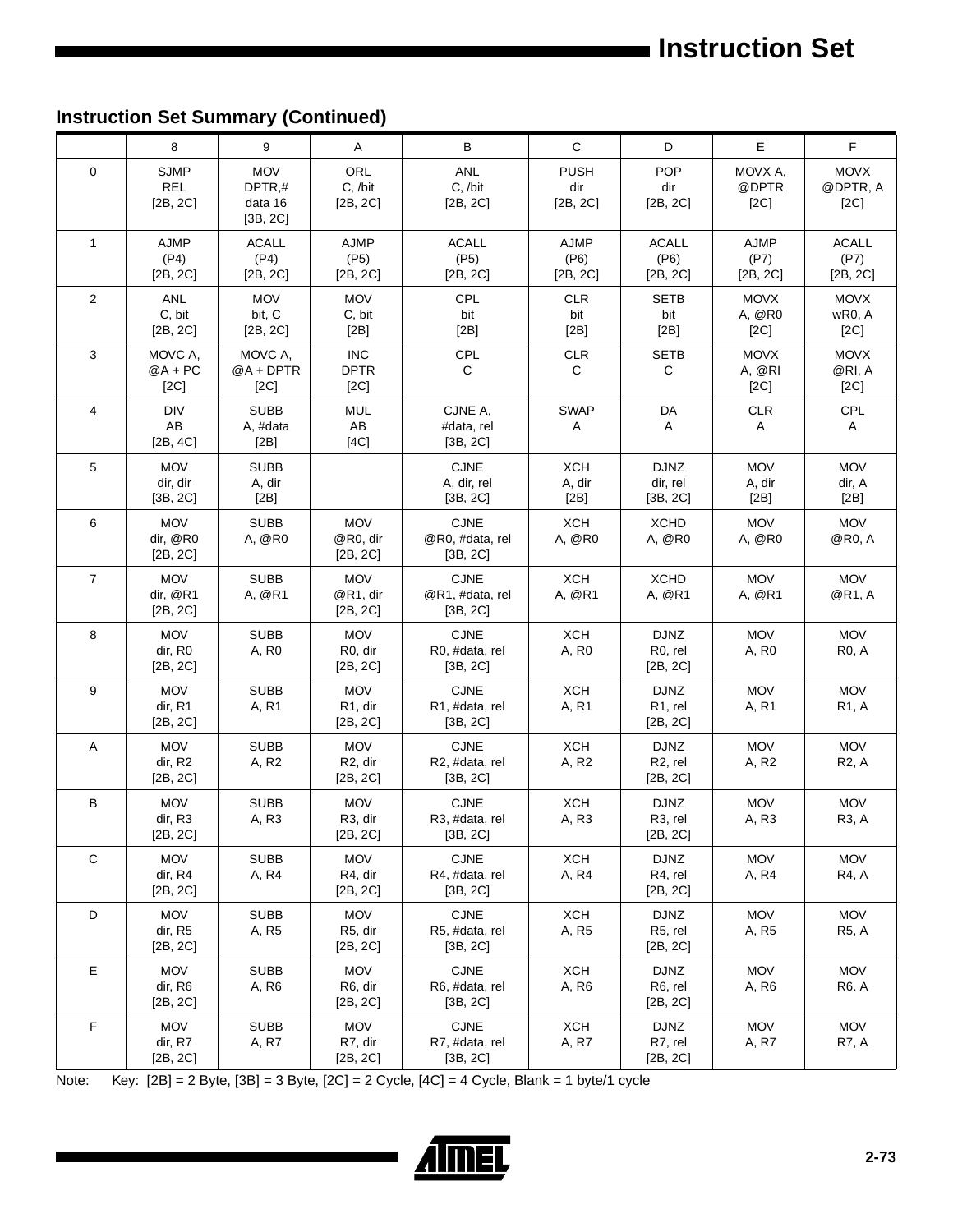

# Table 1. AT89 Instruction Set Summary<sup>(1)</sup>

| <b>Mnemonic</b> |                              | <b>Description</b>                                  | <b>Byte</b>    | <b>Oscillator</b><br>Period |
|-----------------|------------------------------|-----------------------------------------------------|----------------|-----------------------------|
|                 | <b>ARITHMETIC OPERATIONS</b> |                                                     |                |                             |
| <b>ADD</b>      | $A, R_n$                     | Add register to<br>Accumulator                      | 1              | 12                          |
| ADD             | A, direct                    | Add direct byte to<br>Accumulator                   | 2              | 12                          |
| <b>ADD</b>      | $A, @R_i$                    | Add indirect RAM to<br>Accumulator                  | 1              | 12                          |
| <b>ADD</b>      | A,#data                      | Add immediate data to<br>Accumulator                | 2              | 12                          |
| ADDC            | $A, R_n$                     | Add register to<br>Accumulator with Carry           | 1              | 12                          |
| ADDC            | A, direct                    | Add direct byte to<br><b>Accumulator with Carry</b> | 2              | 12                          |
| ADDC            | $A, @R_i$                    | Add indirect RAM to<br>Accumulator with Carry       | 1              | 12                          |
| ADDC            | A,#data                      | Add immediate data to<br>Acc with Carry             | 2              | 12                          |
| SUBB            | $A, R_n$                     | Subtract Register from<br>Acc with borrow           | 1              | 12                          |
| <b>SUBB</b>     | A, direct                    | Subtract direct byte from<br>Acc with borrow        | 2              | 12                          |
| SUBB            | $A, @R_i$                    | Subtract indirect RAM<br>from ACC with borrow       | 1              | 12                          |
| SUBB            | A,#data                      | Subtract immediate data<br>from Acc with borrow     | 2              | 12                          |
| <b>INC</b>      | A                            | Increment Accumulator                               | 1              | 12                          |
| <b>INC</b>      | $R_{n}$                      | Increment register                                  | 1              | 12                          |
| <b>INC</b>      | direct                       | Increment direct byte                               | 2              | 12                          |
| <b>INC</b>      | $@R_i$                       | Increment direct RAM                                | 1              | 12                          |
| DEC             | A                            | Decrement Accumulator                               | 1              | 12                          |
| <b>DEC</b>      | $\mathsf{R}_{\mathsf{n}}$    | <b>Decrement Register</b>                           | 1              | 12                          |
| DEC             | direct                       | Decrement direct byte                               | $\overline{2}$ | 12                          |
| <b>DEC</b>      | $@R_i$                       | Decrement indirect RAM                              | 1              | 12                          |
| <b>INC</b>      | <b>DPTR</b>                  | Increment Data Pointer                              | 1              | 24                          |
| MUL             | AВ                           | Multiply A & B                                      | 1              | 48                          |
| <b>DIV</b>      | AВ                           | Divide A by B                                       | 1              | 48                          |
| DA              | Α                            | Decimal Adjust<br>Accumulator                       | 1              | 12                          |

Note: 1. All mnemonics copyrighted © Intel Corp., 1980.

| <b>Mnemonic</b> |                                       | <b>Description</b>                            | <b>Byte</b> | <b>Oscillator</b><br>Period |  |
|-----------------|---------------------------------------|-----------------------------------------------|-------------|-----------------------------|--|
|                 | <b>LOGICAL OPERATIONS</b>             |                                               |             |                             |  |
| ANL             | $A, R_n$                              | AND Register to<br>Accumulator                | 1           | 12                          |  |
| ANL             | A, direct                             | AND direct byte to<br>Accumulator             | 2           | 12                          |  |
| ANL             | $A, @R_i$                             | AND indirect RAM to<br>Accumulator            | 1           | 12                          |  |
| ANL             | A,#data                               | AND immediate data to<br>Accumulator          | 2           | 12                          |  |
| ANL             | direct, A                             | AND Accumulator to<br>direct byte             | 2           | 12                          |  |
| ANL             | direct,#data                          | AND immediate data to<br>direct byte          | 3           | 24                          |  |
| ORL             | $A, R_n$                              | OR register to<br>Accumulator                 | 1           | 12                          |  |
| ORL             | A, direct                             | OR direct byte to<br>Accumulator              | 2           | 12                          |  |
| ORL             | $A, @R_i$                             | OR indirect RAM to<br>Accumulator             | 1           | 12                          |  |
| ORL             | A,#data                               | OR immediate data to<br>Accumulator           | 2           | 12                          |  |
| ORL             | direct, A                             | OR Accumulator to direct<br>byte              | 2           | 12                          |  |
| ORL             | direct,#data                          | OR immediate data to<br>direct byte           | 3           | 24                          |  |
| XRL             | $A, R_n$                              | Exclusive-OR register to<br>Accumulator       | 1           | 12                          |  |
| XRL             | A, direct                             | Exclusive-OR direct byte<br>to Accumulator    | 2           | 12                          |  |
| <b>XRL</b>      | $A, @R_i$                             | Exclusive-OR indirect<br>RAM to Accumulator   | 1           | 12                          |  |
| XRL             | A,#data                               | Exclusive-OR immediate<br>data to Accumulator | 2           | 12                          |  |
| XRL             | direct, A                             | Exclusive-OR<br>Accumulator to direct<br>byte | 2           | 12                          |  |
| XRL             | direct,#data                          | Exclusive-OR immediate<br>data to direct byte | 3           | 24                          |  |
| <b>CLR</b>      | A                                     | <b>Clear Accumulator</b>                      | 1           | 12                          |  |
| CPL             | A                                     | Complement<br>Accumulator                     | 1           | 12                          |  |
| RL              | A                                     | Rotate Accumulator Left                       | 1           | 12                          |  |
| <b>RLC</b>      | A                                     | Rotate Accumulator Left<br>through the Carry  | 1           | 12                          |  |
|                 | <b>LOGICAL OPERATIONS (continued)</b> |                                               |             |                             |  |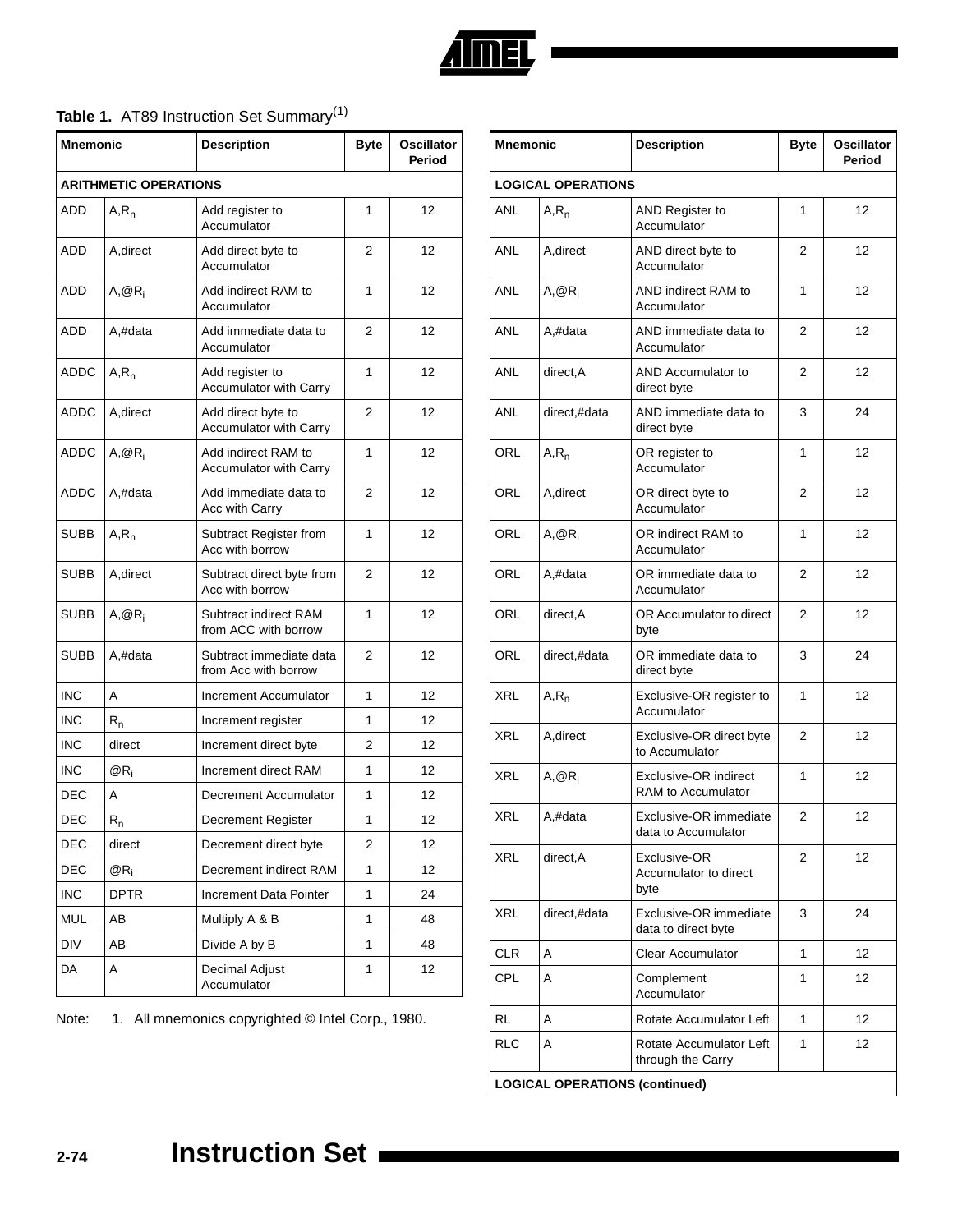| <b>Mnemonic</b>                  |                      | <b>Description</b>                            | <b>Byte</b> | Oscillator<br>Period |
|----------------------------------|----------------------|-----------------------------------------------|-------------|----------------------|
| <b>RR</b>                        | A                    | Rotate Accumulator<br>Right                   | 1           | 12                   |
| <b>RRC</b>                       | A                    | Rotate Accumulator<br>Right through the Carry | 1           | 12                   |
| <b>SWAP</b>                      | A                    | Swap nibbles within the<br>Accumulator        | 1           | 12                   |
|                                  | <b>DATA TRANSFER</b> |                                               |             |                      |
| <b>MOV</b>                       | $A, R_n$             | Move register to<br>Accumulator               | 1           | 12                   |
| <b>MOV</b>                       | A, direct            | Move direct byte to<br>Accumulator            | 2           | 12                   |
| <b>MOV</b>                       | $A, @R_i$            | Move indirect RAM to<br>Accumulator           | 1           | 12                   |
| <b>MOV</b>                       | A,#data              | Move immediate data to<br>Accumulator         | 2           | 12                   |
| <b>MOV</b>                       | $R_n, A$             | Move Accumulator to<br>register               | 1           | 12                   |
| <b>MOV</b>                       | $R_n$ , direct       | Move direct byte to<br>register               | 2           | 24                   |
| <b>MOV</b>                       | $R_n$ ,#data         | Move immediate data to<br>register            | 2           | 12                   |
| <b>MOV</b>                       | direct, A            | Move Accumulator to<br>direct byte            | 2           | 12                   |
| <b>MOV</b>                       | $direct, R_n$        | Move register to direct<br>byte               | 2           | 24                   |
| <b>MOV</b>                       | direct, direct       | Move direct byte to direct                    | 3           | 24                   |
| <b>MOV</b>                       | direct, $@R_i$       | Move indirect RAM to<br>direct byte           | 2           | 24                   |
| <b>MOV</b>                       | direct,#data         | Move immediate data to<br>direct byte         | 3           | 24                   |
| <b>MOV</b>                       | $@R_i, A$            | Move Accumulator to<br>indirect RAM           | 1           | 12                   |
| <b>MOV</b>                       | $@R_i$ , direct      | Move direct byte to<br>indirect RAM           | 2           | 24                   |
| <b>MOV</b>                       | $@R_i, \#data$       | Move immediate data to<br>indirect RAM        | 2           | 12                   |
| <b>MOV</b>                       | DPTR,#data16         | Load Data Pointer with a<br>16-bit constant   | 3           | 24                   |
| <b>MOVC</b>                      | A,@A+DPTR            | Move Code byte relative<br>to DPTR to Acc     | 1           | 24                   |
| <b>MOVC</b>                      | $A, @A+PC$           | Move Code byte relative<br>to PC to Acc       | 1           | 24                   |
| <b>MOVX</b>                      | $A, @R_i$            | Move External RAM (8-<br>bit addr) to Acc     | 1           | 24                   |
| <b>DATA TRANSFER (continued)</b> |                      |                                               |             |                      |

| <b>Mnemonic</b>          |                                      | <b>Description</b>                                   | <b>Byte</b> | <b>Oscillator</b><br>Period |  |
|--------------------------|--------------------------------------|------------------------------------------------------|-------------|-----------------------------|--|
| <b>MOVX</b>              | A.@DPTR                              | Move Exernal RAM (16-<br>bit addr) to Acc            | 1           | 24                          |  |
| <b>MOVX</b>              | $@R_i, A$                            | Move Acc to External<br>RAM (8-bit addr)             | 1           | 24                          |  |
| <b>MOVX</b>              | @DPTR,A                              | Move Acc to External<br>RAM (16-bit addr)            | 1           | 24                          |  |
| PUSH                     | direct                               | Push direct byte onto<br>stack                       | 2           | 24                          |  |
| <b>POP</b>               | direct                               | Pop direct byte from<br>stack                        | 2           | 24                          |  |
| XCH                      | $A, R_n$                             | Exchange register with<br>Accumulator                | 1           | 12                          |  |
| XCH                      | A, direct                            | Exchange direct byte<br>with Accumulator             | 2           | 12                          |  |
| ХСН                      | $A, @R_i$                            | Exchange indirect RAM<br>with Accumulator            | 1           | 12                          |  |
| <b>XCHD</b>              | $A, @R_i$                            | Exchange low-order<br>Digit indirect RAM with<br>Acc | 1           | 12                          |  |
|                          | <b>BOOLEAN VARIABLE MANIPULATION</b> |                                                      |             |                             |  |
| <b>CLR</b>               | С                                    | Clear Carry                                          | 1           | 12                          |  |
| <b>CLR</b>               | bit                                  | Clear direct bit                                     | 2           | 12                          |  |
| SETB                     | C                                    | Set Carry                                            | 1           | 12                          |  |
| <b>SETB</b>              | bit                                  | Set direct bit                                       | 2           | 12                          |  |
| CPL                      | C                                    | <b>Complement Carry</b>                              | 1           | 12                          |  |
| CPL                      | bit                                  | Complement direct bit                                | 2           | 12                          |  |
| ANL                      | C,bit                                | AND direct bit to CARRY                              | 2           | 24                          |  |
| <b>ANL</b>               | C./bit                               | AND complement of<br>direct bit to Carry             | 2           | 24                          |  |
| ORL                      | C,bit                                | OR direct bit to Carry                               | 2           | 24                          |  |
| ORL                      | C,/bit                               | OR complement of direct<br>bit to Carry              | 2           | 24                          |  |
| <b>MOV</b>               | C,bit                                | Move direct bit to Carry                             | 2           | 12                          |  |
| <b>MOV</b>               | bit, C                               | Move Carry to direct bit                             | 2           | 24                          |  |
| JС                       | rel                                  | Jump if Carry is set                                 | 2           | 24                          |  |
| JNC                      | rel                                  | Jump if Carry not set                                | 2           | 24                          |  |
| JB                       | bit, rel                             | Jump if direct Bit is set                            | 3           | 24                          |  |
| JNB                      | bit, rel                             | Jump if direct Bit is Not<br>set                     | 3           | 24                          |  |
| <b>JBC</b>               | bit, rel                             | Jump if direct Bit is set &<br>clear bit             | 3           | 24                          |  |
| <b>PROGRAM BRANCHING</b> |                                      |                                                      |             |                             |  |

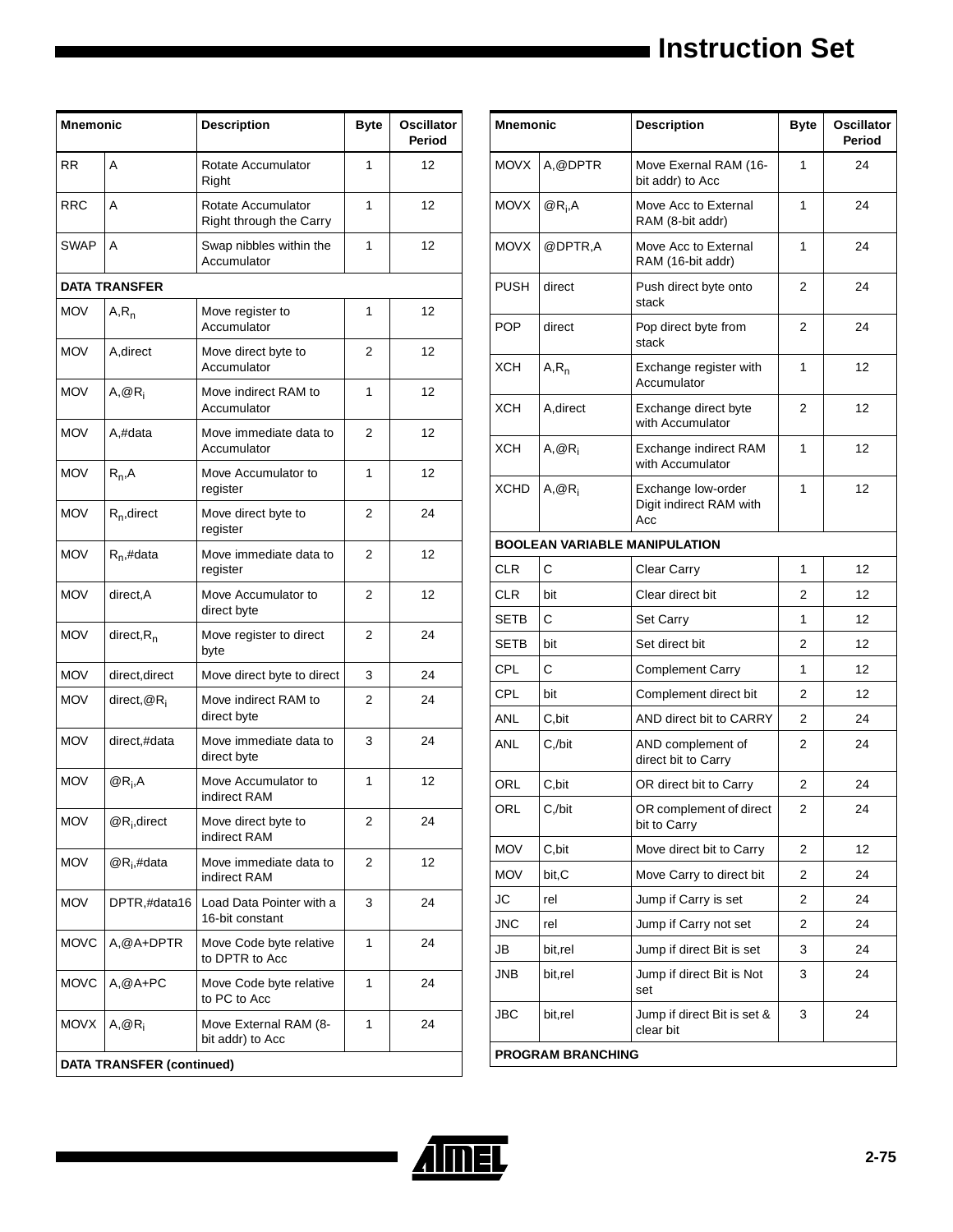

| <b>Mnemonic</b> |                   | <b>Description</b>                                        | <b>Byte</b>    | <b>Oscillator</b><br>Period |
|-----------------|-------------------|-----------------------------------------------------------|----------------|-----------------------------|
| <b>ACALL</b>    | addr11            | Absolute Subroutine Call                                  | 2              | 24                          |
| LCALL           | addr16            | Long Subroutine Call                                      | 3              | 24                          |
| <b>RET</b>      |                   | <b>Return from Subroutine</b>                             | 1              | 24                          |
| RETI            |                   | Return from<br>interrupt                                  | 1              | 24                          |
| <b>AJMP</b>     | addr11            | Absolute Jump                                             | $\overline{2}$ | 24                          |
| LJMP            | addr16            | Long Jump                                                 | 3              | 24                          |
| <b>SJMP</b>     | rel               | Short Jump (relative<br>addr)                             | 2              | 24                          |
| <b>JMP</b>      | @A+DPTR           | Jump indirect relative to<br>the DPTR                     | 1              | 24                          |
| JZ              | rel               | Jump if Accumulator is<br>Zero                            | 2              | 24                          |
| JNZ             | rel               | Jump if Accumulator is<br>Not Zero                        | 2              | 24                          |
| <b>CJNE</b>     | A, direct, rel    | Compare direct byte to<br>Acc and Jump if Not<br>Equal    | 3              | 24                          |
| <b>CJNE</b>     | A,#data,rel       | Compare immediate to<br>Acc and Jump if Not<br>Equal      | 3              | 24                          |
| <b>CJNE</b>     | $R_n$ ,#data,rel  | Compare immediate to<br>register and Jump if Not<br>Equal | 3              | 24                          |
| <b>CJNE</b>     | $@R_i$ ,#data,rel | Compare immediate to<br>indirect and Jump if Not<br>Equal | 3              | 24                          |
| <b>DJNZ</b>     | $R_n$ , rel       | Decrement register and<br>Jump if Not Zero                | $\overline{2}$ | 24                          |
| <b>DJNZ</b>     | direct,rel        | Decrement direct byte<br>and Jump if Not Zero             | 3              | 24                          |
| <b>NOP</b>      |                   | No Operation                                              | 1              | 12                          |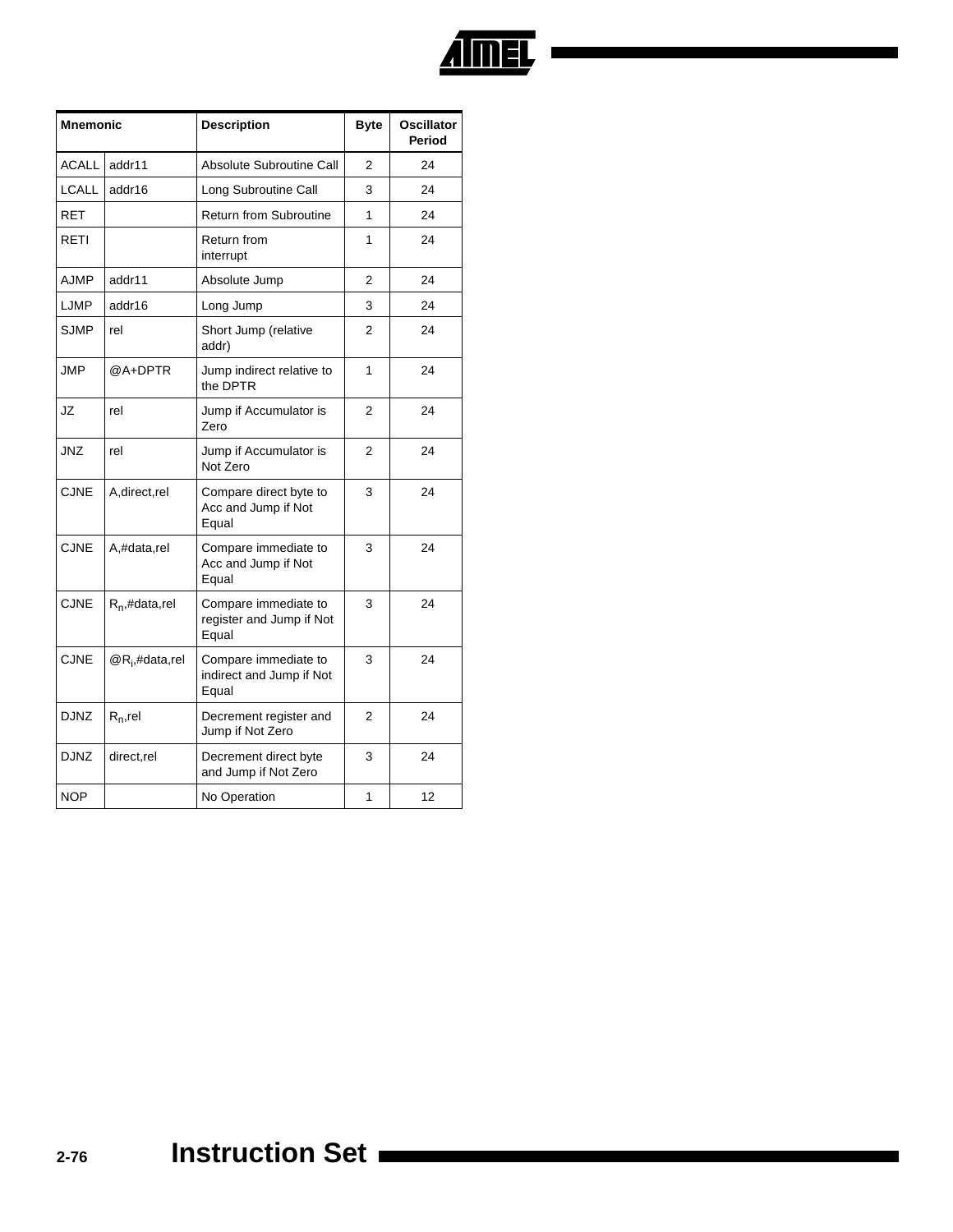| Hex<br>Code | <b>Number</b><br>of Bytes | <b>Mnemonic</b> | <b>Operands</b>     |
|-------------|---------------------------|-----------------|---------------------|
| 00          | $\mathbf{1}$              | <b>NOP</b>      |                     |
| 01          | $\overline{2}$            | AJMP            | code addr           |
| 02          | 3                         | LJMP            | code addr           |
| 03          | 1                         | <b>RR</b>       | Α                   |
| 04          | $\mathbf{1}$              | <b>INC</b>      | A                   |
| 05          | 2                         | <b>INC</b>      | data addr           |
| 06          | 1                         | <b>INC</b>      | @R0                 |
| 07          | $\mathbf{1}$              | <b>INC</b>      | @R1                 |
| 08          | 1                         | <b>INC</b>      | R <sub>0</sub>      |
| 09          | 1                         | <b>INC</b>      | R <sub>1</sub>      |
| 0A          | $\mathbf{1}$              | <b>INC</b>      | R <sub>2</sub>      |
| 0B          | 1                         | <b>INC</b>      | R <sub>3</sub>      |
| 0C          | 1                         | <b>INC</b>      | R4                  |
| 0D          | $\mathbf{1}$              | <b>INC</b>      | R <sub>5</sub>      |
| 0E          | 1                         | <b>INC</b>      | R <sub>6</sub>      |
| 0F          | 1                         | <b>INC</b>      | R7                  |
| 10          | 3                         | <b>JBC</b>      | bit addr, code addr |
| 11          | $\overline{\mathbf{c}}$   | <b>ACALL</b>    | code addr           |
| 12          | 3                         | <b>LCALL</b>    | code addr           |
| 13          | $\mathbf{1}$              | <b>RRC</b>      | Α                   |
| 14          | 1                         | DEC             | Α                   |
| 15          | $\overline{2}$            | DEC             | data addr           |
| 16          | $\mathbf{1}$              | <b>DEC</b>      | @R0                 |
| 17          | 1                         | DEC             | @R1                 |
| 18          | $\mathbf{1}$              | DEC             | R <sub>0</sub>      |
| 19          | 1                         | DEC             | R <sub>1</sub>      |
| 1А          | 1                         | DEC             | R <sub>2</sub>      |
| 1B          | 1                         | DEC             | R <sub>3</sub>      |
| 1C          | $\mathbf{1}$              | DEC             | R <sub>4</sub>      |
| 1D          | 1                         | DEC             | R <sub>5</sub>      |
| 1E          | 1                         | DEC             | R <sub>6</sub>      |
| 1F          | $\mathbf{1}$              | DEC             | R7                  |
| 20          | 3                         | JB              | bit addr, code addr |
| 21          | 2                         | AJMP            | code addr           |
| 22          | $\mathbf{1}$              | <b>RET</b>      |                     |
| 23          | 1                         | <b>RL</b>       | Α                   |
| 24          | 2                         | ADD             | A,#data             |
| 25          | $\overline{\mathbf{c}}$   | ADD             | A, data addr        |

| Hex<br>Code | <b>Number</b><br>of Bytes | Mnemonic     | <b>Operands</b>     |  |
|-------------|---------------------------|--------------|---------------------|--|
| 26          | 1                         | ADD          | A, @R0              |  |
| 27          | 1                         | ADD          | A, @R1              |  |
| 28          | 1                         | <b>ADD</b>   | A,R0                |  |
| 29          | 1                         | ADD          | A, R1               |  |
| 2A          | 1                         | ADD          | A, R2               |  |
| 2B          | 1                         | <b>ADD</b>   | A,R3                |  |
| 2C          | 1                         | ADD          | A,R4                |  |
| 2D          | 1                         | ADD          | A,R5                |  |
| 2E          | 1                         | <b>ADD</b>   | A,R6                |  |
| 2F          | 1                         | ADD          | A,R7                |  |
| 30          | 3                         | <b>JNB</b>   | bit addr, code addr |  |
| 31          | $\overline{2}$            | <b>ACALL</b> | code addr           |  |
| 32          | 1                         | RETI         |                     |  |
| 33          | 1                         | <b>RLC</b>   | Α                   |  |
| 34          | 2                         | ADDC         | A,#data             |  |
| 35          | 2                         | ADDC         | A, data addr        |  |
| 36          | 1                         | <b>ADDC</b>  | A, @R0              |  |
| 37          | 1                         | <b>ADDC</b>  | A, @R1              |  |
| 38          | 1                         | ADDC         | A,R0                |  |
| 39          | 1                         | <b>ADDC</b>  | A, R1               |  |
| 3A          | 1                         | ADDC         | A,R2                |  |
| 3B          | 1                         | ADDC         | A,R3                |  |
| 3C          | 1                         | <b>ADDC</b>  | A,R4                |  |
| 3D          | 1                         | ADDC         | A, R5               |  |
| 3E          | 1                         | ADDC         | A,R6                |  |
| 3F          | 1                         | <b>ADDC</b>  | A,R7                |  |
| 40          | $\overline{\mathbf{c}}$   | JC           | code addr           |  |
| 41          | 2                         | AJMP         | code addr           |  |
| 42          | 2                         | ORL          | data addr, A        |  |
| 43          | 3                         | ORL          | data addr,#data     |  |
| 44          | 2                         | ORL          | A,#data             |  |
| 45          | 2                         | ORL          | A, data addr        |  |
| 46          | 1                         | ORL          | A, @R0              |  |
| 47          | 1                         | ORL          | A, @R1              |  |
| 48          | 1                         | ORL          | A,R0                |  |
| 49          | 1                         | ORL          | A,R1                |  |
| 4A          | 1                         | ORL          | A,R2                |  |

#### **Table 2.** Instruction Opcodes in Hexadecimal Order

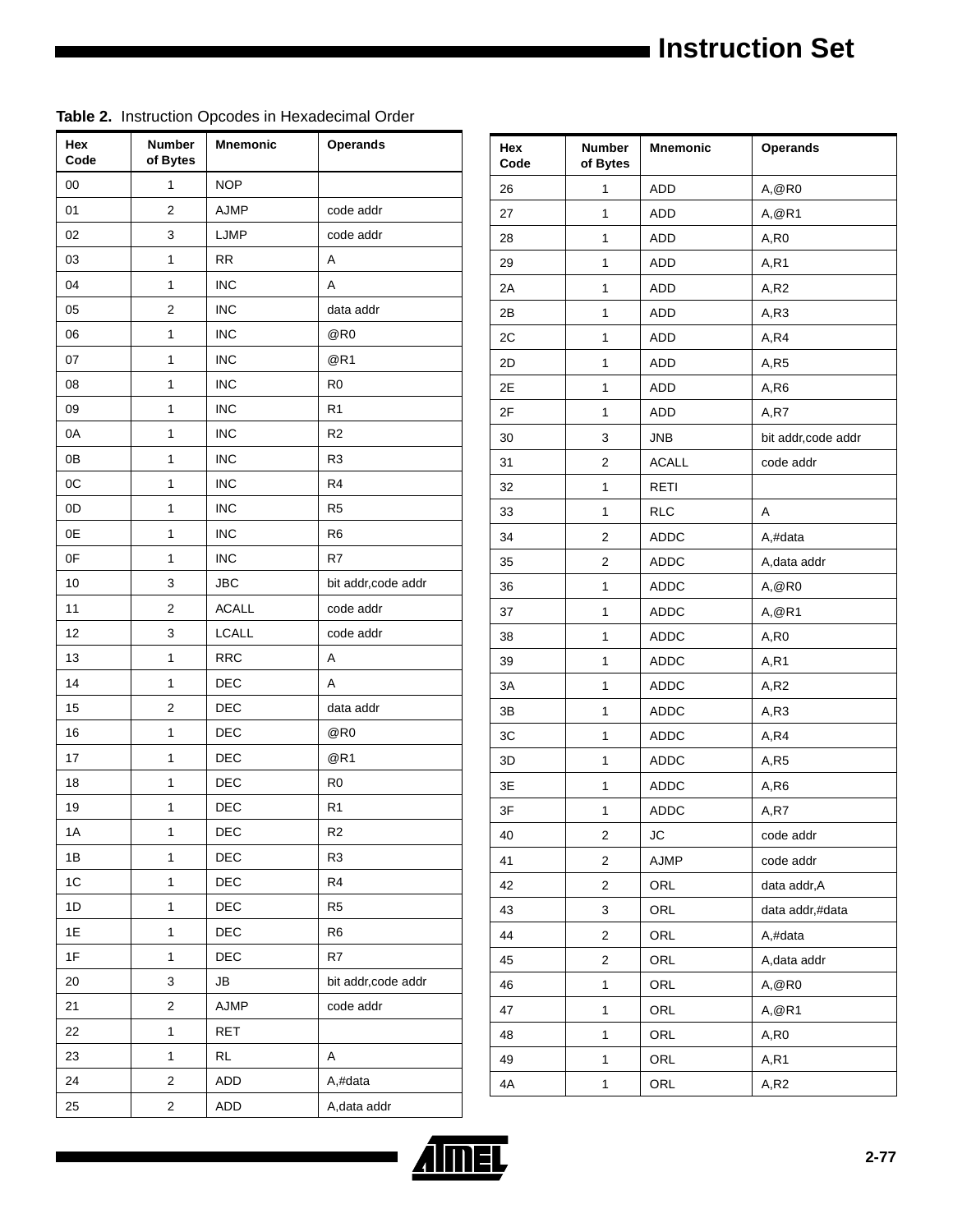| Hex<br>Code | Number<br>of Bytes      | <b>Mnemonic</b> | <b>Operands</b> |
|-------------|-------------------------|-----------------|-----------------|
| 4B          | 1                       | ORL             | A,R3            |
| 4C          | $\mathbf{1}$            | ORL             | A,R4            |
| 4D          | 1                       | ORL             | A, R5           |
| 4E          | 1                       | ORL             | A,R6            |
| 4F          | $\mathbf 1$             | ORL             | A,R7            |
| 50          | 2                       | <b>JNC</b>      | code addr       |
| 51          | 2                       | <b>ACALL</b>    | code addr       |
| 52          | $\overline{2}$          | ANL             | data addr, A    |
| 53          | 3                       | ANL             | data addr,#data |
| 54          | 2                       | ANL             | A,#data         |
| 55          | $\overline{2}$          | ANL             | A, data addr    |
| 56          | 1                       | ANL             | A, @R0          |
| 57          | 1                       | ANL             | A, @R1          |
| 58          | $\mathbf{1}$            | ANL             | A,R0            |
| 59          | 1                       | ANL             | A, R1           |
| 5A          | 1                       | ANL             | A,R2            |
| 5B          | $\mathbf{1}$            | ANL             | A, R3           |
| 5C          | 1                       | ANL             | A,R4            |
| 5D          | 1                       | ANL             | A,R5            |
| 5E          | $\mathbf{1}$            | ANL             | A,R6            |
| 5F          | 1                       | ANL             | A, R7           |
| 60          | 2                       | JZ              | code addr       |
| 61          | $\overline{\mathbf{c}}$ | AJMP            | code addr       |
| 62          | 2                       | <b>XRL</b>      | data addr, A    |
| 63          | 3                       | <b>XRL</b>      | data addr,#data |
| 64          | $\overline{c}$          | XRL             | A,#data         |
| 65          | 2                       | XRL             | A, data addr    |
| 66          | 1                       | <b>XRL</b>      | A, @R0          |
| 67          | $\mathbf 1$             | <b>XRL</b>      | A, @R1          |
| 68          | 1                       | XRL             | A,R0            |
| 69          | $\mathbf 1$             | XRL             | A, R1           |
| 6A          | $\mathbf 1$             | <b>XRL</b>      | A,R2            |
| 6B          | 1                       | XRL             | A, R3           |
| 6C          | $\mathbf 1$             | XRL             | A,R4            |
| 6D          | $\mathbf 1$             | <b>XRL</b>      | A,R5            |
| 6E          | 1                       | XRL             | A,R6            |
| 6F          | $\mathbf 1$             | XRL             | A,R7            |
| 70          | $\overline{\mathbf{c}}$ | JNZ             | code addr       |

| Hex<br>Code | <b>Number</b><br>of Bytes | <b>Mnemonic</b> | <b>Operands</b>      |  |  |
|-------------|---------------------------|-----------------|----------------------|--|--|
| 71          | $\overline{2}$            | <b>ACALL</b>    | code addr            |  |  |
| 72          | 2                         | ORL             | C, bit addr          |  |  |
| 73          | 1                         | <b>JMP</b>      | @A+DPTR              |  |  |
| 74          | $\overline{2}$            | <b>MOV</b>      | A,#data              |  |  |
| 75          | 3                         | <b>MOV</b>      | data addr,#data      |  |  |
| 76          | $\overline{2}$            | <b>MOV</b>      | @R0,#data            |  |  |
| 77          | $\overline{2}$            | <b>MOV</b>      | @R1,#data            |  |  |
| 78          | 2                         | <b>MOV</b>      | R0,#data             |  |  |
| 79          | 2                         | <b>MOV</b>      | R1,#data             |  |  |
| 7A          | $\overline{2}$            | <b>MOV</b>      | R2,#data             |  |  |
| 7B          | 2                         | <b>MOV</b>      | R3,#data             |  |  |
| 7C          | 2                         | <b>MOV</b>      | R4,#data             |  |  |
| 7D          | $\overline{2}$            | <b>MOV</b>      | R5,#data             |  |  |
| 7E          | 2                         | <b>MOV</b>      | R6,#data             |  |  |
| 7F          | 2                         | <b>MOV</b>      | R7,#data             |  |  |
| 80          | $\overline{c}$            | <b>SJMP</b>     | code addr            |  |  |
| 81          | 2                         | <b>AJMP</b>     | code addr            |  |  |
| 82          | 2                         | <b>ANL</b>      | C, bit addr          |  |  |
| 83          | 1                         | <b>MOVC</b>     | $A, @A+PC$           |  |  |
| 84          | 1                         | DIV             | AB                   |  |  |
| 85          | 3                         | <b>MOV</b>      | data addr, data addr |  |  |
| 86          | 2                         | <b>MOV</b>      | data addr, @R0       |  |  |
| 87          | 2                         | <b>MOV</b>      | data addr, @R1       |  |  |
| 88          | $\overline{c}$            | <b>MOV</b>      | data addr, R0        |  |  |
| 89          | 2                         | <b>MOV</b>      | data addr, R1        |  |  |
| 8A          | 2                         | <b>MOV</b>      | data addr, R2        |  |  |
| 8Β          | $\overline{z}$            | <b>MOV</b>      | data addr, R3        |  |  |
| 8C          | 2                         | <b>MOV</b>      | data addr, R4        |  |  |
| 8D          | 2                         | <b>MOV</b>      | data addr, R5        |  |  |
| 8E          | 2                         | <b>MOV</b>      | data addr, R6        |  |  |
| 8F          | 2                         | <b>MOV</b>      | data addr, R7        |  |  |
| 90          | 3                         | <b>MOV</b>      | DPTR,#data           |  |  |
| 91          | 2                         | <b>ACALL</b>    | code addr            |  |  |
| 92          | 2                         | <b>MOV</b>      | bit addr, C          |  |  |
| 93          | 1                         | <b>MOVC</b>     | A, @A+DPTR           |  |  |
| 94          | $\overline{c}$            | <b>SUBB</b>     | A,#data              |  |  |
| 95          | 2                         | <b>SUBB</b>     | A, data addr         |  |  |
| 96          | 1                         | <b>SUBB</b>     | A, @R0               |  |  |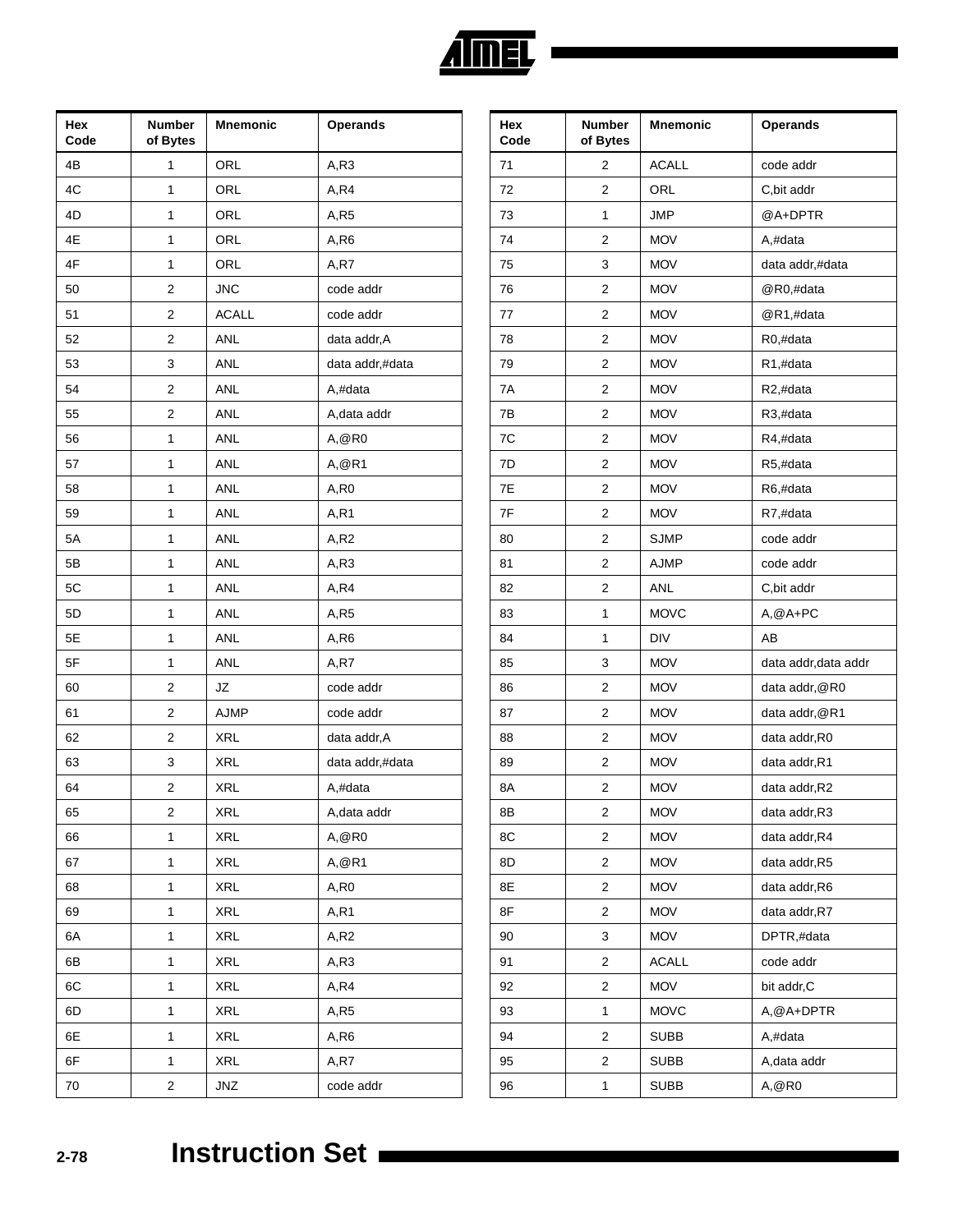| Hex<br>Code    | Number<br>of Bytes | Mnemonic     | <b>Operands</b>         |  |  |  |
|----------------|--------------------|--------------|-------------------------|--|--|--|
| 97             | 1                  | SUBB         | A,@R1                   |  |  |  |
| 98             | 1                  | <b>SUBB</b>  | A, R0                   |  |  |  |
| 99             | 1                  | <b>SUBB</b>  | A, R1                   |  |  |  |
| 9Α             | 1                  | <b>SUBB</b>  | A, R2                   |  |  |  |
| 9Β             | 1                  | <b>SUBB</b>  | A, R3                   |  |  |  |
| 9C             | 1                  | SUBB         | A,R4                    |  |  |  |
| 9D             | 1                  | <b>SUBB</b>  | A, R5                   |  |  |  |
| 9E             | 1                  | <b>SUBB</b>  | A,R6                    |  |  |  |
| 9F             | 1                  | <b>SUBB</b>  | A,R7                    |  |  |  |
| A0             | 2                  | ORL          | C,/bit addr             |  |  |  |
| A <sub>1</sub> | 2                  | AJMP         | code addr               |  |  |  |
| A2             | 2                  | <b>MOV</b>   | C, bit addr             |  |  |  |
| A3             | 1                  | INC          | <b>DPTR</b>             |  |  |  |
| A4             | 1                  | <b>MUL</b>   | АB                      |  |  |  |
| A <sub>5</sub> |                    | reserved     |                         |  |  |  |
| A6             | 2                  | <b>MOV</b>   | @R0, data addr          |  |  |  |
| A7             | 2                  | MOV          | @R1, data addr          |  |  |  |
| A8             | 2                  | <b>MOV</b>   | R0, data addr           |  |  |  |
| A9             | 2                  | <b>MOV</b>   | R1, data addr           |  |  |  |
| AA             | 2                  | <b>MOV</b>   | R2, data addr           |  |  |  |
| AB             | 2                  | <b>MOV</b>   | R3, data addr           |  |  |  |
| AC             | 2                  | <b>MOV</b>   | R4, data addr           |  |  |  |
| <b>AD</b>      | $\overline{c}$     | MOV          | R5, data addr           |  |  |  |
| AE             | 2                  | <b>MOV</b>   | R6, data addr           |  |  |  |
| AF             | $\overline{c}$     | <b>MOV</b>   | R7, data addr           |  |  |  |
| B <sub>0</sub> | 2                  | ANL          | C,/bit addr             |  |  |  |
| B1             | 2                  | <b>ACALL</b> | code addr               |  |  |  |
| B <sub>2</sub> | 2                  | CPL          | bit addr                |  |  |  |
| B <sub>3</sub> | 1                  | <b>CPL</b>   | C                       |  |  |  |
| B4             | 3                  | <b>CJNE</b>  | A,#data,code addr       |  |  |  |
| B <sub>5</sub> | 3                  | <b>CJNE</b>  | A, data addr, code addr |  |  |  |
| B <sub>6</sub> | 3                  | <b>CJNE</b>  | @R0,#data,code addr     |  |  |  |
| B7             | 3                  | <b>CJNE</b>  | @R1,#data,code addr     |  |  |  |
| B8             | 3                  | <b>CJNE</b>  | R0,#data,code addr      |  |  |  |
| B <sub>9</sub> | 3                  | <b>CJNE</b>  | R1,#data,code addr      |  |  |  |
| BA             | 3                  | <b>CJNE</b>  | R2,#data,code addr      |  |  |  |
| BB             | 3                  | <b>CJNE</b>  | R3,#data,code addr      |  |  |  |
| BC             | 3                  | <b>CJNE</b>  | R4,#data,code addr      |  |  |  |

| Hex<br>Code    | <b>Number</b><br>of Bytes | <b>Mnemonic</b> | <b>Operands</b>      |  |  |  |
|----------------|---------------------------|-----------------|----------------------|--|--|--|
| <b>BD</b>      | 3                         | <b>CJNE</b>     | R5,#data,code addr   |  |  |  |
| BE             | 3                         | <b>CJNE</b>     | R6,#data,code addr   |  |  |  |
| <b>BF</b>      | 3                         | <b>CJNE</b>     | R7,#data,code addr   |  |  |  |
| CO             | 2                         | <b>PUSH</b>     | data addr            |  |  |  |
| C <sub>1</sub> | $\mathbf 2$               | <b>AJMP</b>     | code addr            |  |  |  |
| C <sub>2</sub> | $\overline{c}$            | <b>CLR</b>      | bit addr             |  |  |  |
| C <sub>3</sub> | 1                         | <b>CLR</b>      | C                    |  |  |  |
| C <sub>4</sub> | 1                         | <b>SWAP</b>     | A                    |  |  |  |
| C <sub>5</sub> | 2                         | <b>XCH</b>      | A, data addr         |  |  |  |
| C <sub>6</sub> | 1                         | <b>XCH</b>      | A, @R0               |  |  |  |
| C7             | 1                         | <b>XCH</b>      | A, @R1               |  |  |  |
| C <sub>8</sub> | 1                         | <b>XCH</b>      | A,R0                 |  |  |  |
| C <sub>9</sub> | 1                         | <b>XCH</b>      | A, R1                |  |  |  |
| CA             | 1                         | <b>XCH</b>      | A, R2                |  |  |  |
| СB             | 1                         | <b>XCH</b>      | A, R3                |  |  |  |
| CC             | 1                         | <b>XCH</b>      | A,R4                 |  |  |  |
| CD             | 1                         | <b>XCH</b>      | A,R5                 |  |  |  |
| СE             | 1                         | <b>XCH</b>      | A,R6                 |  |  |  |
| <b>CF</b>      | 1                         | <b>XCH</b>      | A,R7                 |  |  |  |
| D <sub>0</sub> | 2                         | <b>POP</b>      | data addr            |  |  |  |
| D <sub>1</sub> | $\overline{c}$            | <b>ACALL</b>    | code addr            |  |  |  |
| D <sub>2</sub> | 2                         | <b>SETB</b>     | bit addr             |  |  |  |
| D3             | 1                         | <b>SETB</b>     | С                    |  |  |  |
| D4             | 1                         | DA              | A                    |  |  |  |
| D <sub>5</sub> | 3                         | <b>DJNZ</b>     | data addr, code addr |  |  |  |
| D6             | 1                         | <b>XCHD</b>     | A, @R0               |  |  |  |
| D7             | 1                         | XCHD            | A,@R1                |  |  |  |
| D <sub>8</sub> | $\overline{\mathbf{c}}$   | <b>DJNZ</b>     | R0,code addr         |  |  |  |
| D <sub>9</sub> | 2                         | <b>DJNZ</b>     | R1, code addr        |  |  |  |
| DA             | 2                         | <b>DJNZ</b>     | R2, code addr        |  |  |  |
| DB             | 2                         | <b>DJNZ</b>     | R3, code addr        |  |  |  |
| DC             | 2                         | <b>DJNZ</b>     | R4, code addr        |  |  |  |
| DD             | 2                         | <b>DJNZ</b>     | R5, code addr        |  |  |  |
| DE             | 2                         | <b>DJNZ</b>     | R6, code addr        |  |  |  |
| DF             | 2                         | <b>DJNZ</b>     | R7, code addr        |  |  |  |
| E <sub>0</sub> | 1                         | <b>MOVX</b>     | A, @DPTR             |  |  |  |
| E <sub>1</sub> | $\overline{\mathbf{c}}$   | AJMP            | code addr            |  |  |  |
| E <sub>2</sub> | $\mathbf{1}$              | <b>MOVX</b>     | A, @R0               |  |  |  |

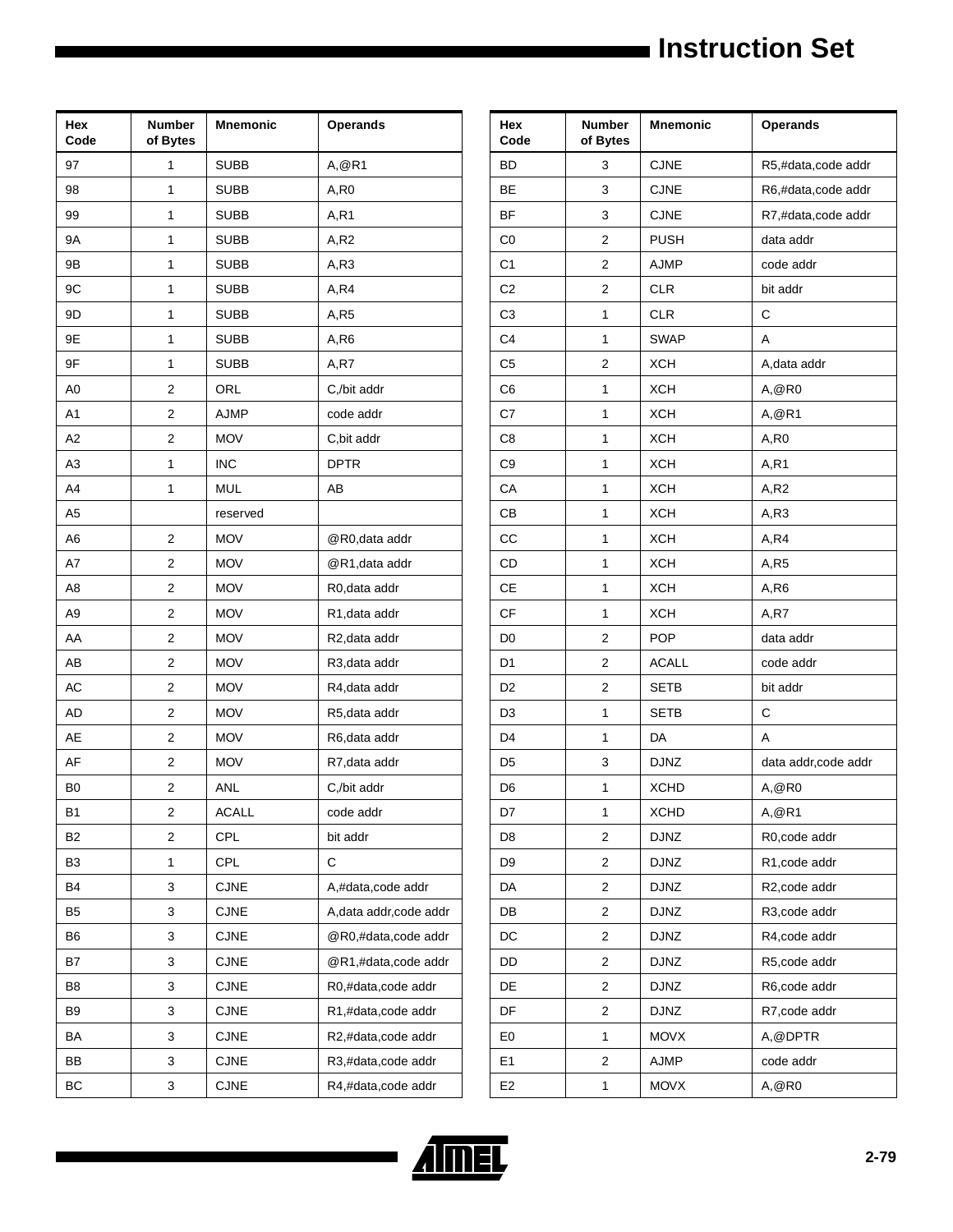

| Hex<br>Code    | <b>Number</b><br>of Bytes | <b>Mnemonic</b> | <b>Operands</b>   |  |  |
|----------------|---------------------------|-----------------|-------------------|--|--|
| E3             | 1                         | <b>MOVX</b>     | A, @R1            |  |  |
| E4             | 1                         | <b>CLR</b>      | Α                 |  |  |
| E <sub>5</sub> | 2                         | <b>MOV</b>      | A, data addr      |  |  |
| E6             | 1                         | <b>MOV</b>      | A,@R0             |  |  |
| E7             | 1                         | <b>MOV</b>      | A, @R1            |  |  |
| E <sub>8</sub> | 1                         | <b>MOV</b>      | A,R0              |  |  |
| E9             | 1                         | <b>MOV</b>      | A,R1              |  |  |
| EA             | 1                         | <b>MOV</b>      | A, R2             |  |  |
| EВ             | 1                         | <b>MOV</b>      | A, R3             |  |  |
| EC             | 1                         | <b>MOV</b>      | A, R4             |  |  |
| ED             | 1                         | <b>MOV</b>      | A,R5              |  |  |
| EE             | 1                         | <b>MOV</b>      | A,R6              |  |  |
| EF             | 1                         | <b>MOV</b>      | A,R7              |  |  |
| F <sub>0</sub> | 1                         | <b>MOVX</b>     | @DPTR,A           |  |  |
| F1             | $\overline{2}$            | <b>ACALL</b>    | code addr         |  |  |
| F2             | 1                         | <b>MOVX</b>     | @R0,A             |  |  |
| F3             | 1                         | <b>MOVX</b>     | @R1,A             |  |  |
| F4             | 1                         | <b>CPL</b>      | A                 |  |  |
| F <sub>5</sub> | 2                         | <b>MOV</b>      | data addr, A      |  |  |
| F6             | $\overline{\mathbf{1}}$   | <b>MOV</b>      | @R0,A             |  |  |
| F7             | $\mathbf{1}$              | <b>MOV</b>      | @R1,A             |  |  |
| F8             | 1                         | <b>MOV</b>      | R <sub>0</sub> ,A |  |  |
| F9             | 1                         | <b>MOV</b>      | <b>R1,A</b>       |  |  |
| FA             | 1                         | <b>MOV</b>      | R2, A             |  |  |
| FB             | 1                         | <b>MOV</b>      | R3, A             |  |  |
| FC             | 1                         | <b>MOV</b>      | R4,A              |  |  |
| <b>FD</b>      | $\overline{\mathbf{1}}$   | <b>MOV</b>      | R5, A             |  |  |
| FE             | 1                         | <b>MOV</b>      | R <sub>6</sub> ,A |  |  |
| FF             | 1                         | <b>MOV</b>      | R7,A              |  |  |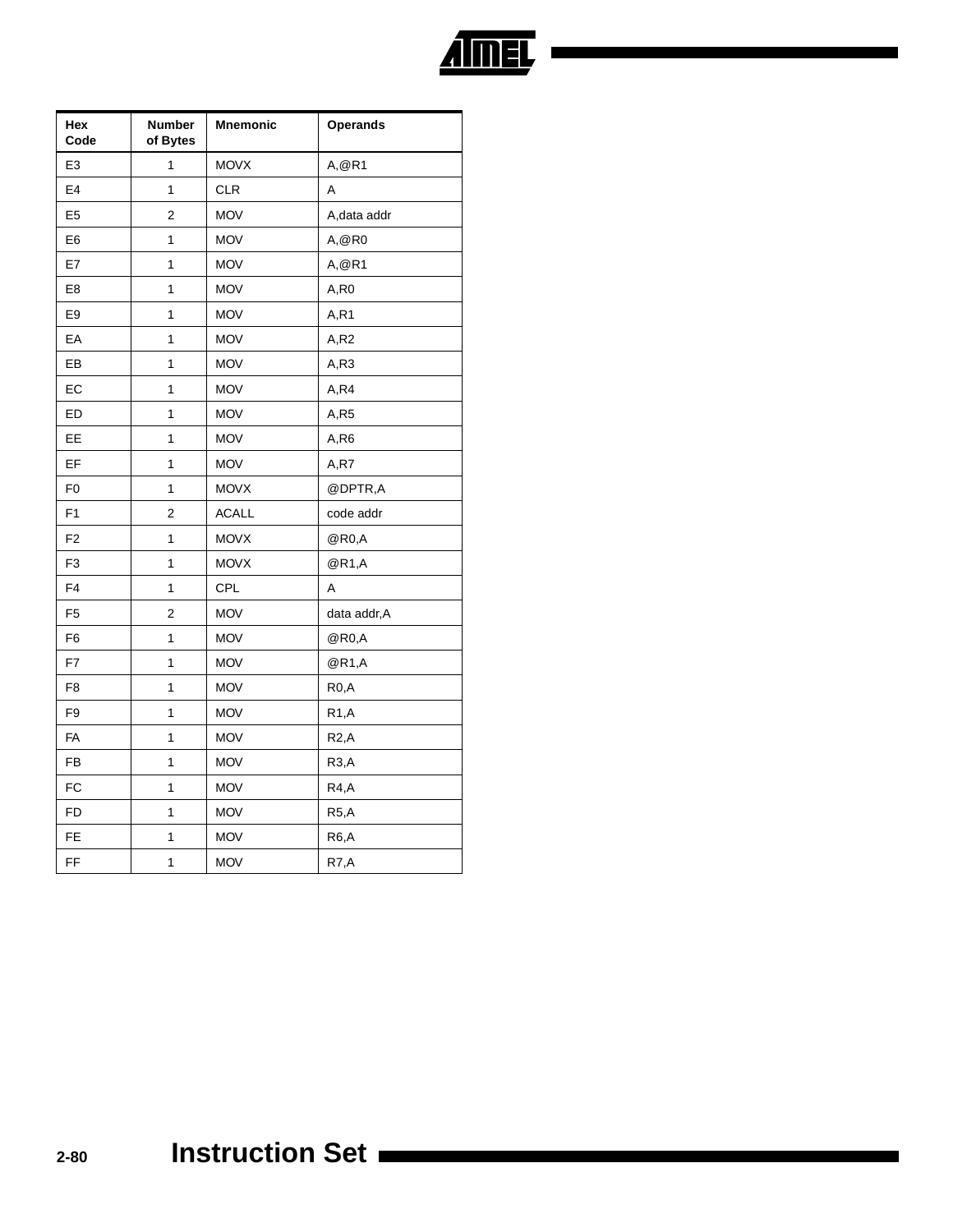## **Instruction Definitions**

#### **ACALL addr11**

**Function:** Absolute Call

- **Description:** ACALL unconditionally calls a subroutine located at the indicated address. The instruction increments the PC twice to obtain the address of the following instruction, then pushes the 16-bit result onto the stack (low-order byte first) and increments the Stack Pointer twice. The destination address is obtained by successively concatenating the five high-order bits of the incremented PC, opcode bits 7 through 5, and the second byte of the instruction. The subroutine called must therefore start within the same 2 K block of the program memory as the first byte of the instruction following ACALL. No flags are affected.
	- **Example:** Initially SP equals 07H. The label SUBRTN is at program memory location 0345 H. After executing the following instruction,

ACALL SUBRTN

at location 0123H, SP contains 09H, internal RAM locations 08H and 09H will contain 25H and 01H, respectively, and the PC contains 0345H.

| Bytes: 2                |                                                                                                                                                                                                      |    |    |  |   |   |     |   |    |    |    |    |    |    |    |    |
|-------------------------|------------------------------------------------------------------------------------------------------------------------------------------------------------------------------------------------------|----|----|--|---|---|-----|---|----|----|----|----|----|----|----|----|
| Cycles: 2               |                                                                                                                                                                                                      |    |    |  |   |   |     |   |    |    |    |    |    |    |    |    |
| Encoding:               | a10                                                                                                                                                                                                  | a9 | a8 |  | 0 | 0 | - 0 | 1 | a7 | a6 | a5 | а4 | a3 | a2 | a1 | a0 |
| <b>Operation: ACALL</b> | $(PC) \leftarrow (PC) + 2$<br>$(SP) \leftarrow (SP) + 1$<br>$((SP)) \leftarrow (PC_{7-0})$<br>$(SP) \leftarrow (SP) + 1$<br>$((SP)) \leftarrow (PC_{15-8})$<br>$(PC_{10-0}) \leftarrow$ page address |    |    |  |   |   |     |   |    |    |    |    |    |    |    |    |

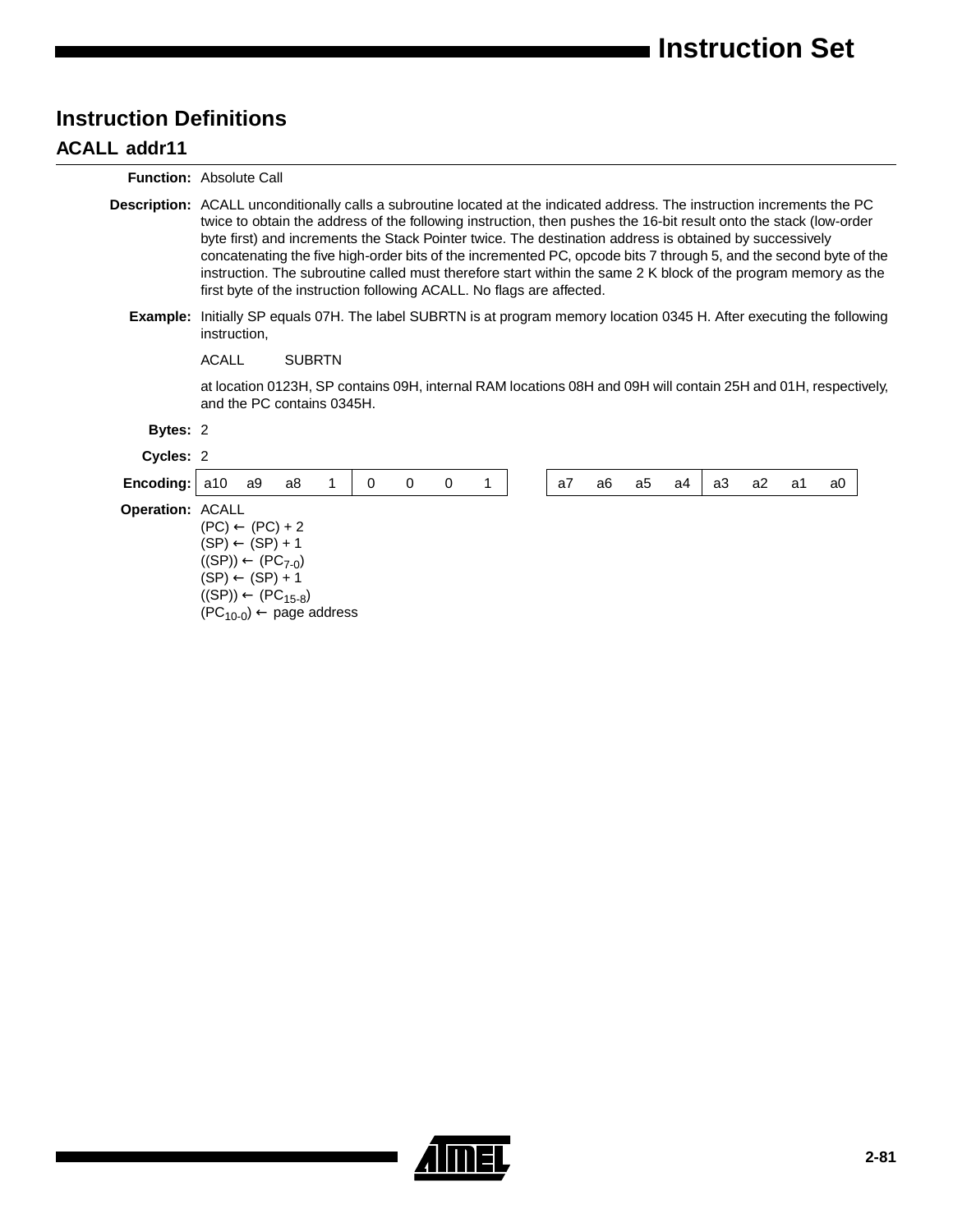

#### **ADD A,<src-byte>**

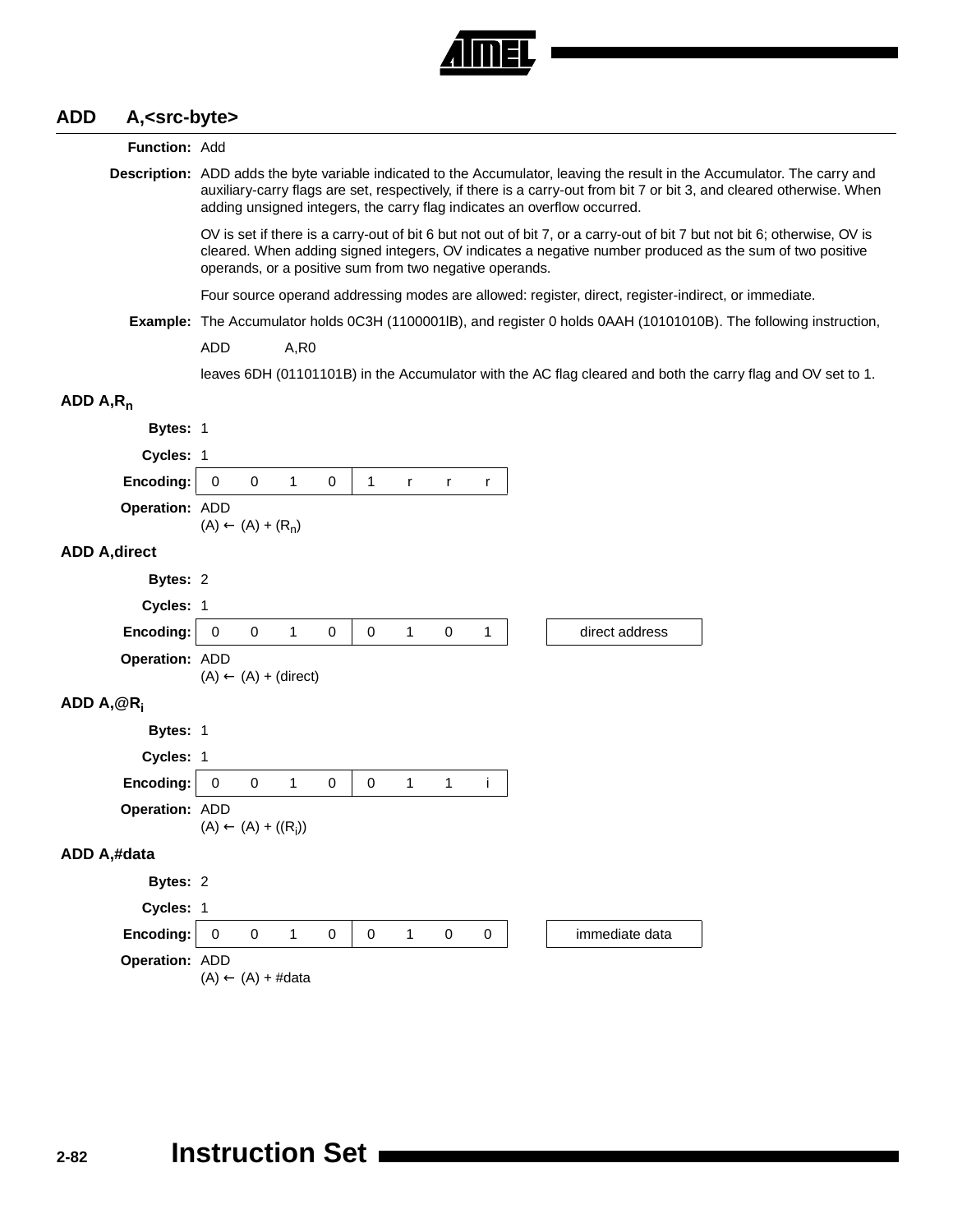## **ADDC A, <src-byte>**

| A, S, C, V            |                                                                                                                                                                                                                                                                                                                                                                          |
|-----------------------|--------------------------------------------------------------------------------------------------------------------------------------------------------------------------------------------------------------------------------------------------------------------------------------------------------------------------------------------------------------------------|
|                       | Function: Add with Carry                                                                                                                                                                                                                                                                                                                                                 |
|                       | Description: ADDC simultaneously adds the byte variable indicated, the carry flag and the Accumulator contents, leaving the<br>result in the Accumulator. The carry and auxiliary-carry flags are set respectively, if there is a carry-out from bit 7<br>or bit 3, and cleared otherwise. When adding unsigned integers, the carry flag indicates an overflow occurred. |
|                       | OV is set if there is a carry-out of bit 6 but not out of bit 7, or a carry-out of bit 7 but not out of bit 6; otherwise OV<br>is cleared. When adding signed integers, OV indicates a negative number produced as the sum of two positive<br>operands or a positive sum from two negative operands.                                                                     |
|                       | Four source operand addressing modes are allowed: register, direct, register-indirect, or immediate.                                                                                                                                                                                                                                                                     |
| Example:              | The Accumulator holds 0C3H (11000011B) and register 0 holds 0AAH (10101010B) with the carry flag set. The<br>following instruction,                                                                                                                                                                                                                                      |
|                       | <b>ADDC</b><br>A, R0                                                                                                                                                                                                                                                                                                                                                     |
|                       | leaves 6EH (01101110B) in the Accumulator with AC cleared and both the Carry flag and OV set to 1.                                                                                                                                                                                                                                                                       |
| ADDC $A, R_n$         |                                                                                                                                                                                                                                                                                                                                                                          |
| Bytes: 1              |                                                                                                                                                                                                                                                                                                                                                                          |
| Cycles: 1             |                                                                                                                                                                                                                                                                                                                                                                          |
| Encoding:             | $\mathbf 0$<br>$\mathbf 0$<br>1<br>$\mathbf{1}$<br>1<br>$\mathsf{r}$<br>r<br>r                                                                                                                                                                                                                                                                                           |
| Operation: ADDC       | $(A) \leftarrow (A) + (C) + (R_n)$                                                                                                                                                                                                                                                                                                                                       |
| <b>ADDC A, direct</b> |                                                                                                                                                                                                                                                                                                                                                                          |
| Bytes: 2              |                                                                                                                                                                                                                                                                                                                                                                          |
| Cycles: 1             |                                                                                                                                                                                                                                                                                                                                                                          |
| Encoding:             | $\mathbf 0$<br>1<br>0<br>1<br>$\mathbf 0$<br>1<br>direct address<br>0<br>1                                                                                                                                                                                                                                                                                               |
| Operation: ADDC       | $(A) \leftarrow (A) + (C) + (direct)$                                                                                                                                                                                                                                                                                                                                    |
| ADDC $A, @R_i$        |                                                                                                                                                                                                                                                                                                                                                                          |
| Bytes: 1              |                                                                                                                                                                                                                                                                                                                                                                          |
| Cycles: 1             |                                                                                                                                                                                                                                                                                                                                                                          |
| Encoding:             | Ť<br>0<br>0<br>1<br>1<br>0<br>$\mathbf{1}$<br>1                                                                                                                                                                                                                                                                                                                          |
| Operation: ADDC       | $(A) \leftarrow (A) + (C) + ((R_i))$                                                                                                                                                                                                                                                                                                                                     |
| ADDC A,#data          |                                                                                                                                                                                                                                                                                                                                                                          |
| Bytes: 2              |                                                                                                                                                                                                                                                                                                                                                                          |
| Cycles: 1             |                                                                                                                                                                                                                                                                                                                                                                          |
| Encoding:             | 0<br>$\mathbf 0$<br>1<br>1<br>0<br>0<br>immediate data<br>1<br>0                                                                                                                                                                                                                                                                                                         |
| Operation: ADDC       | $(A) \leftarrow (A) + (C) + #data$                                                                                                                                                                                                                                                                                                                                       |
|                       |                                                                                                                                                                                                                                                                                                                                                                          |

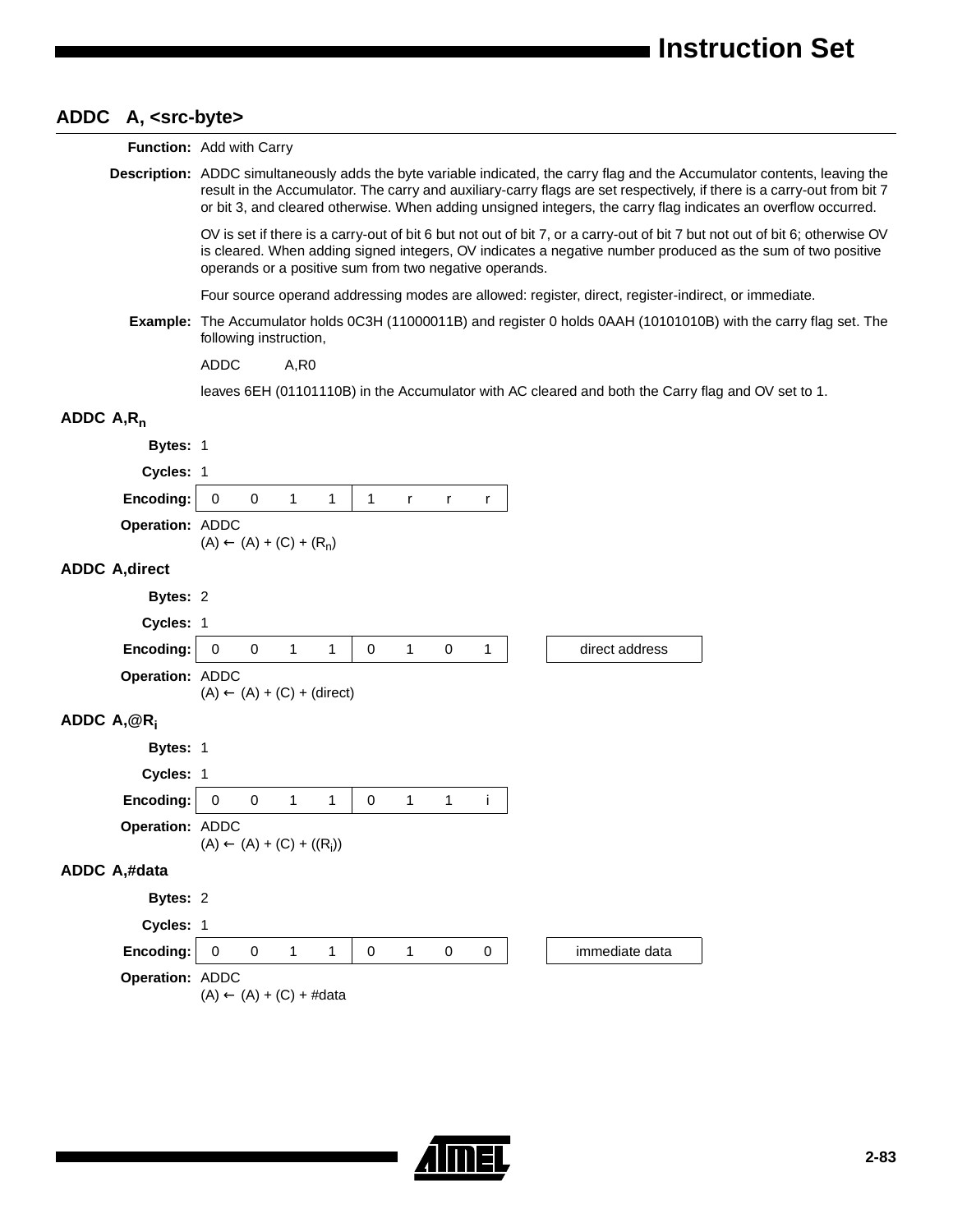

 $\overline{\phantom{a}}$ 

#### **AJMP addr11**

| <b>Function:</b> Absolute Jump<br>Description: AJMP transfers program execution to the indicated address, which is formed at run-time by concatenating the<br>Bytes: 2<br>Cycles: 2<br>Encoding:<br>Operation: AJMP<br><dest-byte>,<src-byte></src-byte></dest-byte> | high-order five bits of the PC (after incrementing the PC twice), opcode bits 7 through 5, and the second byte of<br>the instruction. The destination must therfore be within the same 2 K block of program memory as the first byte of<br>the instruction following AJMP.<br><b>Example:</b> The label JMPADR is at program memory location 0123H. The following instruction,<br><b>AJMP</b><br>is at location 0345H and loads the PC with 0123H.<br>a10<br>a9<br>$(PC) \leftarrow (PC) + 2$<br>$(PC_{10-0}) \leftarrow$ page address | <b>JMPADR</b><br>0<br>a8                                     | 0                                                                                                                                                                         | $\pmb{0}$     | 0 | 1                                         |                                                                                               | a7                                       | a6 | a5 | a4 | a3 | a2 | a1 | a0                                                                                                                                                                                                                                  |  |  |
|----------------------------------------------------------------------------------------------------------------------------------------------------------------------------------------------------------------------------------------------------------------------|----------------------------------------------------------------------------------------------------------------------------------------------------------------------------------------------------------------------------------------------------------------------------------------------------------------------------------------------------------------------------------------------------------------------------------------------------------------------------------------------------------------------------------------|--------------------------------------------------------------|---------------------------------------------------------------------------------------------------------------------------------------------------------------------------|---------------|---|-------------------------------------------|-----------------------------------------------------------------------------------------------|------------------------------------------|----|----|----|----|----|----|-------------------------------------------------------------------------------------------------------------------------------------------------------------------------------------------------------------------------------------|--|--|
|                                                                                                                                                                                                                                                                      |                                                                                                                                                                                                                                                                                                                                                                                                                                                                                                                                        |                                                              |                                                                                                                                                                           |               |   |                                           |                                                                                               |                                          |    |    |    |    |    |    |                                                                                                                                                                                                                                     |  |  |
|                                                                                                                                                                                                                                                                      |                                                                                                                                                                                                                                                                                                                                                                                                                                                                                                                                        |                                                              |                                                                                                                                                                           |               |   |                                           |                                                                                               |                                          |    |    |    |    |    |    |                                                                                                                                                                                                                                     |  |  |
|                                                                                                                                                                                                                                                                      |                                                                                                                                                                                                                                                                                                                                                                                                                                                                                                                                        |                                                              |                                                                                                                                                                           |               |   |                                           |                                                                                               |                                          |    |    |    |    |    |    |                                                                                                                                                                                                                                     |  |  |
|                                                                                                                                                                                                                                                                      |                                                                                                                                                                                                                                                                                                                                                                                                                                                                                                                                        |                                                              |                                                                                                                                                                           |               |   |                                           |                                                                                               |                                          |    |    |    |    |    |    |                                                                                                                                                                                                                                     |  |  |
|                                                                                                                                                                                                                                                                      |                                                                                                                                                                                                                                                                                                                                                                                                                                                                                                                                        |                                                              |                                                                                                                                                                           |               |   |                                           |                                                                                               |                                          |    |    |    |    |    |    |                                                                                                                                                                                                                                     |  |  |
|                                                                                                                                                                                                                                                                      |                                                                                                                                                                                                                                                                                                                                                                                                                                                                                                                                        |                                                              |                                                                                                                                                                           |               |   |                                           |                                                                                               |                                          |    |    |    |    |    |    |                                                                                                                                                                                                                                     |  |  |
|                                                                                                                                                                                                                                                                      |                                                                                                                                                                                                                                                                                                                                                                                                                                                                                                                                        |                                                              |                                                                                                                                                                           |               |   |                                           |                                                                                               |                                          |    |    |    |    |    |    |                                                                                                                                                                                                                                     |  |  |
|                                                                                                                                                                                                                                                                      |                                                                                                                                                                                                                                                                                                                                                                                                                                                                                                                                        |                                                              |                                                                                                                                                                           |               |   |                                           |                                                                                               |                                          |    |    |    |    |    |    |                                                                                                                                                                                                                                     |  |  |
|                                                                                                                                                                                                                                                                      |                                                                                                                                                                                                                                                                                                                                                                                                                                                                                                                                        |                                                              |                                                                                                                                                                           |               |   |                                           |                                                                                               |                                          |    |    |    |    |    |    |                                                                                                                                                                                                                                     |  |  |
|                                                                                                                                                                                                                                                                      |                                                                                                                                                                                                                                                                                                                                                                                                                                                                                                                                        |                                                              |                                                                                                                                                                           |               |   |                                           |                                                                                               |                                          |    |    |    |    |    |    |                                                                                                                                                                                                                                     |  |  |
|                                                                                                                                                                                                                                                                      |                                                                                                                                                                                                                                                                                                                                                                                                                                                                                                                                        |                                                              |                                                                                                                                                                           |               |   |                                           |                                                                                               | Function: Logical-AND for byte variables |    |    |    |    |    |    |                                                                                                                                                                                                                                     |  |  |
|                                                                                                                                                                                                                                                                      |                                                                                                                                                                                                                                                                                                                                                                                                                                                                                                                                        |                                                              | Description: ANL performs the bitwise logical-AND operation between the variables indicated and stores the results in the<br>destination variable. No flags are affected. |               |   |                                           |                                                                                               |                                          |    |    |    |    |    |    |                                                                                                                                                                                                                                     |  |  |
|                                                                                                                                                                                                                                                                      | The two operands allow six addressing mode combinations. When the destination is the Accumulator, the source<br>can use register, direct, register-indirect, or immediate addressing; when the destination is a direct address, the<br>source can be the Accumulator or immediate data.                                                                                                                                                                                                                                                |                                                              |                                                                                                                                                                           |               |   |                                           |                                                                                               |                                          |    |    |    |    |    |    |                                                                                                                                                                                                                                     |  |  |
|                                                                                                                                                                                                                                                                      |                                                                                                                                                                                                                                                                                                                                                                                                                                                                                                                                        |                                                              |                                                                                                                                                                           |               |   |                                           |                                                                                               |                                          |    |    |    |    |    |    |                                                                                                                                                                                                                                     |  |  |
|                                                                                                                                                                                                                                                                      | instruction,                                                                                                                                                                                                                                                                                                                                                                                                                                                                                                                           |                                                              |                                                                                                                                                                           |               |   |                                           |                                                                                               |                                          |    |    |    |    |    |    |                                                                                                                                                                                                                                     |  |  |
|                                                                                                                                                                                                                                                                      |                                                                                                                                                                                                                                                                                                                                                                                                                                                                                                                                        |                                                              |                                                                                                                                                                           |               |   |                                           |                                                                                               |                                          |    |    |    |    |    |    |                                                                                                                                                                                                                                     |  |  |
|                                                                                                                                                                                                                                                                      |                                                                                                                                                                                                                                                                                                                                                                                                                                                                                                                                        |                                                              |                                                                                                                                                                           |               |   |                                           |                                                                                               |                                          |    |    |    |    |    |    |                                                                                                                                                                                                                                     |  |  |
|                                                                                                                                                                                                                                                                      | When the destination is a directly addressed byte, this instruction clears combinations of bits in any RAM<br>location or hardware register. The mask byte determining the pattern of bits to be cleared would either be a<br>constant contained in the instruction or a value computed in the Accumulator at run-time. The following<br>instruction,                                                                                                                                                                                  |                                                              |                                                                                                                                                                           |               |   |                                           |                                                                                               |                                          |    |    |    |    |    |    |                                                                                                                                                                                                                                     |  |  |
|                                                                                                                                                                                                                                                                      |                                                                                                                                                                                                                                                                                                                                                                                                                                                                                                                                        |                                                              |                                                                                                                                                                           |               |   |                                           |                                                                                               |                                          |    |    |    |    |    |    |                                                                                                                                                                                                                                     |  |  |
|                                                                                                                                                                                                                                                                      |                                                                                                                                                                                                                                                                                                                                                                                                                                                                                                                                        |                                                              |                                                                                                                                                                           |               |   |                                           |                                                                                               |                                          |    |    |    |    |    |    |                                                                                                                                                                                                                                     |  |  |
| $A, R_n$                                                                                                                                                                                                                                                             |                                                                                                                                                                                                                                                                                                                                                                                                                                                                                                                                        |                                                              |                                                                                                                                                                           |               |   |                                           |                                                                                               |                                          |    |    |    |    |    |    |                                                                                                                                                                                                                                     |  |  |
|                                                                                                                                                                                                                                                                      |                                                                                                                                                                                                                                                                                                                                                                                                                                                                                                                                        |                                                              |                                                                                                                                                                           |               |   |                                           |                                                                                               |                                          |    |    |    |    |    |    |                                                                                                                                                                                                                                     |  |  |
|                                                                                                                                                                                                                                                                      |                                                                                                                                                                                                                                                                                                                                                                                                                                                                                                                                        |                                                              |                                                                                                                                                                           |               |   |                                           |                                                                                               |                                          |    |    |    |    |    |    |                                                                                                                                                                                                                                     |  |  |
| Encoding:                                                                                                                                                                                                                                                            | 0<br>1                                                                                                                                                                                                                                                                                                                                                                                                                                                                                                                                 | 0<br>1                                                       | $\mathbf{1}$                                                                                                                                                              | $\mathsf{r}$  | r | r                                         |                                                                                               |                                          |    |    |    |    |    |    |                                                                                                                                                                                                                                     |  |  |
|                                                                                                                                                                                                                                                                      |                                                                                                                                                                                                                                                                                                                                                                                                                                                                                                                                        |                                                              |                                                                                                                                                                           |               |   |                                           |                                                                                               |                                          |    |    |    |    |    |    |                                                                                                                                                                                                                                     |  |  |
|                                                                                                                                                                                                                                                                      |                                                                                                                                                                                                                                                                                                                                                                                                                                                                                                                                        | ANL<br><b>ANL</b><br>Bytes: 1<br>Cycles: 1<br>Operation: ANL | A,R0<br>$(A) \leftarrow (A) \wedge (R_n)$                                                                                                                                 | P1,#01110011B |   | clears bits 7, 3, and 2 of output port 1. | from the output data latch, not the input pins.<br>leaves 41H (01000001B) in the Accumulator. |                                          |    |    |    |    |    |    | Note: When this instruction is used to modify an output port, the value used as the original port data will be read<br>Example: If the Accumulator holds 0C3H (1100001IB), and register 0 holds 55H (01010101B), then the following |  |  |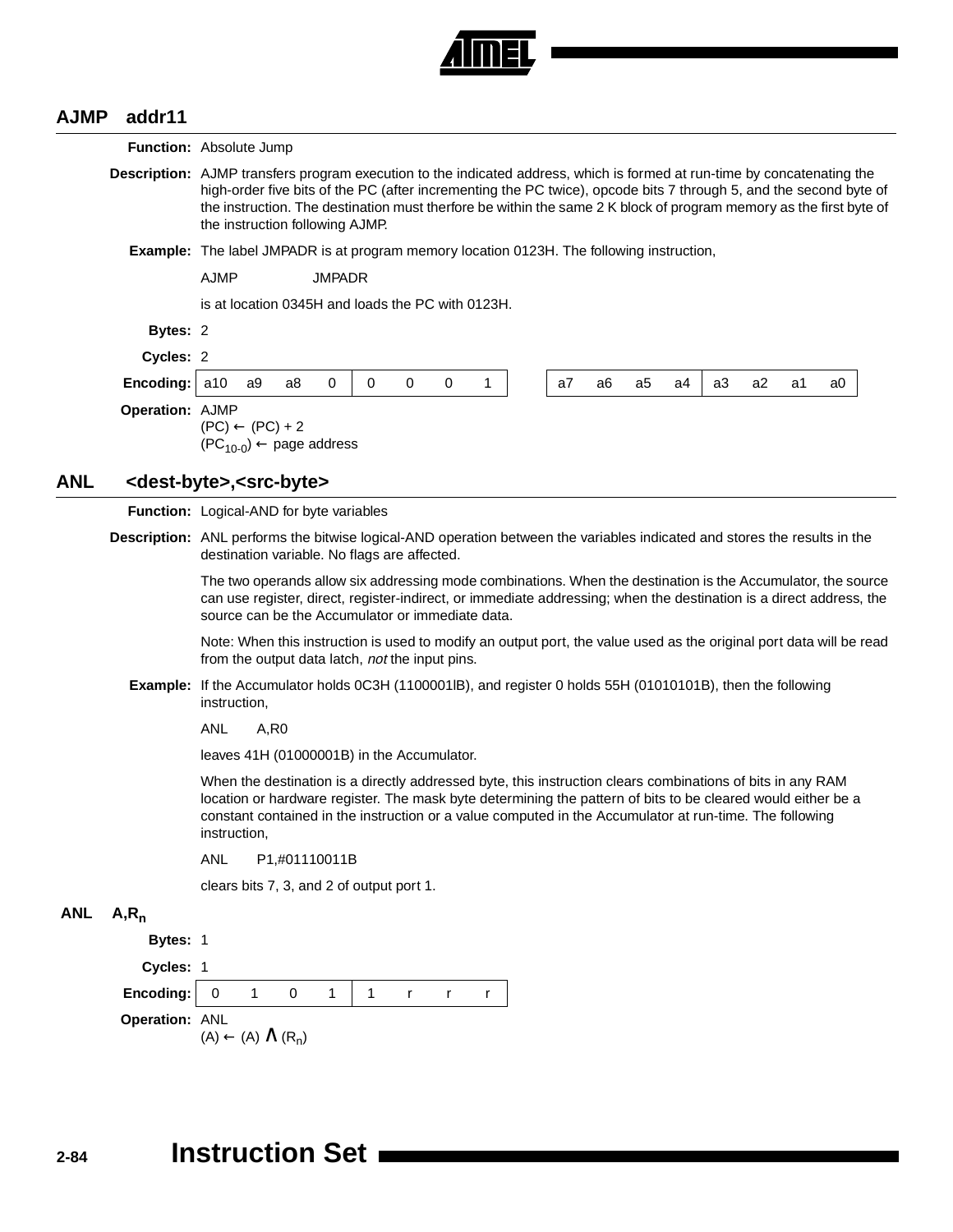| <b>ANL</b> | A, direct      |             |              |                                           |              |                     |              |              |              |
|------------|----------------|-------------|--------------|-------------------------------------------|--------------|---------------------|--------------|--------------|--------------|
|            | Bytes: 2       |             |              |                                           |              |                     |              |              |              |
|            | Cycles: 1      |             |              |                                           |              |                     |              |              |              |
|            | Encoding:      | $\pmb{0}$   | $\mathbf{1}$ | $\pmb{0}$                                 | $\mathbf{1}$ | $\mathsf{O}\xspace$ | $\mathbf{1}$ | $\pmb{0}$    | $\mathbf{1}$ |
|            | Operation: ANL |             |              | $(A) \leftarrow (A) \wedge (direct)$      |              |                     |              |              |              |
| <b>ANL</b> | $A, @R_i$      |             |              |                                           |              |                     |              |              |              |
|            | Bytes: 1       |             |              |                                           |              |                     |              |              |              |
|            | Cycles: 1      |             |              |                                           |              |                     |              |              |              |
|            | Encoding:      | $\pmb{0}$   | $\mathbf{1}$ | $\mathbf 0$                               | $\mathbf{1}$ | $\mathbf 0$         | $\mathbf{1}$ | $\mathbf{1}$ | $\mathbf i$  |
|            | Operation: ANL |             |              | $(A) \leftarrow (A) \wedge ((R_i))$       |              |                     |              |              |              |
| <b>ANL</b> | A,#data        |             |              |                                           |              |                     |              |              |              |
|            | Bytes: 2       |             |              |                                           |              |                     |              |              |              |
|            | Cycles: 1      |             |              |                                           |              |                     |              |              |              |
|            | Encoding:      | $\mathbf 0$ | $\mathbf{1}$ | $\pmb{0}$                                 | $\mathbf{1}$ | $\mathbf 0$         | $\mathbf{1}$ | $\pmb{0}$    | $\pmb{0}$    |
|            | Operation: ANL |             |              | $(A) \leftarrow (A) \wedge #data$         |              |                     |              |              |              |
| <b>ANL</b> | direct, A      |             |              |                                           |              |                     |              |              |              |
|            | Bytes: 2       |             |              |                                           |              |                     |              |              |              |
|            | Cycles: 1      |             |              |                                           |              |                     |              |              |              |
|            | Encoding:      | $\pmb{0}$   | $\mathbf{1}$ | $\mathbf 0$                               | $\mathbf{1}$ | $\pmb{0}$           | $\pmb{0}$    | $\mathbf{1}$ | $\pmb{0}$    |
|            | Operation: ANL |             |              | $(direct) \leftarrow (direct) \wedge (A)$ |              |                     |              |              |              |
| <b>ANL</b> | direct,#data   |             |              |                                           |              |                     |              |              |              |
|            | Bytes: 3       |             |              |                                           |              |                     |              |              |              |
|            | Cycles: 2      |             |              |                                           |              |                     |              |              |              |
|            | Encoding:      | $\pmb{0}$   | $\mathbf{1}$ | $\pmb{0}$                                 | 1            | $\pmb{0}$           | $\pmb{0}$    | $\mathbf{1}$ | $\mathbf{1}$ |
|            | Operation: ANL |             |              | (direct) ← (direct) ∧ #data               |              |                     |              |              |              |

**Almer**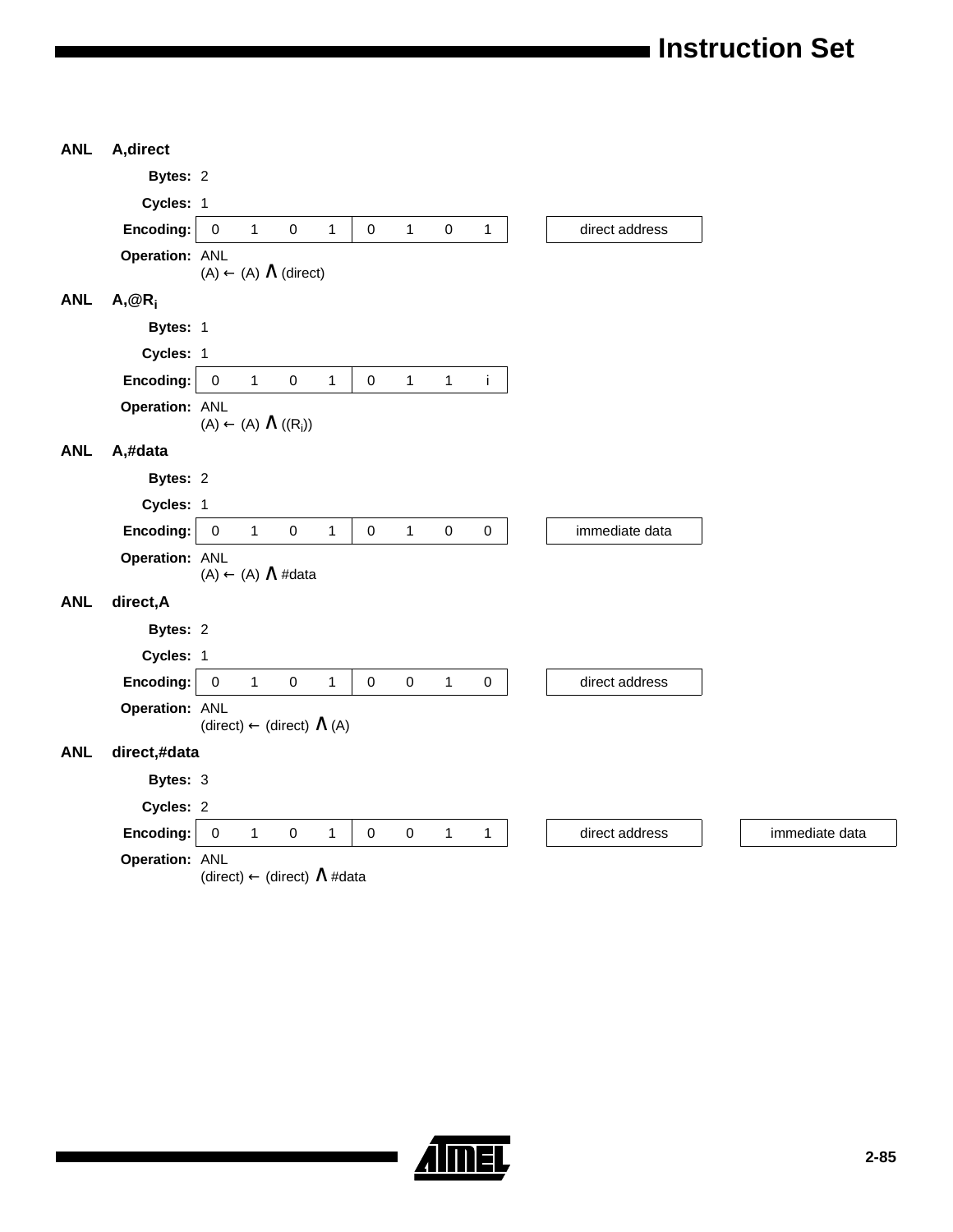

## **ANL C,<src-bit>**

|            |                                                                                         |                                        | <b>Function:</b> Logical-AND for bit variables                                                                                                                                                                                                                                                                                                                                                                           |             |             |             |             |             |             |                                                           |                                     |  |  |  |
|------------|-----------------------------------------------------------------------------------------|----------------------------------------|--------------------------------------------------------------------------------------------------------------------------------------------------------------------------------------------------------------------------------------------------------------------------------------------------------------------------------------------------------------------------------------------------------------------------|-------------|-------------|-------------|-------------|-------------|-------------|-----------------------------------------------------------|-------------------------------------|--|--|--|
|            |                                                                                         |                                        | <b>Description:</b> If the Boolean value of the source bit is a logical 0, then ANL C clears the carry flag; otherwise, this instruction<br>leaves the carry flag in its current state. A slash (/) preceding the operand in the assembly language indicates<br>that the logical complement of the addressed bit is used as the source value, but the source bit itself is not<br>affected. No other flags are affected. |             |             |             |             |             |             |                                                           |                                     |  |  |  |
|            |                                                                                         |                                        |                                                                                                                                                                                                                                                                                                                                                                                                                          |             |             |             |             |             |             | Only direct addressing is allowed for the source operand. |                                     |  |  |  |
|            | <b>Example:</b> Set the carry flag if, and only if, $P1.0 = 1$ , ACC.7 = 1, and OV = 0: |                                        |                                                                                                                                                                                                                                                                                                                                                                                                                          |             |             |             |             |             |             |                                                           |                                     |  |  |  |
|            |                                                                                         | <b>MOV</b>                             |                                                                                                                                                                                                                                                                                                                                                                                                                          | C, P1.0     |             |             |             |             |             |                                                           | :LOAD CARRY WITH INPUT PIN STATE    |  |  |  |
|            |                                                                                         | ANL                                    |                                                                                                                                                                                                                                                                                                                                                                                                                          | C, ACC.7    |             |             |             |             |             |                                                           | ; AND CARRY WITH ACCUM. BIT 7       |  |  |  |
|            |                                                                                         | ANL                                    |                                                                                                                                                                                                                                                                                                                                                                                                                          | $C$ ,/ $OV$ |             |             |             |             |             |                                                           | ; AND WITH INVERSE OF OVERFLOW FLAG |  |  |  |
| <b>ANL</b> | C, bit                                                                                  |                                        |                                                                                                                                                                                                                                                                                                                                                                                                                          |             |             |             |             |             |             |                                                           |                                     |  |  |  |
|            | Bytes: 2                                                                                |                                        |                                                                                                                                                                                                                                                                                                                                                                                                                          |             |             |             |             |             |             |                                                           |                                     |  |  |  |
|            | Cycles: 2                                                                               |                                        |                                                                                                                                                                                                                                                                                                                                                                                                                          |             |             |             |             |             |             |                                                           |                                     |  |  |  |
|            | Encoding:                                                                               |                                        | $\mathbf 0$                                                                                                                                                                                                                                                                                                                                                                                                              | $\mathbf 0$ | $\mathbf 0$ | $\mathbf 0$ | $\mathbf 0$ | 1           | $\mathbf 0$ |                                                           | bit address                         |  |  |  |
|            | Operation: ANL                                                                          | $(C) \leftarrow (C) \wedge (bit)$      |                                                                                                                                                                                                                                                                                                                                                                                                                          |             |             |             |             |             |             |                                                           |                                     |  |  |  |
| <b>ANL</b> | C,/bit                                                                                  |                                        |                                                                                                                                                                                                                                                                                                                                                                                                                          |             |             |             |             |             |             |                                                           |                                     |  |  |  |
|            | Bytes: 2                                                                                |                                        |                                                                                                                                                                                                                                                                                                                                                                                                                          |             |             |             |             |             |             |                                                           |                                     |  |  |  |
|            | Cycles: 2                                                                               |                                        |                                                                                                                                                                                                                                                                                                                                                                                                                          |             |             |             |             |             |             |                                                           |                                     |  |  |  |
|            | Encoding:                                                                               |                                        | $\Omega$                                                                                                                                                                                                                                                                                                                                                                                                                 | 1           | 1           | 0           | $\Omega$    | $\mathbf 0$ | 0           |                                                           | bit address                         |  |  |  |
|            | Operation: ANL                                                                          | $(C) \leftarrow (C) \wedge \top$ (bit) |                                                                                                                                                                                                                                                                                                                                                                                                                          |             |             |             |             |             |             |                                                           |                                     |  |  |  |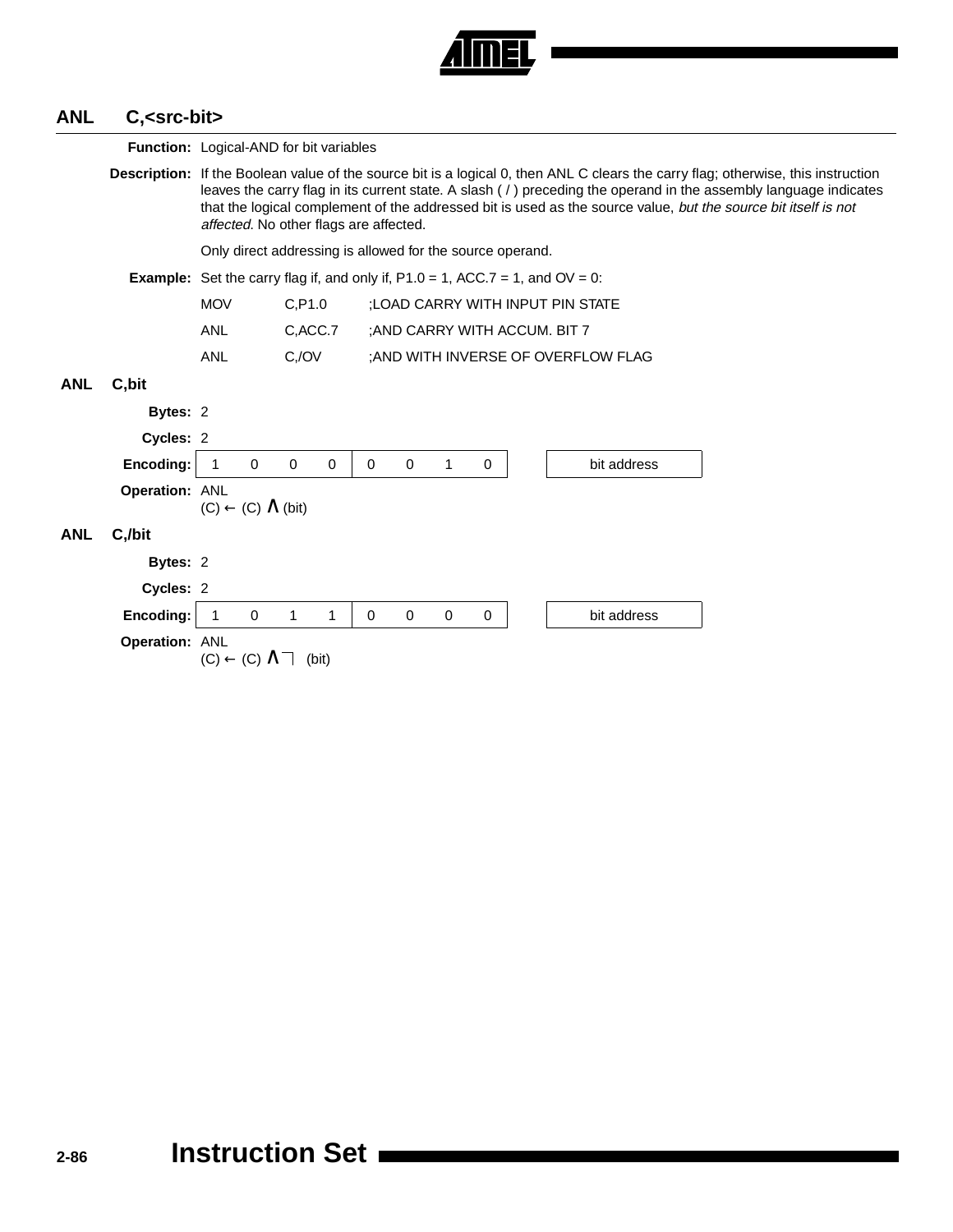#### **CJNE <dest-byte>,<src-byte>, rel**

**Function:** Compare and Jump if Not Equal.

**Description:** CJNE compares the magnitudes of the first two operands and branches if their values are not equal. The branch destination is computed by adding the signed relative-displacement in the last instruction byte to the PC, after incrementing the PC to the start of the next instruction. The carry flag is set if the unsigned integer value of <dest-byte> is less than the unsigned integer value of <src-byte>; otherwise, the carry is cleared. Neither operand is affected.

> The first two operands allow four addressing mode combinations: the Accumulator may be compared with any directly addressed byte or immediate data, and any indirect RAM location or working register can be compared with an immediate constant.

**Example:** The Accumulator contains 34H. Register 7 contains 56H. The first instruction in the sequence,

|         | <b>CJNE</b> | R7, #60H, NOT EQ |               |
|---------|-------------|------------------|---------------|
| ÷       | $\cdots$    | .                | $R7 = 60H$ .  |
| NOT EQ: | JC.         | REQ LOW          | :IF R7 < 60H. |
| ÷       | .           | .                | $R7 > 60H$ .  |

sets the carry flag and branches to the instruction at label NOT\_EQ. By testing the carry flag, this instruction determines whether R7 is greater or less than 60H.

If the data being presented to Port 1 is also 34H, then the following instruction,

WAIT: CJNE A, P1,WAIT

clears the carry flag and continues with the next instruction in sequence, since the Accumulator does equal the data read from P1. (If some other value was being input on P1, the program loops at this point until the P1 data changes to 34H.)

#### **CJNE A,direct,rel**

**Bytes:** 3 **Cycles:** 2 **Encoding:** 1 0 1 1 0 1 0 1 direct address rel. address **Operation:**  $(PC) \leftarrow (PC) + 3$ IF  $(A)$  < > (direct) THEN  $(PC) \leftarrow (PC) +$  relative offset IF  $(A) < (direct)$ THEN  $(C) \leftarrow 1$ ELSE  $(C) \leftarrow 0$ 

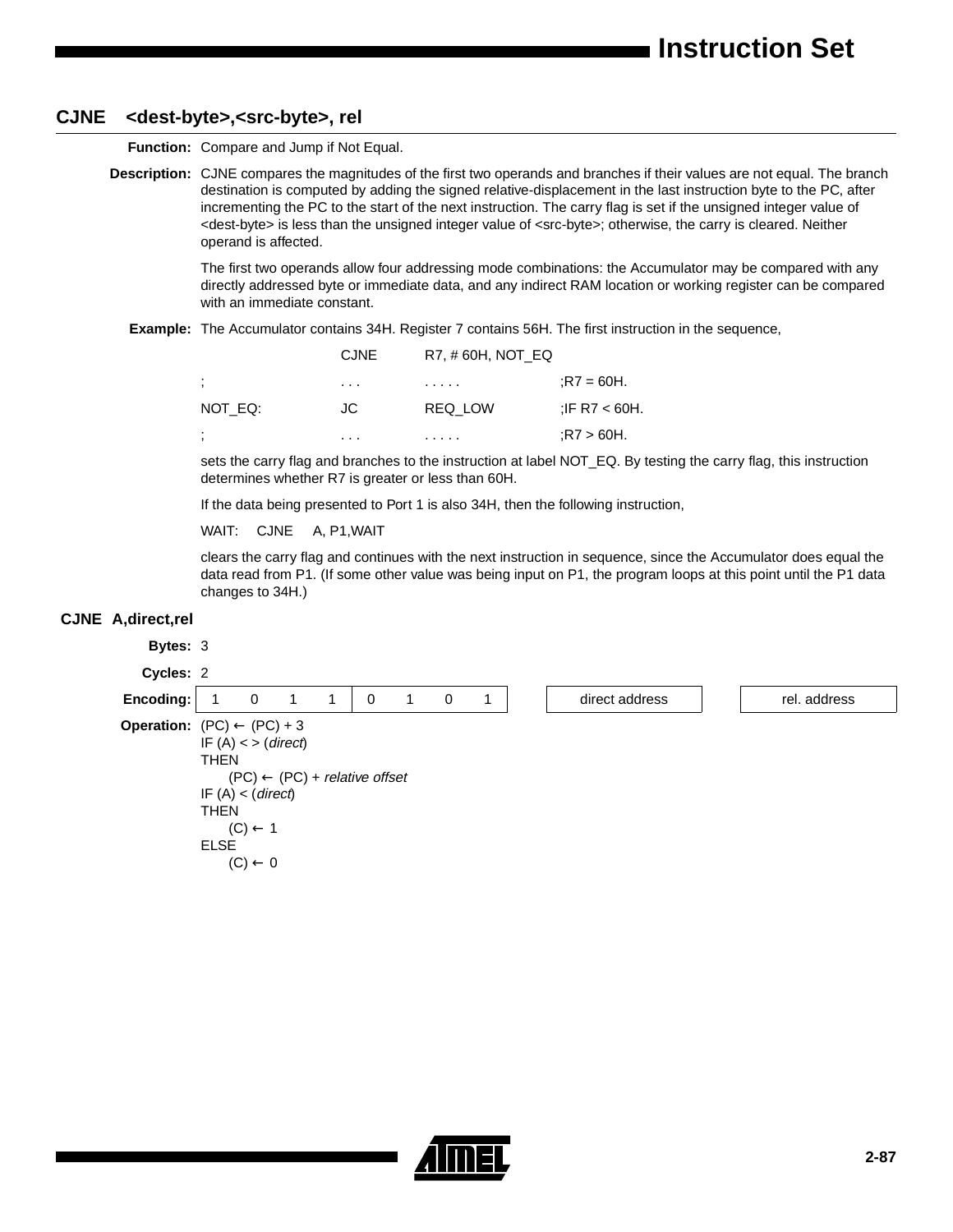

#### **CJNE A,#data,rel**

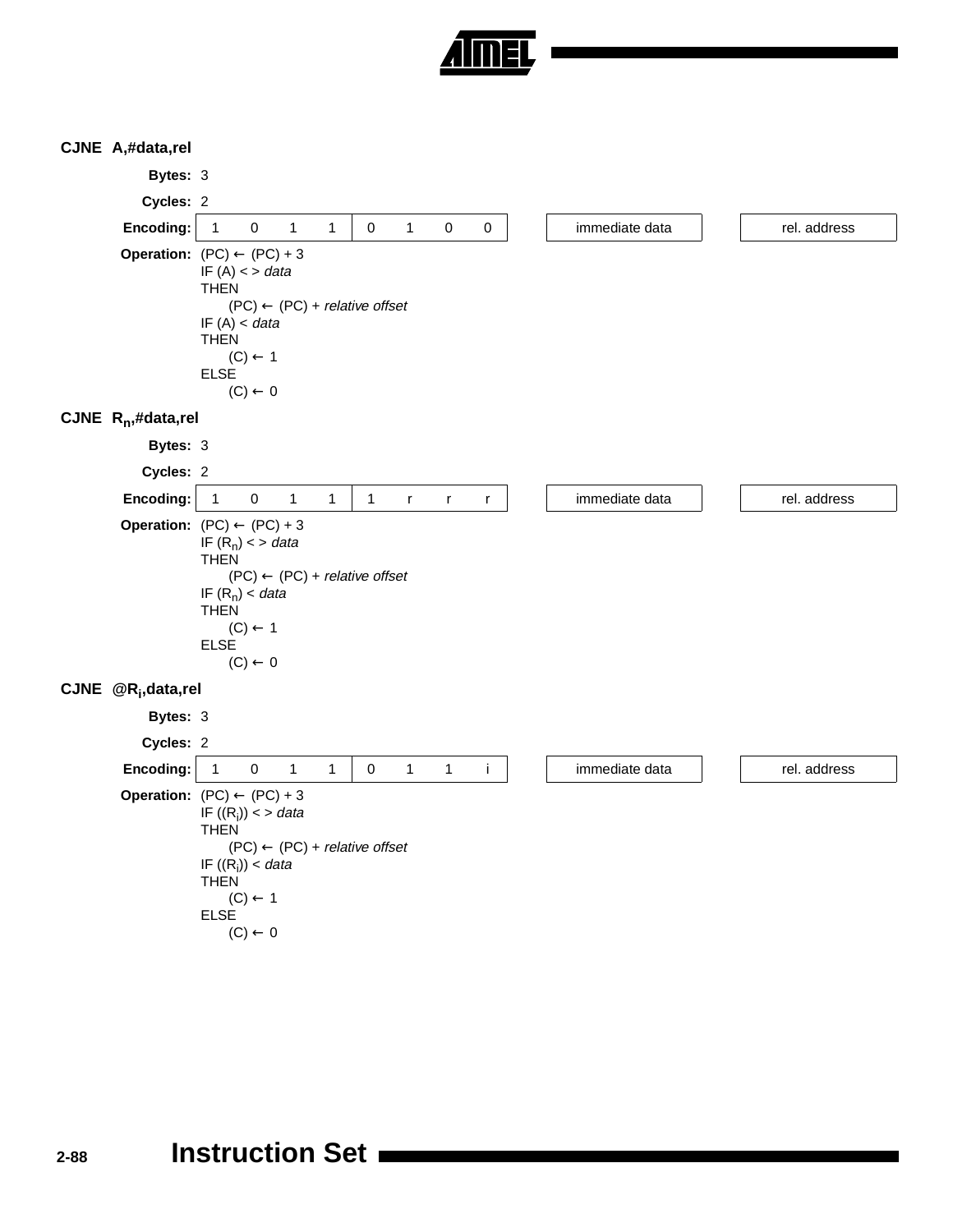| <b>CLR</b> | A                   |                                                                                                                                                                |  |  |  |  |  |  |  |  |
|------------|---------------------|----------------------------------------------------------------------------------------------------------------------------------------------------------------|--|--|--|--|--|--|--|--|
|            |                     | Function: Clear Accumulator                                                                                                                                    |  |  |  |  |  |  |  |  |
|            |                     | <b>Description:</b> CLR A clears the Accumulator (all bits set to 0). No flags are affected                                                                    |  |  |  |  |  |  |  |  |
|            |                     | Example: The Accumulator contains 5CH (01011100B). The following instruction, CLR Aleaves the Accumulator set to 00H<br>(00000000B).                           |  |  |  |  |  |  |  |  |
|            | Bytes: 1            |                                                                                                                                                                |  |  |  |  |  |  |  |  |
|            | Cycles: 1           |                                                                                                                                                                |  |  |  |  |  |  |  |  |
|            | Encoding:           | $\mathbf{1}$<br>$\mathbf 0$<br>$\mathbf{1}$<br>$\mathbf{1}$<br>1<br>0<br>$\pmb{0}$<br>$\pmb{0}$                                                                |  |  |  |  |  |  |  |  |
|            | Operation: CLR      | $(A) \leftarrow 0$                                                                                                                                             |  |  |  |  |  |  |  |  |
| <b>CLR</b> | bit                 |                                                                                                                                                                |  |  |  |  |  |  |  |  |
|            | Function: Clear bit |                                                                                                                                                                |  |  |  |  |  |  |  |  |
|            |                     | Description: CLR bit clears the indicated bit (reset to 0). No other flags are affected. CLR can operate on the carry flag or any<br>directly addressable bit. |  |  |  |  |  |  |  |  |
|            |                     | Example: Port 1 has previously been written with 5DH (01011101B). The following instruction, CLR P1.2 leaves the port set<br>to 59H (01011001B).               |  |  |  |  |  |  |  |  |
| <b>CLR</b> | $\mathbf C$         |                                                                                                                                                                |  |  |  |  |  |  |  |  |
|            | Bytes: 1            |                                                                                                                                                                |  |  |  |  |  |  |  |  |
|            | Cycles: 1           |                                                                                                                                                                |  |  |  |  |  |  |  |  |
|            | Encoding:           | $\mathbf{1}$<br>$\mathbf{1}$<br>0<br>$\mathbf 0$<br>$\mathbf 0$<br>$\mathbf 0$<br>$\mathbf{1}$<br>1                                                            |  |  |  |  |  |  |  |  |
|            | Operation: CLR      | $(C) \leftarrow 0$                                                                                                                                             |  |  |  |  |  |  |  |  |
| <b>CLR</b> | bit                 |                                                                                                                                                                |  |  |  |  |  |  |  |  |
|            | Bytes: 2            |                                                                                                                                                                |  |  |  |  |  |  |  |  |
|            | Cycles: 1           |                                                                                                                                                                |  |  |  |  |  |  |  |  |
|            | Encoding:           | $\mathbf{1}$<br>$\mathbf{1}$<br>$\pmb{0}$<br>$\mathsf{O}\xspace$<br>$\mathsf 0$<br>bit address<br>0<br>$\mathbf{1}$<br>0                                       |  |  |  |  |  |  |  |  |
|            | Operation: CLR      | $(bit) \leftarrow 0$                                                                                                                                           |  |  |  |  |  |  |  |  |

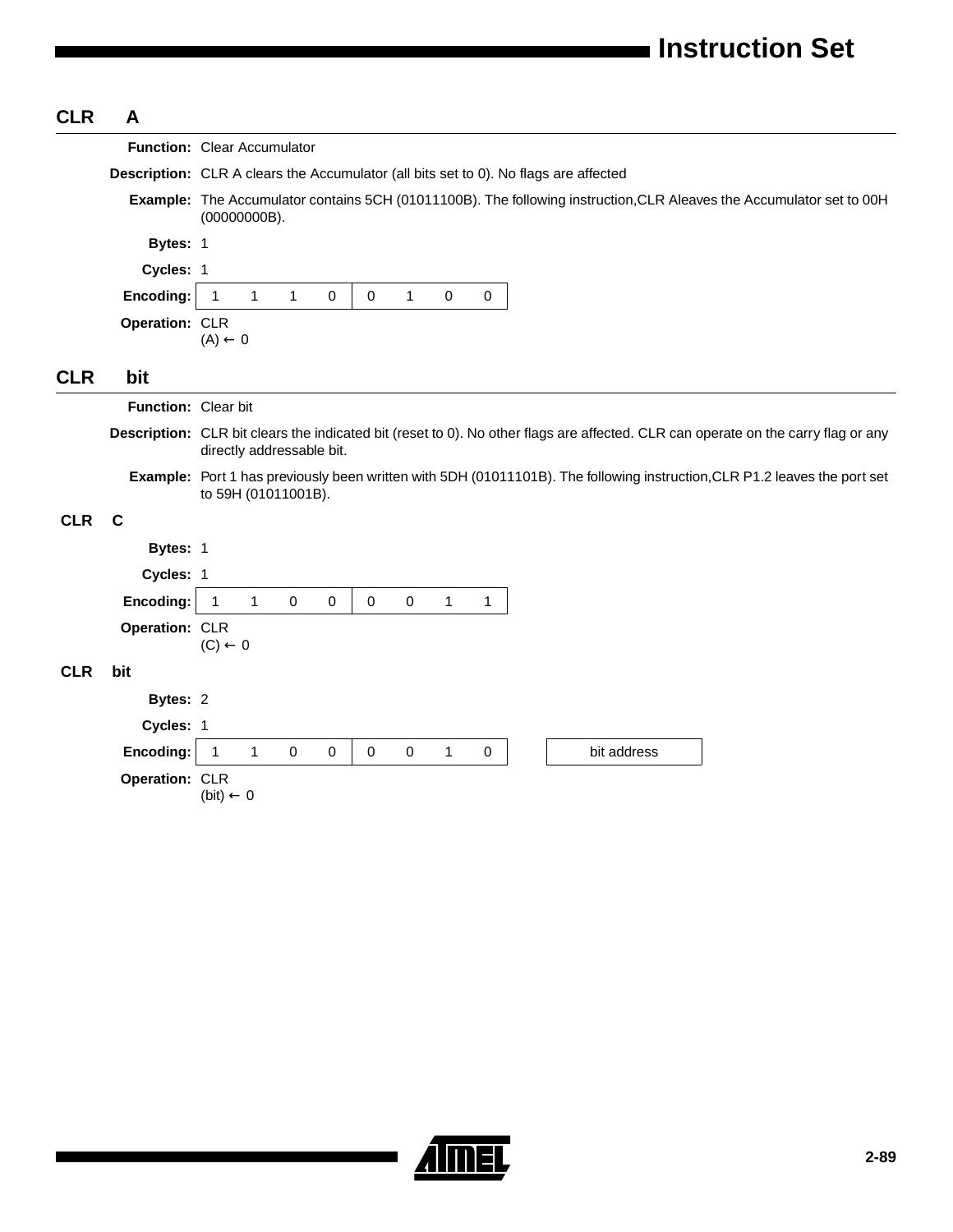

# **CPL A**

|            |                | <b>Function: Complement Accumulator</b>                                                                                                                                                                            |
|------------|----------------|--------------------------------------------------------------------------------------------------------------------------------------------------------------------------------------------------------------------|
|            |                | Description: CPLA logically complements each bit of the Accumulator (one's complement). Bits which previously contained a<br>1 are changed to a 0 and vice-versa. No flags are affected.                           |
|            |                | Example: The Accumulator contains 5CH (01011100B). The following instruction,                                                                                                                                      |
|            |                | <b>CPL</b><br>A                                                                                                                                                                                                    |
|            |                | leaves the Accumulator set to 0A3H (10100011B).                                                                                                                                                                    |
|            | Bytes: 1       |                                                                                                                                                                                                                    |
|            | Cycles: 1      |                                                                                                                                                                                                                    |
|            | Encoding:      | $\mathbf{1}$<br>$\mathbf{1}$<br>0<br>0<br>$\mathbf{1}$<br>1<br>1<br>0                                                                                                                                              |
|            | Operation: CPL | $(A) \leftarrow \neg(A)$                                                                                                                                                                                           |
| <b>CPL</b> | bit            |                                                                                                                                                                                                                    |
|            |                | Function: Complement bit                                                                                                                                                                                           |
|            |                | Description: CPL bit complements the bit variable specified. A bit that had been a 1 is changed to 0 and vice-versa. No other<br>flags are affected. CLR can operate on the carry or any directly addressable bit. |
|            |                | Note: When this instruction is used to modify an output pin, the value used as the original data is read from the<br>output data latch, not the input pin.                                                         |
|            |                | Example: Port 1 has previously been written with 5BH (01011101B). The following instruction sequence, CPL P1.1CPL<br>P1.2 leaves the port set to 5BH (01011011B).                                                  |
| <b>CPL</b> | С              |                                                                                                                                                                                                                    |
|            | Bytes: 1       |                                                                                                                                                                                                                    |
|            | Cycles: 1      |                                                                                                                                                                                                                    |
|            | Encoding:      | $\mathbf 0$<br>$\mathbf 0$<br>$\mathbf{1}$<br>1<br>1<br>0<br>1<br>1                                                                                                                                                |
|            | Operation: CPL | $(C) \leftarrow \top (C)$                                                                                                                                                                                          |
| <b>CPL</b> | bit            |                                                                                                                                                                                                                    |
|            | Bytes: 2       |                                                                                                                                                                                                                    |
|            | Cycles: 1      |                                                                                                                                                                                                                    |
|            | Encoding:      | 1<br>0<br>1<br>1<br>0<br>0<br>1<br>0<br>bit address                                                                                                                                                                |
|            | Operation: CPL | $(bit) \leftarrow \top (bit)$                                                                                                                                                                                      |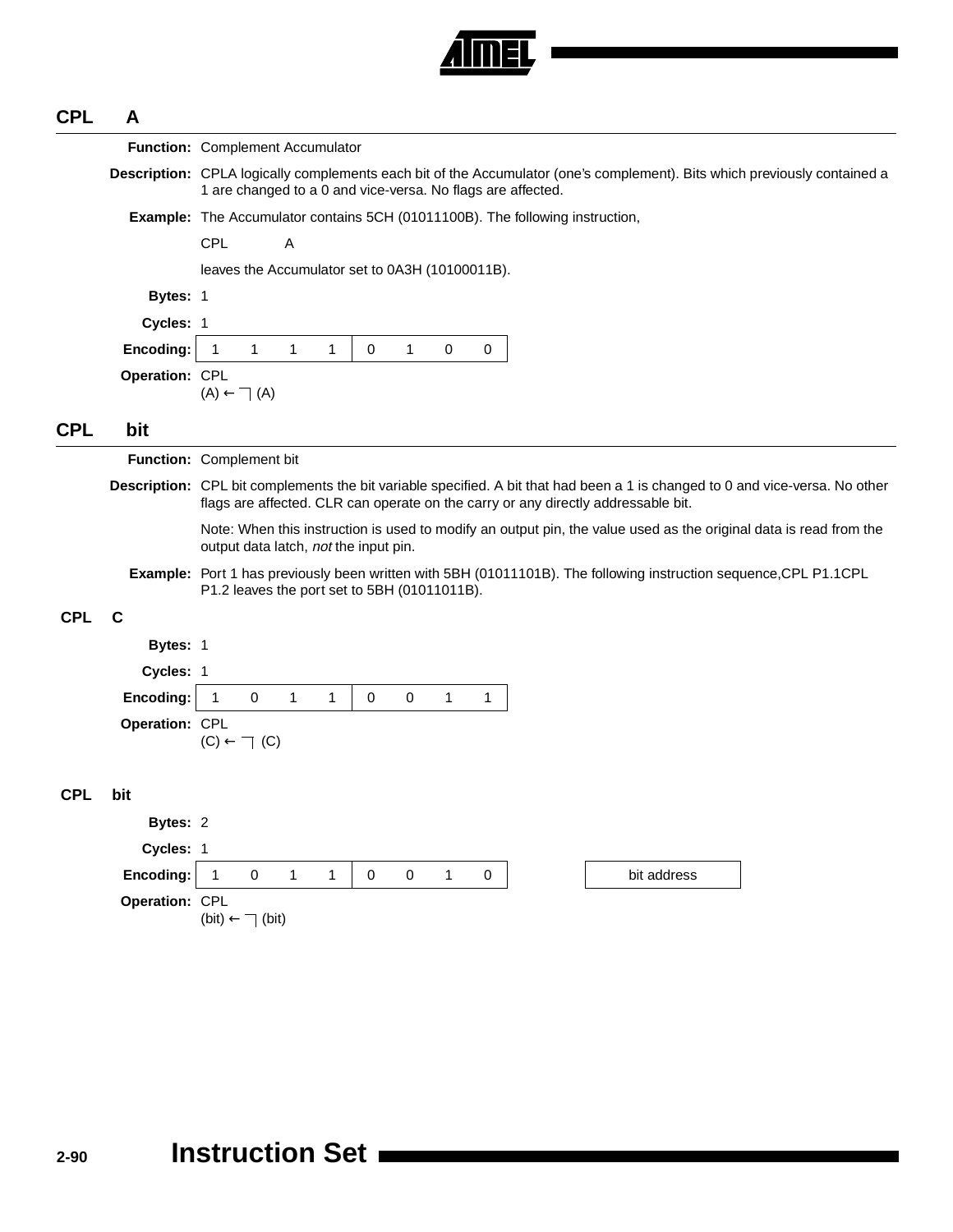#### **DA A**

**Function:** Decimal-adjust Accumulator for Addition **Description:** DA A adjusts the eight-bit value in the Accumulator resulting from the earlier addition of two variables (each in packed-BCD format), producing two four-bit digits. Any ADD or ADDC instruction may have been used to perform the addition. If Accumulator bits 3 through 0 are greater than nine (xxxx1010-xxxx1111), or if the AC flag is one, six is added to the Accumulator producing the proper BCD digit in the low-order nibble. This internal addition sets the carry flag if a carry-out of the low-order four-bit field propagates through all high-order bits, but it does not clear the carry flag otherwise. If the carry flag is now set, or if the four high-order bits now exceed nine (1010xxxx-1111xxxx), these high-order bits are incremented by six, producing the proper BCD digit in the high-order nibble. Again, this sets the carry flag if there is a carry-out of the high-order bits, but does not clear the carry. The carry flag thus indicates if the sum of the original two BCD variables is greater than 100, allowing multiple precision decimal addition. OV is not affected. All of this occurs during the one instruction cycle. Essentially, this instruction performs the decimal conversion by adding 00H, 06H, 60H, or 66H to the Accumulator, depending on initial Accumulator and PSW conditions. Note: DA A cannot simply convert a hexadecimal number in the Accumulator to BCD notation, nor does DAA apply to decimal subtraction. **Example:** The Accumulator holds the value 56H (01010110B), representing the packed BCD digits of the decimal number 56. Register 3 contains the value 67H (01100111B), representing the packed BCD digits of the decimal number 67. The carry flag is set. The following instruction sequence ADDC A,R3 DA A first performs a standard two's-complement binary addition, resulting in the value 0BEH (10111110) in the Accumulator. The carry and auxiliary carry flags are cleared. The Decimal Adjust instruction then alters the Accumulator to the value 24H (00100100B), indicating the packed BCD digits of the decimal number 24, the low-order two digits of the decimal sum of 56, 67, and the carry-in. The carry flag is set by the Decimal Adjust instruction, indicating that a decimal overflow occurred. The true sum of 56, 67, and 1 is 124. BCD variables can be incremented or decremented by adding 01H or 99H. If the Accumulator initially holds 30H (representing the digits of 30 decimal), then the following instruction sequence, ADD A, # 99H

DA A

leaves the carry set and 29H in the Accumulator, since 30 + 99 = 129. The low-order byte of the sum can be interpreted to mean  $30 - 1 = 29$ .

| <b>Bytes: 1</b>      |  |     |                                                                                                                                                                                                  |  |
|----------------------|--|-----|--------------------------------------------------------------------------------------------------------------------------------------------------------------------------------------------------|--|
| Cycles: 1            |  |     |                                                                                                                                                                                                  |  |
| Encoding:            |  |     |                                                                                                                                                                                                  |  |
| <b>Operation: DA</b> |  |     |                                                                                                                                                                                                  |  |
|                      |  |     |                                                                                                                                                                                                  |  |
| ΙF                   |  |     |                                                                                                                                                                                                  |  |
|                      |  |     |                                                                                                                                                                                                  |  |
|                      |  |     |                                                                                                                                                                                                  |  |
| ΙF                   |  |     |                                                                                                                                                                                                  |  |
|                      |  |     |                                                                                                                                                                                                  |  |
|                      |  | AND | -contents of Accumulator are BCD<br>$[[(A_{3-0}) > 9] \vee [(AC) = 1]]$<br>THEN $(A_{3-0}) \leftarrow (A_{3-0}) + 6$<br>$[[(A_{7-4}) > 9] \vee [(C) = 1]]$<br>THEN $(A_{7-4})$ ← $(A_{7-4})$ + 6 |  |

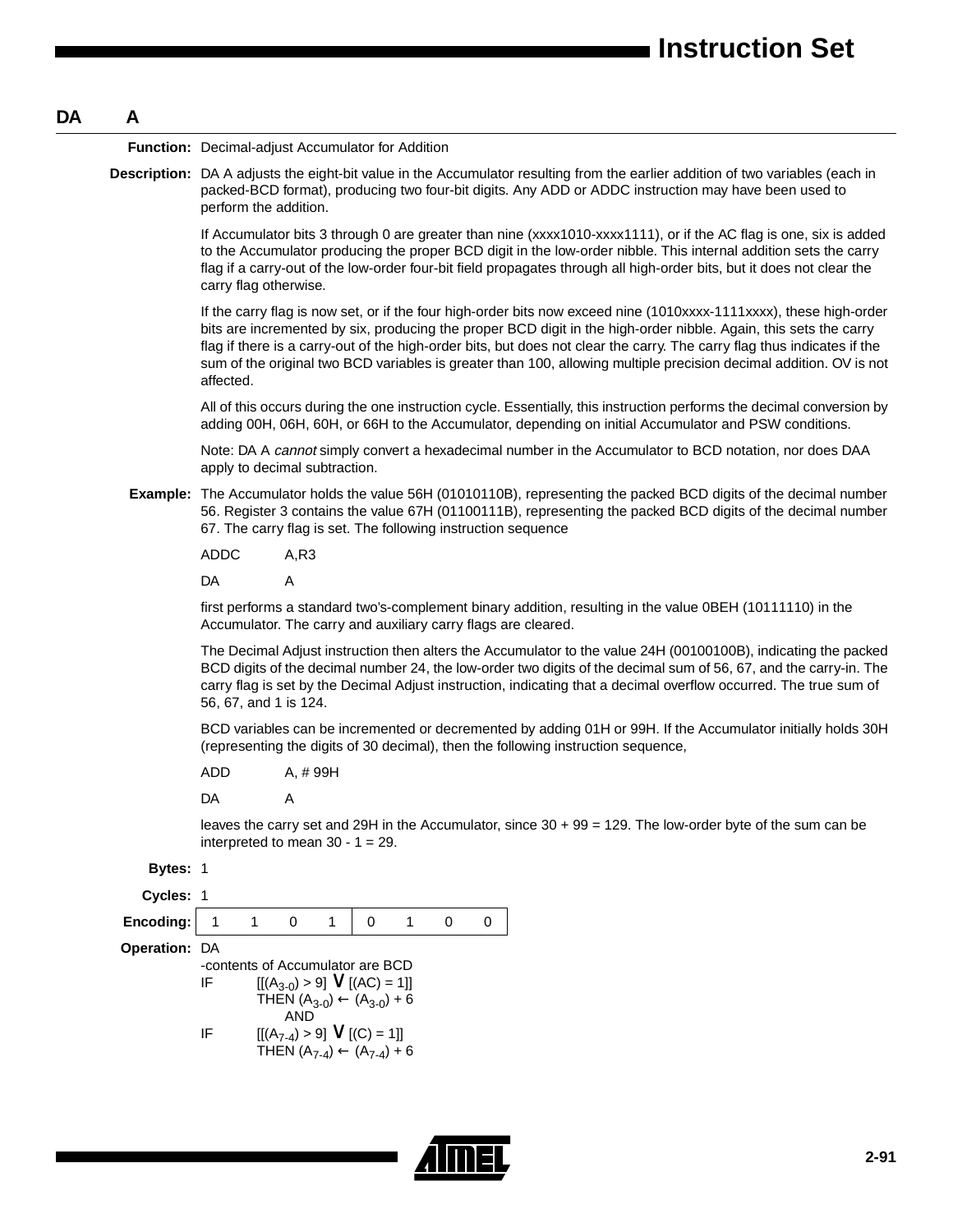

# **DEC byte Function:** Decrement

**Description:** DEC byte decrements the variable indicated by 1. An original value of 00H underflows to 0FFH. No flags are affected. Four operand addressing modes are allowed: accumulator, register, direct, or register-indirect. Note: When this instruction is used to modify an output port, the value used as the original port data will be read from the output data latch, not the input pins. **Example:** Register 0 contains 7FH (01111111B). Internal RAM locations 7EH and 7FH contain 00H and 40H, respectively. The following instruction sequence, DEC @R0 DEC R0 DEC @R0 leaves register 0 set to 7EH and internal RAM locations 7EH and 7FH set to 0FFH and 3FH. **DEC A Bytes:** 1 **Cycles:** 1 **Encoding:** 0 0 0 1 0 1 0 0 **Operation:** DEC  $(A) \leftarrow (A) - 1$ DEC R<sub>n</sub> **Bytes:** 1 **Cycles:** 1 **Encoding:** 0 0 0 1 1 r r r **Operation:** DEC  $(R_n) \leftarrow (R_n) - 1$ **DEC direct Bytes:** 2 **Cycles:** 1 **Encoding:** 0 0 0 0 1 0 1 0 1 direct address **Operation:** DEC  $(direct) \leftarrow (direct) - 1$ **DEC @Ri Bytes:** 1 **Cycles:** 1 **Encoding:** 0 0 0 1 0 1 1 i **Operation:** DEC

 $((\mathsf{R_i})) \leftarrow ((\mathsf{R_i}))$  - 1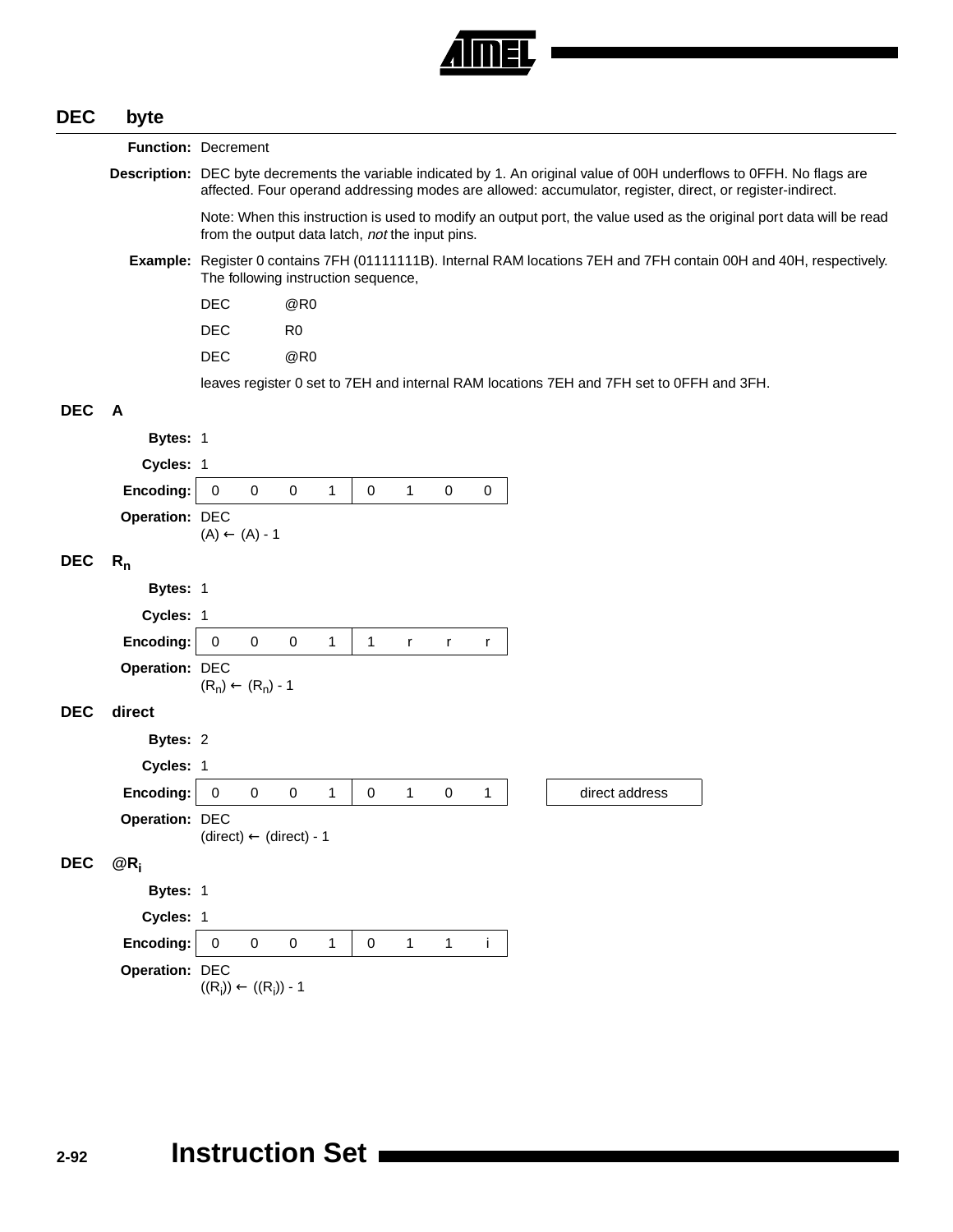| <b>DIV</b> | AB.                     |                                                                                                                                                                                                                                                                                       |
|------------|-------------------------|---------------------------------------------------------------------------------------------------------------------------------------------------------------------------------------------------------------------------------------------------------------------------------------|
|            | <b>Function: Divide</b> |                                                                                                                                                                                                                                                                                       |
|            |                         | <b>Description:</b> DIV AB divides the unsigned eight-bit integer in the Accumulator by the unsigned eight-bit integer in register B.<br>The Accumulator receives the integer part of the quotient; register B receives the integer remainder. The carry<br>and OV flags are cleared. |
|            |                         | <i>Exception:</i> if B had originally contained 00H, the values returned in the Accumulator and B-register are<br>undefined and the overflow flag are set. The carry flag is cleared in any case.                                                                                     |
|            |                         | <b>Example:</b> The Accumulator contains 251 (OFBH or 11111011B) and B contains 18 (12H or 00010010B). The following<br>instruction,                                                                                                                                                  |
|            |                         | <b>DIV</b><br>AB                                                                                                                                                                                                                                                                      |
|            |                         | leaves 13 in the Accumulator (ODH or 00001101B) and the value 17 (11H or 00010001B) in B, since<br>$251 = (13 \times 18) + 17$ . Carry and OV are both cleared.                                                                                                                       |
|            | <b>Bytes: 1</b>         |                                                                                                                                                                                                                                                                                       |
|            | Cycles: 4               |                                                                                                                                                                                                                                                                                       |
|            | Encoding:               | $\Omega$<br>$\mathbf 0$<br>0<br>0<br>$\Omega$<br>0                                                                                                                                                                                                                                    |
|            | Operation: DIV          | $(A)_{15-8} \leftarrow (A)/(B)$<br>$(B)_{7-0}$                                                                                                                                                                                                                                        |

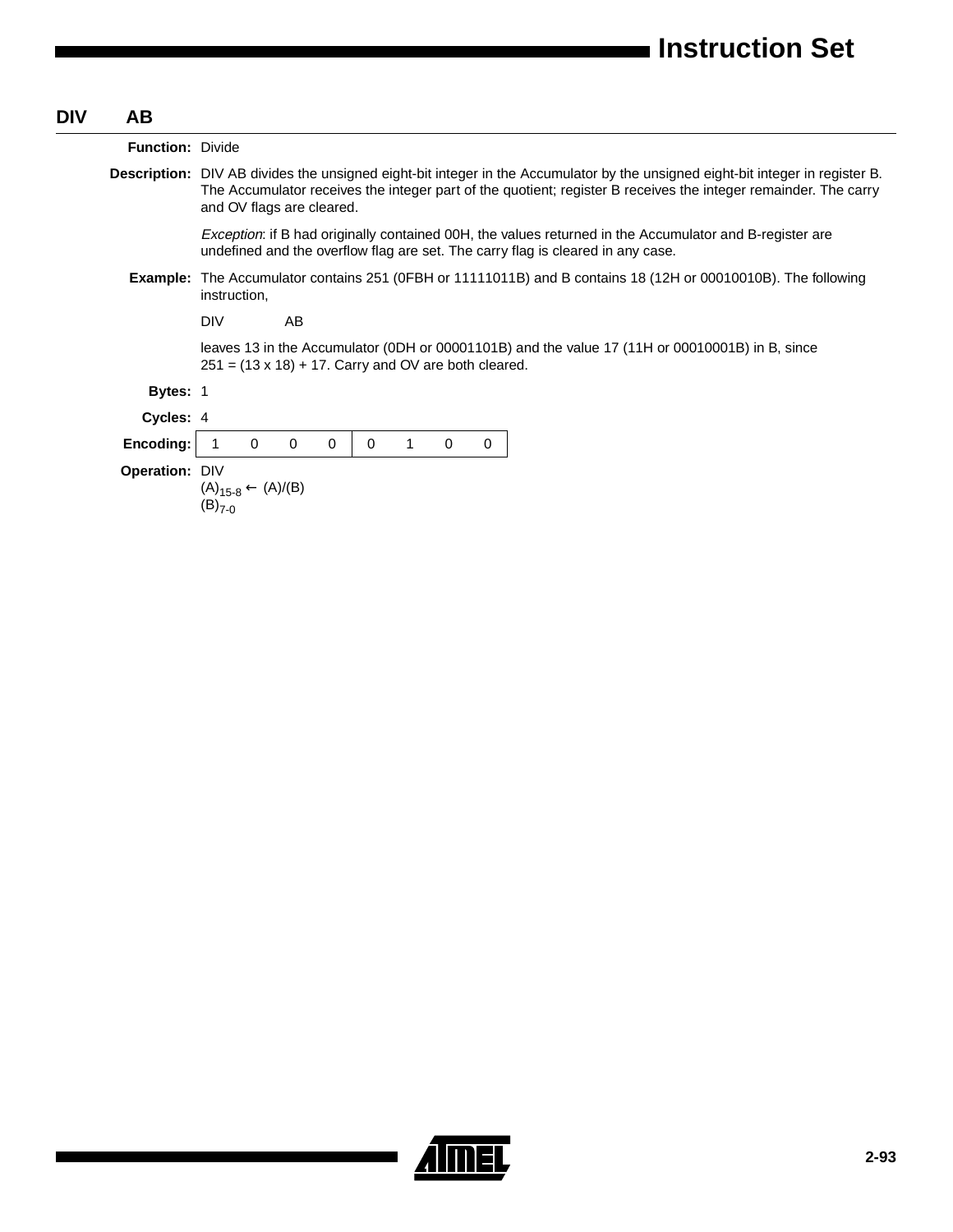

#### **DJNZ <byte>,<rel-addr>**

**Function:** Decrement and Jump if Not Zero

**Description:** DJNZ decrements the location indicated by 1, and branches to the address indicated by the second operand if the resulting value is not zero. An original value of 00H underflows to 0FFH. No flags are affected. The branch destination is computed by adding the signed relative-displacement value in the last instruction byte to the PC, after incrementing the PC to the first byte of the following instruction.

The location decremented may be a register or directly addressed byte.

Note: When this instruction is used to modify an output port, the value used as the original port data will be read from the output data latch, not the input pins.

**Example:** Internal RAM locations 40H, 50H, and 60H contain the values 01H, 70H, and 15H, respectively. The following instruction sequence,

| DJNZ | 40H, LABEL 1 |  |
|------|--------------|--|
|------|--------------|--|

- DJNZ 50H,LABEL\_2
- DJNZ 60H,LABEL\_3

causes a jump to the instruction at label LABEL\_2 with the values 00H, 6FH, and 15H in the three RAM locations. The first jump was not taken because the result was zero.

This instruction provides a simple way to execute a program loop a given number of times or for adding a moderate time delay (from 2 to 512 machine cycles) with a single instruction. The following instruction sequence,

MOV R2, # 8 TOGGLE: CPL P1.7 DJNZ R2,TOGGLE

toggles P1.7 eight times, causing four output pulses to appear at bit 7 of output Port 1. Each pulse lasts three machine cycles; two for DJNZ and one to alter the pin.

#### **DJNZ Rn,rel**

## **Bytes:** 2 **Cycles:** 2 **Encoding:** 1 1 0 1 1 r r r r r rel. address **Operation:** DJNZ  $(PC) \leftarrow (PC) + 2$  $(R_n) \leftarrow (R_n) - 1$ IF  $(R_n) > 0$  or  $(R_n) < 0$ THEN  $(PC) \leftarrow (PC) + rel$ **DJNZ direct,rel Bytes:** 3 **Cycles:** 2 **Encoding:** 1 1 0 1 0 1 0 1 direct address in the rel. address **Operation:** DJNZ  $(PC) \leftarrow (PC) + 2$  $(direct) \leftarrow (direct) - 1$ IF (direct)  $> 0$  or (direct)  $< 0$ THEN  $(PC) \leftarrow (PC) + rel$

# **2-94 Instruction Set**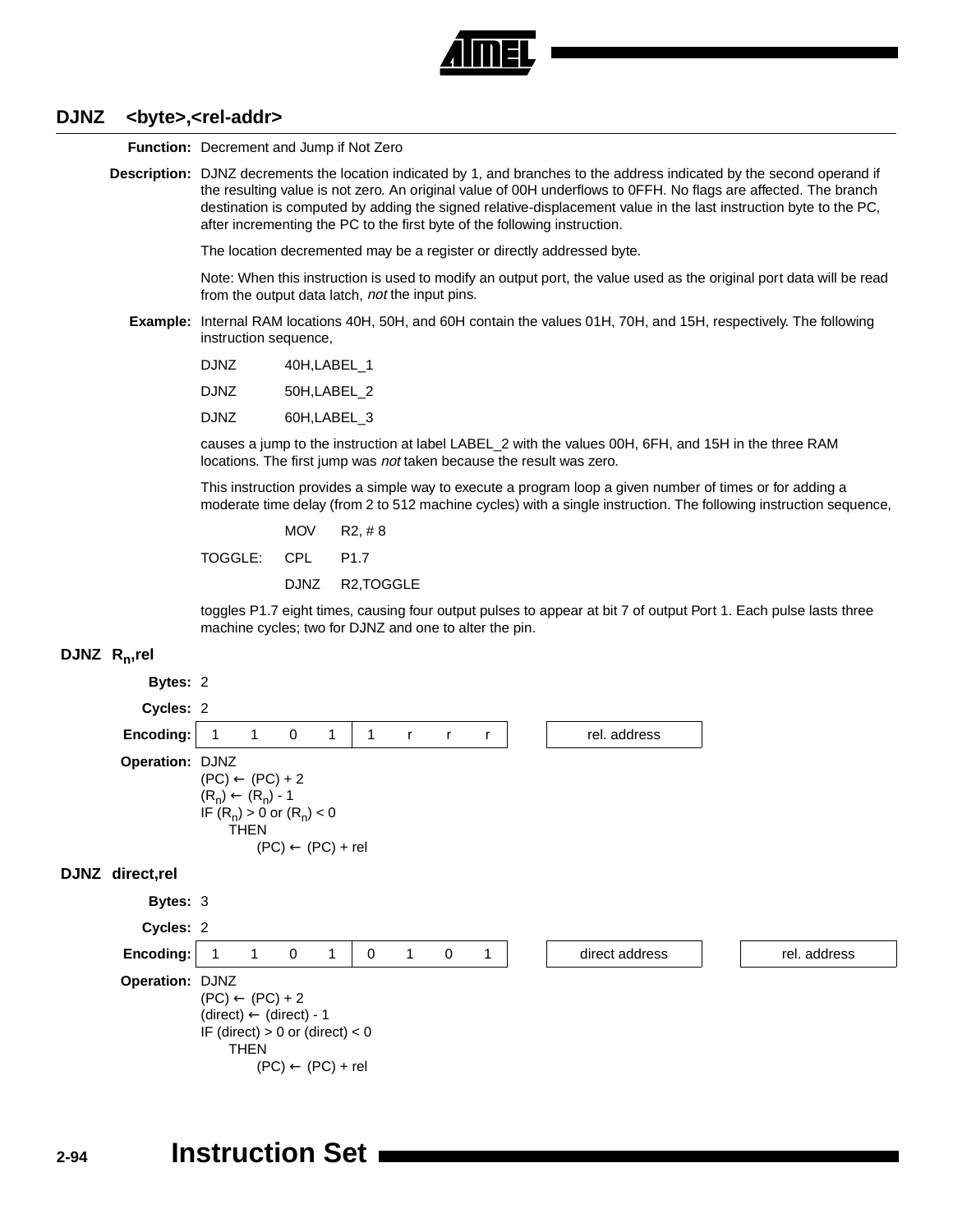| <b>INC</b> | <byte></byte>       |                                                                                                                                                                                                            |
|------------|---------------------|------------------------------------------------------------------------------------------------------------------------------------------------------------------------------------------------------------|
|            | Function: Increment |                                                                                                                                                                                                            |
|            |                     | Description: INC increments the indicated variable by 1. An original value of OFFH overflows to 00H. No flags are affected.<br>Three addressing modes are allowed: register, direct, or register-indirect. |
|            |                     | Note: When this instruction is used to modify an output port, the value used as the original port data will be read<br>from the output data latch, not the input pins.                                     |
|            |                     | Example: Register 0 contains 7EH (011111110B). Internal RAM locations 7EH and 7FH contain 0FFH and 40H,<br>respectively. The following instruction sequence,                                               |
|            |                     | <b>INC</b><br>@R0                                                                                                                                                                                          |
|            |                     | <b>INC</b><br>R <sub>0</sub>                                                                                                                                                                               |
|            |                     | @R0<br><b>INC</b>                                                                                                                                                                                          |
|            |                     | leaves register 0 set to 7FH and internal RAM locations 7EH and 7FH holding 00H and 41H, respectively.                                                                                                     |
| <b>INC</b> | A                   |                                                                                                                                                                                                            |
|            | Bytes: 1            |                                                                                                                                                                                                            |
|            | Cycles: 1           |                                                                                                                                                                                                            |
|            | Encoding:           | $\mathsf{O}\xspace$<br>$\pmb{0}$<br>$\pmb{0}$<br>$\mathbf 0$<br>$\pmb{0}$<br>0<br>$\mathbf{1}$<br>$\pmb{0}$                                                                                                |
|            | Operation: INC      | $(A) \leftarrow (A) + 1$                                                                                                                                                                                   |
| <b>INC</b> | $R_{n}$             |                                                                                                                                                                                                            |
|            | Bytes: 1            |                                                                                                                                                                                                            |
|            | Cycles: 1           |                                                                                                                                                                                                            |
|            | Encoding:           | $\mathbf 0$<br>0<br>0<br>0<br>1<br>r<br>r<br>r                                                                                                                                                             |
|            | Operation: INC      | $(R_n) \leftarrow (R_n) + 1$                                                                                                                                                                               |
| <b>INC</b> | direct              |                                                                                                                                                                                                            |
|            | Bytes: 2            |                                                                                                                                                                                                            |
|            | Cycles: 1           |                                                                                                                                                                                                            |
|            | Encoding:           | $\overline{\mathbf{0}}$<br>0<br>0<br>0<br>0<br>0<br>direct address<br>1<br>1                                                                                                                               |
|            | Operation: INC      | $(direct) \leftarrow (direct) + 1$                                                                                                                                                                         |
| <b>INC</b> | $@R_i$              |                                                                                                                                                                                                            |
|            | Bytes: 1            |                                                                                                                                                                                                            |
|            | Cycles: 1           |                                                                                                                                                                                                            |
|            | Encoding:           | $\pmb{0}$<br>$\mathbf 0$<br>$\pmb{0}$<br>$\pmb{0}$<br>$\pmb{0}$<br>$\mathbf{1}$<br>$\mathbf{1}$<br>j.                                                                                                      |
|            | Operation: INC      |                                                                                                                                                                                                            |
|            |                     | $((R_i)) \leftarrow ((R_i)) + 1$                                                                                                                                                                           |
|            |                     |                                                                                                                                                                                                            |

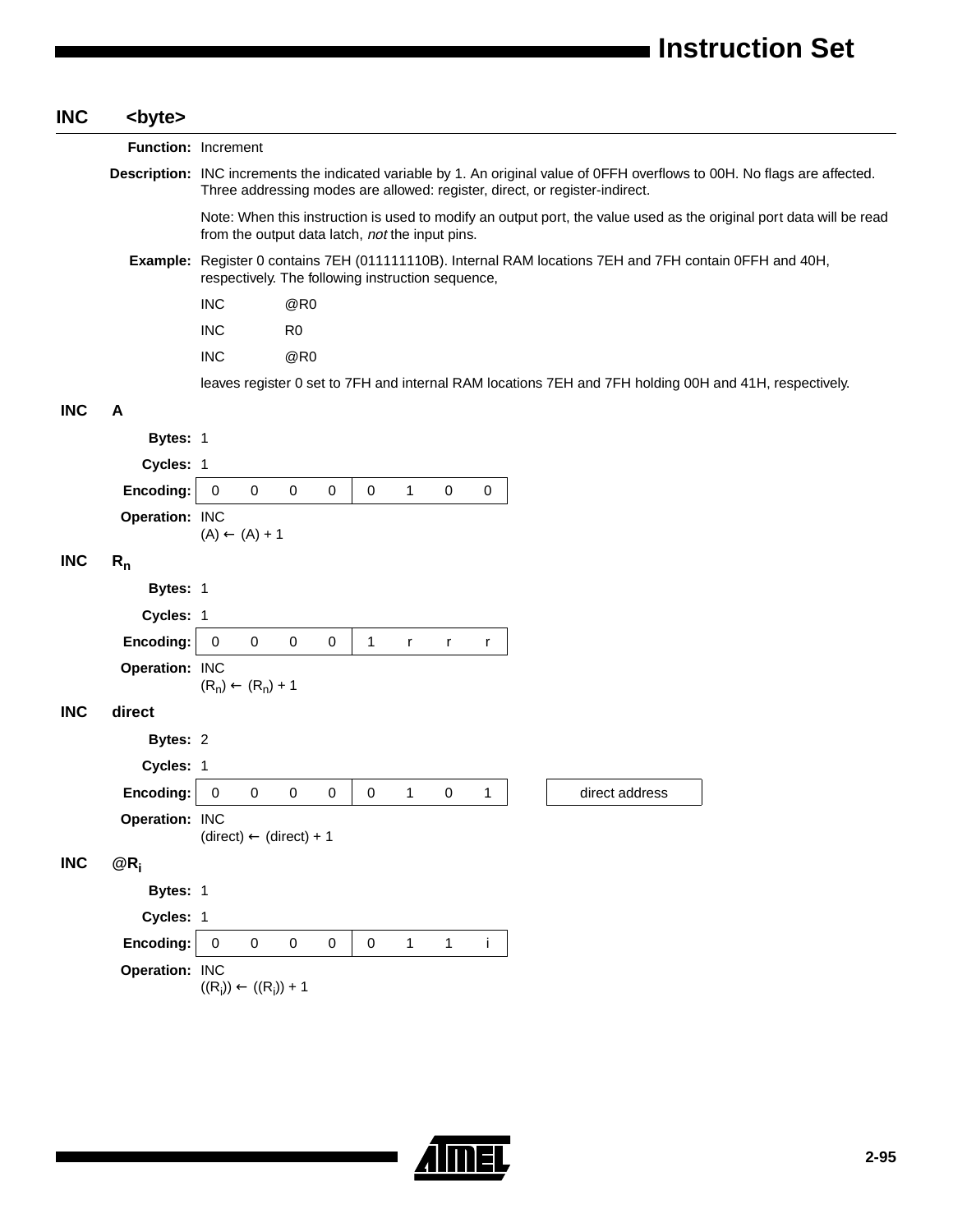

#### **INC DPTR**

|           | Function: Increment Data Pointer |                           |                                                                                                                                                                                                                                                                               |                                       |   |             |             |   |  |                                                                        |             |  |                                                                                                                                                                                                                                                                                                                                                                                |
|-----------|----------------------------------|---------------------------|-------------------------------------------------------------------------------------------------------------------------------------------------------------------------------------------------------------------------------------------------------------------------------|---------------------------------------|---|-------------|-------------|---|--|------------------------------------------------------------------------|-------------|--|--------------------------------------------------------------------------------------------------------------------------------------------------------------------------------------------------------------------------------------------------------------------------------------------------------------------------------------------------------------------------------|
|           |                                  |                           | <b>Description:</b> INC DPTR increments the 16-bit data pointer by 1. A 16-bit increment (modulo $2^{16}$ ) is performed, and an<br>overflow of the low-order byte of the data pointer (DPL) from 0FFH to 00H increments the high-order byte (DPH).<br>No flags are affected. |                                       |   |             |             |   |  |                                                                        |             |  |                                                                                                                                                                                                                                                                                                                                                                                |
|           |                                  |                           | This is the only 16-bit register which can be incremented.                                                                                                                                                                                                                    |                                       |   |             |             |   |  |                                                                        |             |  |                                                                                                                                                                                                                                                                                                                                                                                |
|           |                                  |                           | <b>Example:</b> Registers DPH and DPL contain 12H and OFEH, respectively. The following instruction sequence,                                                                                                                                                                 |                                       |   |             |             |   |  |                                                                        |             |  |                                                                                                                                                                                                                                                                                                                                                                                |
|           |                                  | <b>INC</b>                | <b>DPTR</b>                                                                                                                                                                                                                                                                   |                                       |   |             |             |   |  |                                                                        |             |  |                                                                                                                                                                                                                                                                                                                                                                                |
|           |                                  | <b>INC</b>                | <b>DPTR</b>                                                                                                                                                                                                                                                                   |                                       |   |             |             |   |  |                                                                        |             |  |                                                                                                                                                                                                                                                                                                                                                                                |
|           |                                  | <b>INC</b>                | <b>DPTR</b>                                                                                                                                                                                                                                                                   |                                       |   |             |             |   |  |                                                                        |             |  |                                                                                                                                                                                                                                                                                                                                                                                |
|           |                                  |                           | changes DPH and DPL to 13H and 01H.                                                                                                                                                                                                                                           |                                       |   |             |             |   |  |                                                                        |             |  |                                                                                                                                                                                                                                                                                                                                                                                |
|           | Bytes: 1                         |                           |                                                                                                                                                                                                                                                                               |                                       |   |             |             |   |  |                                                                        |             |  |                                                                                                                                                                                                                                                                                                                                                                                |
|           | Cycles: 2                        |                           |                                                                                                                                                                                                                                                                               |                                       |   |             |             |   |  |                                                                        |             |  |                                                                                                                                                                                                                                                                                                                                                                                |
|           | Encoding:                        | $\mathbf{1}$              | 0<br>$\mathbf{1}$                                                                                                                                                                                                                                                             | 0                                     | 0 | $\mathbf 0$ | 1           | 1 |  |                                                                        |             |  |                                                                                                                                                                                                                                                                                                                                                                                |
|           | Operation: INC                   |                           | $(DPTR) \leftarrow (DPTR) + 1$                                                                                                                                                                                                                                                |                                       |   |             |             |   |  |                                                                        |             |  |                                                                                                                                                                                                                                                                                                                                                                                |
| <b>JB</b> | blt,rel                          |                           |                                                                                                                                                                                                                                                                               |                                       |   |             |             |   |  |                                                                        |             |  |                                                                                                                                                                                                                                                                                                                                                                                |
|           | Function: Jump if Bit set        |                           |                                                                                                                                                                                                                                                                               |                                       |   |             |             |   |  |                                                                        |             |  |                                                                                                                                                                                                                                                                                                                                                                                |
|           |                                  | affected.                 |                                                                                                                                                                                                                                                                               |                                       |   |             |             |   |  |                                                                        |             |  | Description: If the indicated bit is a one, JB jump to the address indicated; otherwise, it proceeds with the next instruction. The<br>branch destination is computed by adding the signed relative-displacement in the third instruction byte to the PC,<br>after incrementing the PC to the first byte of the next instruction. The bit tested is not modified. No flags are |
|           |                                  | sequence,                 |                                                                                                                                                                                                                                                                               |                                       |   |             |             |   |  |                                                                        |             |  | <b>Example:</b> The data present at input port 1 is 11001010B. The Accumulator holds 56 (01010110B). The following instruction                                                                                                                                                                                                                                                 |
|           |                                  | JB                        |                                                                                                                                                                                                                                                                               | P <sub>1.2</sub> , LABEL <sub>1</sub> |   |             |             |   |  |                                                                        |             |  |                                                                                                                                                                                                                                                                                                                                                                                |
|           |                                  | JB                        |                                                                                                                                                                                                                                                                               | ACC. 2, LABEL2                        |   |             |             |   |  |                                                                        |             |  |                                                                                                                                                                                                                                                                                                                                                                                |
|           |                                  |                           |                                                                                                                                                                                                                                                                               |                                       |   |             |             |   |  | causes program execution to branch to the instruction at label LABEL2. |             |  |                                                                                                                                                                                                                                                                                                                                                                                |
|           | Bytes: 3                         |                           |                                                                                                                                                                                                                                                                               |                                       |   |             |             |   |  |                                                                        |             |  |                                                                                                                                                                                                                                                                                                                                                                                |
|           | Cycles: 2                        |                           |                                                                                                                                                                                                                                                                               |                                       |   |             |             |   |  |                                                                        |             |  |                                                                                                                                                                                                                                                                                                                                                                                |
|           | Encoding:                        | $\mathbf 0$               | 0<br>$\mathbf{1}$                                                                                                                                                                                                                                                             | $\mathbf 0$                           | 0 | $\mathbf 0$ | $\mathbf 0$ | 0 |  |                                                                        | bit address |  | rel. address                                                                                                                                                                                                                                                                                                                                                                   |
|           | Operation: JB                    | IF<br>$(bit) = 1$<br>THEN | $(PC) \leftarrow (PC) + 3$<br>$(PC) \leftarrow (PC) + rel$                                                                                                                                                                                                                    |                                       |   |             |             |   |  |                                                                        |             |  |                                                                                                                                                                                                                                                                                                                                                                                |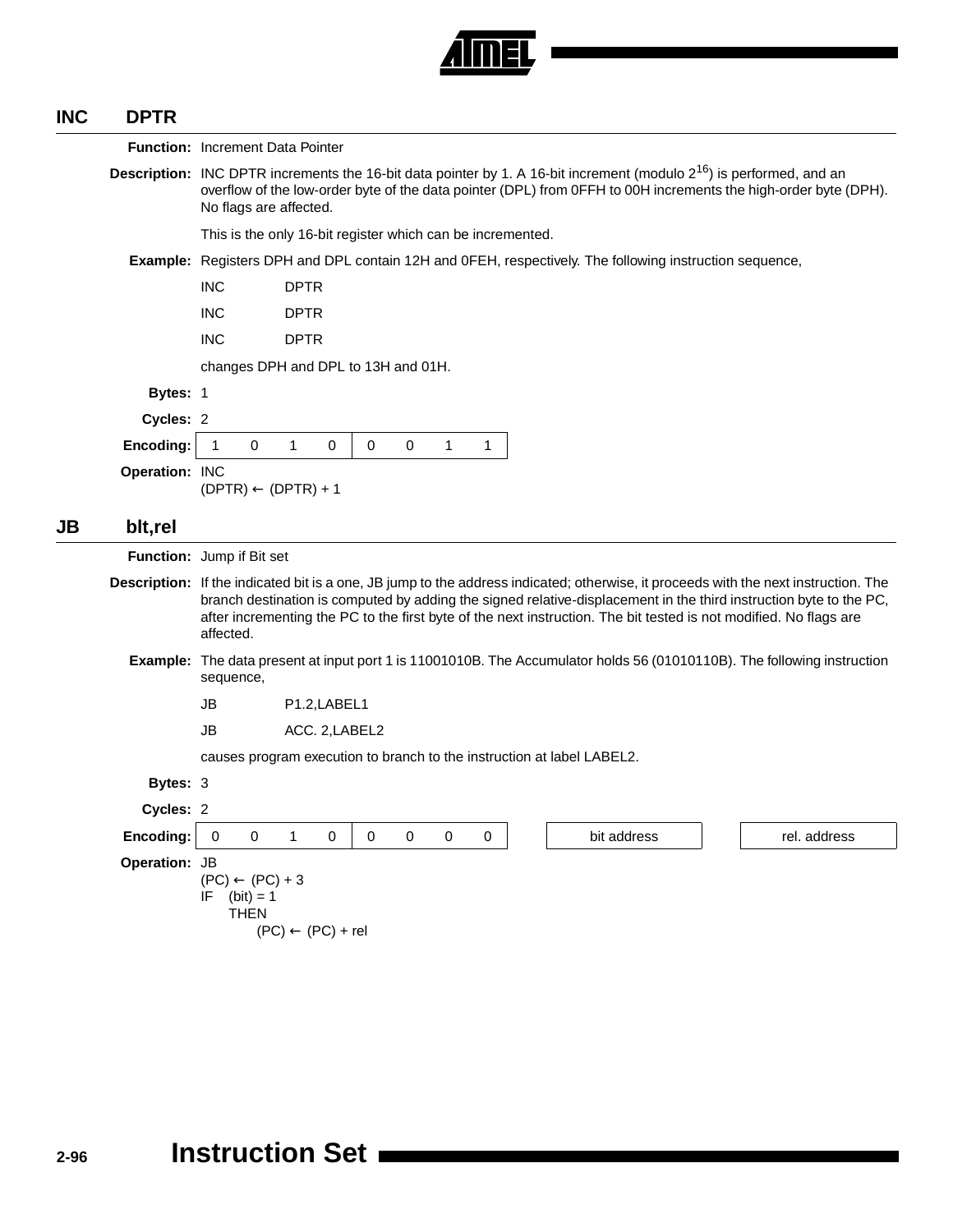#### **JBC bit,rel**

**JC rel Function:** Jump if Bit is set and Clear bit **Description:** If the indicated bit is one, JBC branches to the address indicated; otherwise, it proceeds with the next instruction. The bit will not be cleared if it is already a zero. The branch destination is computed by adding the signed relative-displacement in the third instruction byte to the PC, after incrementing the PC to the first byte of the next instruction. No flags are affected. Note: When this instruction is used to test an output pin, the value used as the original data will be read from the output data latch, not the input pin. **Example:** The Accumulator holds 56H (01010110B). The following instruction sequence, JBC ACC.3,LABEL1 JBC ACC.2,LABEL2 causes program execution to continue at the instruction identified by the label LABEL2, with the Accumulator modified to 52H (01010010B). **Bytes:** 3 **Cycles:** 2 **Encoding:** 0 0 0 0 1 | 0 0 0 0 0 | bit address in the rel. address **Operation:** JBC  $(PC) \leftarrow (PC) + 3$ IF  $(bit) = 1$ **THEN**  $(bit) \leftarrow 0$  $(PC) \leftarrow (PC) + rel$ **Function:** Jump if Carry is set **Description:** If the carry flag is set, JC branches to the address indicated; otherwise, it proceeds with the next instruction. The branch destination is computed by adding the signed relative-displacement in the second instruction byte to the PC, after incrementing the PC twice. No flags are affected. **Example:** The carry flag is cleared. The following instruction sequence, JC LABEL1 CPL C JC LABEL 2 sets the carry and causes program execution to continue at the instruction identified by the label LABEL2. **Bytes:** 2 **Cycles:** 2 **Encoding:**  $\begin{array}{ccccccc} 0 & 1 & 0 & 0 & 0 & 0 & 0 & 0 & 0 \end{array}$  rel. address **Operation:** JC  $(PC) \leftarrow (PC) + 2$ IF  $(C) = 1$ **THEN**  $(PC) \leftarrow (PC) + rel$ 

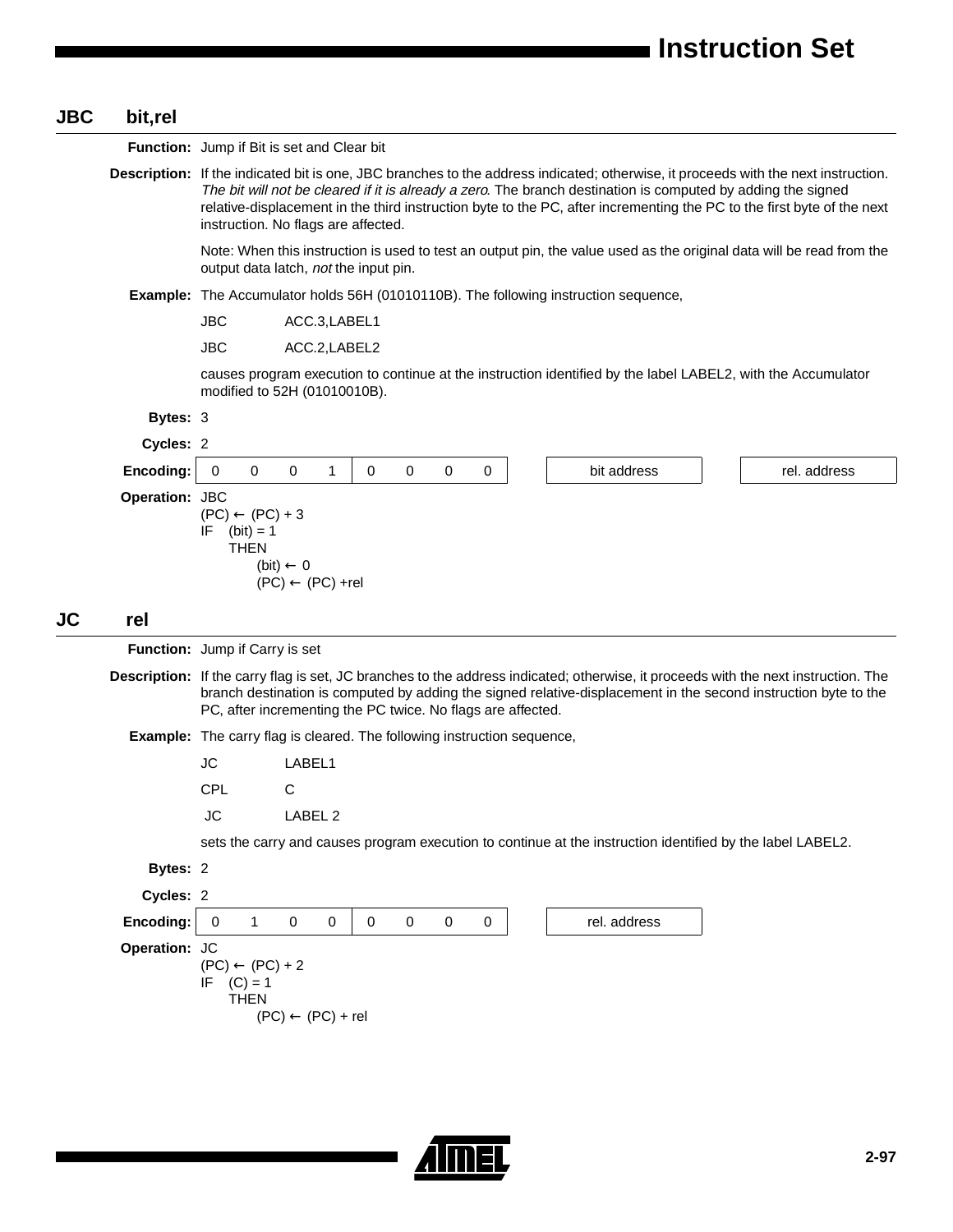

#### **JMP @A+DPTR**

**Function:** Jump indirect

- **Description:** JMP @A+DPTR adds the eight-bit unsigned contents of the Accumulator with the 16-bit data pointer and loads the resulting sum to the program counter. This is the address for subsequent instruction fetches. Sixteen-bit addition is performed (modulo  $2^{16}$ ): a carry-out from the low-order eight bits propagates through the higher-order bits. Neither the Accumulator nor the Data Pointer is altered. No flags are affected.
	- **Example:** An even number from 0 to 6 is in the Accumulator. The following sequence of instructions branches to one of four AJMP instructions in a jump table starting at JMP\_TBL.

|               | <b>MOV</b> | DPTR, # JMP TBL |
|---------------|------------|-----------------|
|               | JMP        | @A + DPTR       |
| JMP_TBL: AJMP |            | LABEL0          |
|               | AJMP       | LABEL1          |
|               | AJMP       | LABEL2          |
|               | AJMP       | LABEL3          |

If the Accumulator equals 04H when starting this sequence, execution jumps to label LABEL2. Because AJMP is a 2-byte instruction, the jump instructions start at every other address.

#### **Bytes:** 1

| <b>Cvcles:</b> |  |
|----------------|--|
|                |  |

| Encoding: 0           |  |  |  |  |
|-----------------------|--|--|--|--|
| <b>Operation: JMP</b> |  |  |  |  |

 $(PC) \leftarrow (A) + (DPTR)$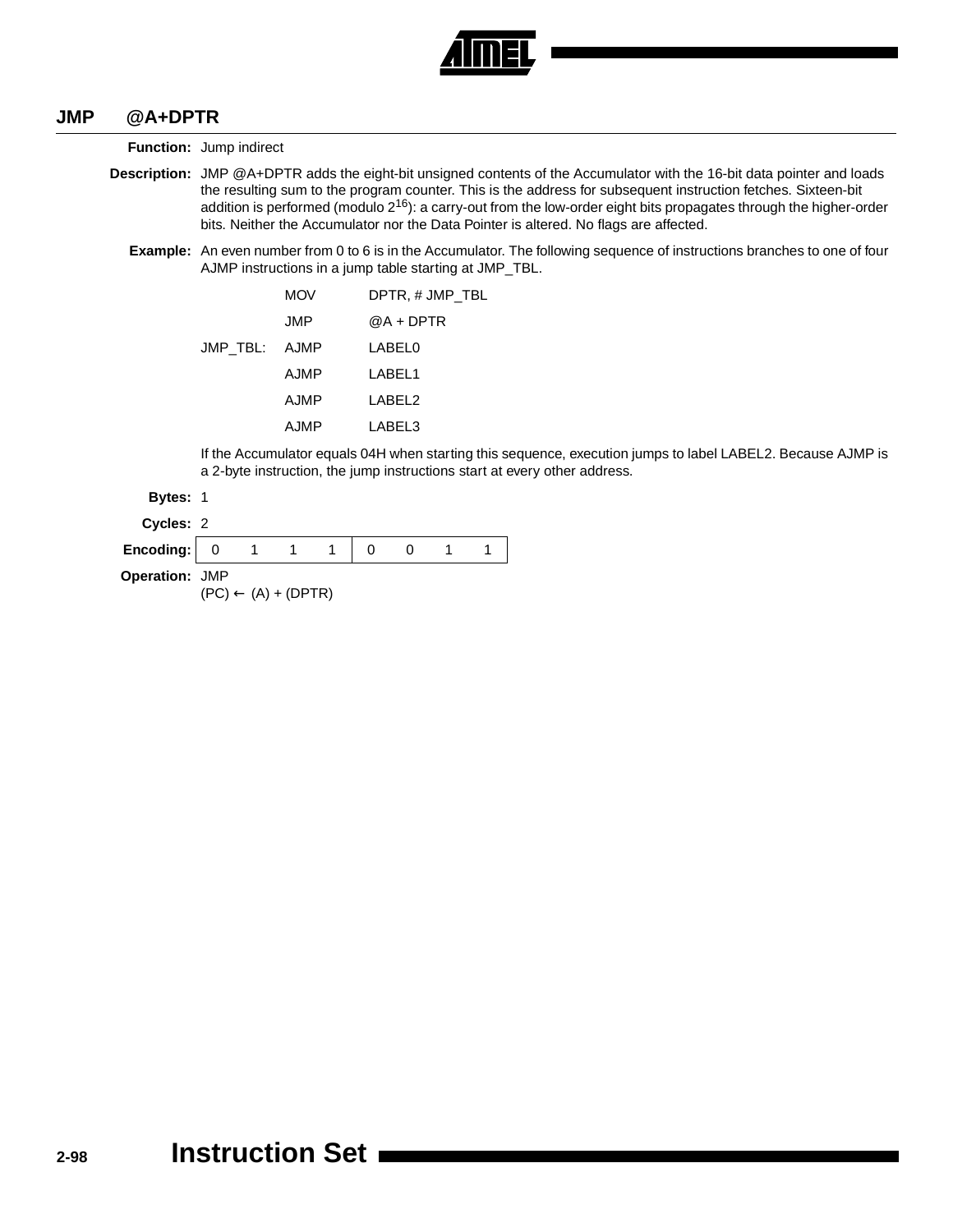## **JNB bit,rel**

**JNC rel**

|                 | <b>Function:</b> Jump if Bit Not set                                                                                                                                                                                                                                                                                                                                                                  |  |  |  |  |  |  |  |
|-----------------|-------------------------------------------------------------------------------------------------------------------------------------------------------------------------------------------------------------------------------------------------------------------------------------------------------------------------------------------------------------------------------------------------------|--|--|--|--|--|--|--|
|                 | <b>Description:</b> If the indicated bit is a 0, JNB branches to the indicated address; otherwise, it proceeds with the next instruction.<br>The branch destination is computed by adding the signed relative-displacement in the third instruction byte to the<br>PC, after incrementing the PC to the first byte of the next instruction. The bit tested is not modified. No flags are<br>affected. |  |  |  |  |  |  |  |
|                 | Example: The data present at input port 1 is 11001010B. The Accumulator holds 56H (01010110B). The following<br>instruction sequence,                                                                                                                                                                                                                                                                 |  |  |  |  |  |  |  |
|                 | <b>JNB</b><br>P1.3, LABEL1                                                                                                                                                                                                                                                                                                                                                                            |  |  |  |  |  |  |  |
|                 | <b>JNB</b><br>ACC.3,LABEL2                                                                                                                                                                                                                                                                                                                                                                            |  |  |  |  |  |  |  |
|                 | causes program execution to continue at the instruction at label LABEL2.                                                                                                                                                                                                                                                                                                                              |  |  |  |  |  |  |  |
| <b>Bytes: 3</b> |                                                                                                                                                                                                                                                                                                                                                                                                       |  |  |  |  |  |  |  |
| Cycles: 2       |                                                                                                                                                                                                                                                                                                                                                                                                       |  |  |  |  |  |  |  |
| Encoding:       | $\mathbf{1}$<br>$\Omega$<br>0<br>0<br>0<br>1<br>0<br>0<br>bit address<br>rel. address                                                                                                                                                                                                                                                                                                                 |  |  |  |  |  |  |  |
| Operation: JNB  | $(PC) \leftarrow (PC) + 3$<br>$(bit) = 0$<br>IF<br>THEN $(PC) \leftarrow (PC) + rel$                                                                                                                                                                                                                                                                                                                  |  |  |  |  |  |  |  |
| rel             |                                                                                                                                                                                                                                                                                                                                                                                                       |  |  |  |  |  |  |  |
|                 | Function: Jump if Carry not set                                                                                                                                                                                                                                                                                                                                                                       |  |  |  |  |  |  |  |
|                 | Description: If the carry flag is a 0, JNC branches to the address indicated; otherwise, it proceeds with the next instruction.<br>The branch destination is computed by adding the signal relative-displacement in the second instruction byte to<br>the PC, after incrementing the PC twice to point to the next instruction. The carry flag is not modified.                                       |  |  |  |  |  |  |  |
|                 | <b>Example:</b> The carry flag is set. The following instruction sequence,                                                                                                                                                                                                                                                                                                                            |  |  |  |  |  |  |  |
|                 | <b>JNC</b><br>LABEL1                                                                                                                                                                                                                                                                                                                                                                                  |  |  |  |  |  |  |  |
|                 | <b>CPL</b><br>C                                                                                                                                                                                                                                                                                                                                                                                       |  |  |  |  |  |  |  |
|                 | <b>JNC</b><br>LABEL2                                                                                                                                                                                                                                                                                                                                                                                  |  |  |  |  |  |  |  |
|                 | clears the carry and causes program execution to continue at the instruction identified by the label LABEL2.                                                                                                                                                                                                                                                                                          |  |  |  |  |  |  |  |
| Bytes: 2        |                                                                                                                                                                                                                                                                                                                                                                                                       |  |  |  |  |  |  |  |
| Cycles: 2       |                                                                                                                                                                                                                                                                                                                                                                                                       |  |  |  |  |  |  |  |
| Encoding:       | $\mathbf{1}$<br>0<br>0<br>0<br>0<br>0<br>1<br>0<br>rel. address                                                                                                                                                                                                                                                                                                                                       |  |  |  |  |  |  |  |
| Operation: JNC  | $(PC) \leftarrow (PC) + 2$<br>$(C) = 0$<br>ΙF<br>THEN $(PC) \leftarrow (PC) + rel$                                                                                                                                                                                                                                                                                                                    |  |  |  |  |  |  |  |

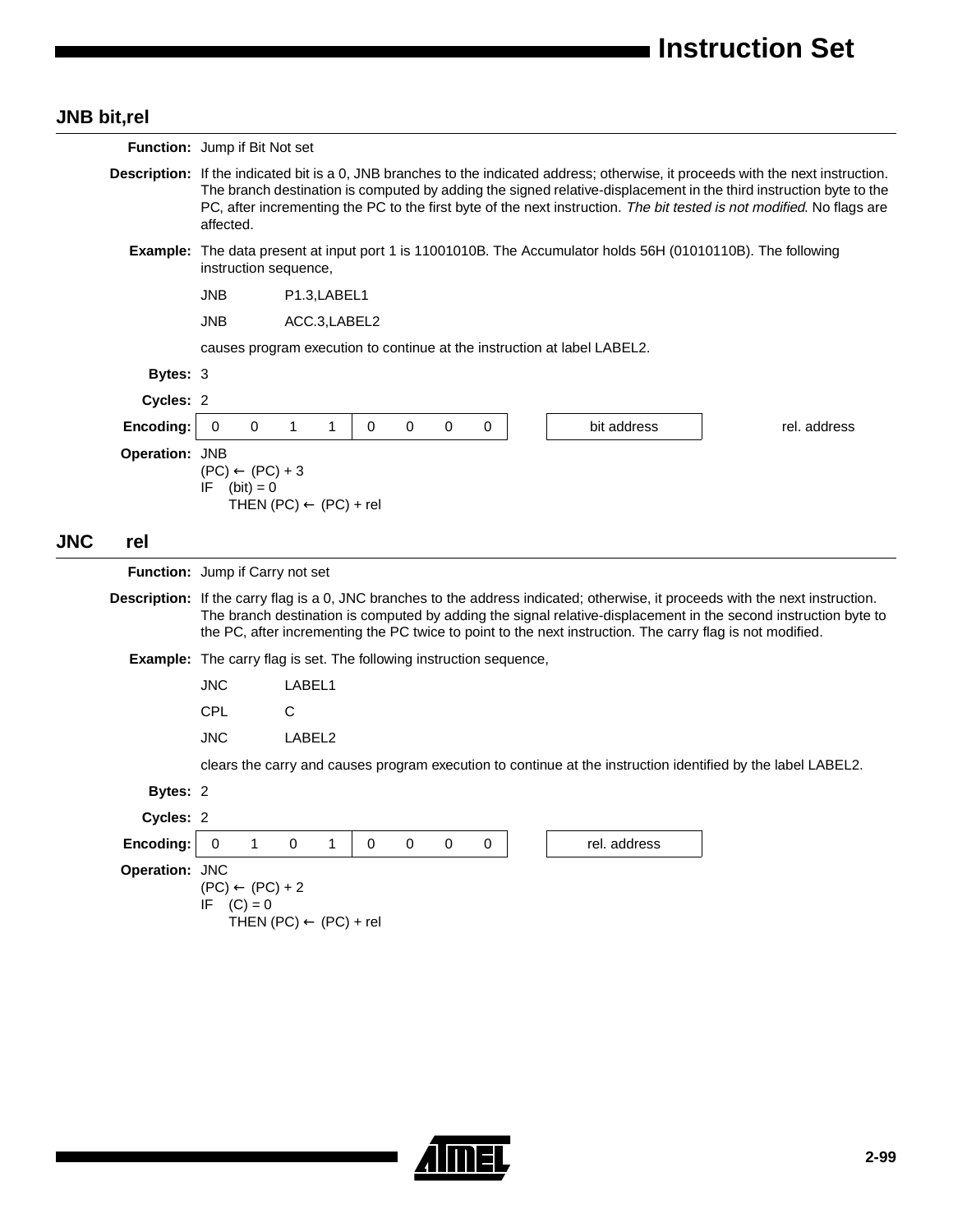

## **JNZ rel**

|    |                | Function: Jump if Accumulator Not Zero                                                                                                                                                                                                                                                                                                                                      |                                                                                                              |  |  |  |  |  |  |
|----|----------------|-----------------------------------------------------------------------------------------------------------------------------------------------------------------------------------------------------------------------------------------------------------------------------------------------------------------------------------------------------------------------------|--------------------------------------------------------------------------------------------------------------|--|--|--|--|--|--|
|    |                | Description: If any bit of the Accumulator is a one, JNZ branches to the indicated address; otherwise, it proceeds with the next<br>instruction. The branch destination is computed by adding the signed relative-displacement in the second<br>instruction byte to the PC, after incrementing the PC twice. The Accumulator is not modified. No flags are<br>affected.     |                                                                                                              |  |  |  |  |  |  |
|    |                | <b>Example:</b> The Accumulator originally holds 00H. The following instruction sequence,                                                                                                                                                                                                                                                                                   |                                                                                                              |  |  |  |  |  |  |
|    |                | <b>JNZ</b><br>LABEL1                                                                                                                                                                                                                                                                                                                                                        |                                                                                                              |  |  |  |  |  |  |
|    |                | <b>INC</b><br>Α                                                                                                                                                                                                                                                                                                                                                             |                                                                                                              |  |  |  |  |  |  |
|    |                | <b>JNZ</b><br>LABEL2                                                                                                                                                                                                                                                                                                                                                        |                                                                                                              |  |  |  |  |  |  |
|    |                | sets the Accumulator to 01H and continues at label LABEL2.                                                                                                                                                                                                                                                                                                                  |                                                                                                              |  |  |  |  |  |  |
|    | Bytes: 2       |                                                                                                                                                                                                                                                                                                                                                                             |                                                                                                              |  |  |  |  |  |  |
|    | Cycles: 2      |                                                                                                                                                                                                                                                                                                                                                                             |                                                                                                              |  |  |  |  |  |  |
|    | Encoding:      | $\mathbf{1}$<br>$\mathbf{1}$<br>$\mathbf{1}$<br>0<br>$\mathbf 0$<br>$\mathbf 0$<br>0                                                                                                                                                                                                                                                                                        | rel. address<br>0                                                                                            |  |  |  |  |  |  |
|    | Operation: JNZ | $(PC) \leftarrow (PC) + 2$<br>IF<br>$(A) \neq 0$<br>THEN $(PC) \leftarrow (PC) + rel$                                                                                                                                                                                                                                                                                       |                                                                                                              |  |  |  |  |  |  |
| JZ | rel            |                                                                                                                                                                                                                                                                                                                                                                             |                                                                                                              |  |  |  |  |  |  |
|    |                | Function: Jump if Accumulator Zero                                                                                                                                                                                                                                                                                                                                          |                                                                                                              |  |  |  |  |  |  |
|    |                | <b>Description:</b> If all bits of the Accumulator are 0, JZ branches to the address indicated; otherwise, it proceeds with the next<br>instruction. The branch destination is computed by adding the signed relative-displacement in the second<br>instruction byte to the PC, after incrementing the PC twice. The Accumulator is not modified. No flags are<br>affected. |                                                                                                              |  |  |  |  |  |  |
|    |                | <b>Example:</b> The Accumulator originally contains 01H. The following instruction sequence,                                                                                                                                                                                                                                                                                |                                                                                                              |  |  |  |  |  |  |
|    |                | JZ<br>LABEL1                                                                                                                                                                                                                                                                                                                                                                |                                                                                                              |  |  |  |  |  |  |
|    |                | <b>DEC</b><br>A                                                                                                                                                                                                                                                                                                                                                             |                                                                                                              |  |  |  |  |  |  |
|    |                | JZ<br>LABEL2                                                                                                                                                                                                                                                                                                                                                                |                                                                                                              |  |  |  |  |  |  |
|    |                | label LABEL2.                                                                                                                                                                                                                                                                                                                                                               | changes the Accumulator to 00H and causes program execution to continue at the instruction identified by the |  |  |  |  |  |  |
|    | Bytes: 2       |                                                                                                                                                                                                                                                                                                                                                                             |                                                                                                              |  |  |  |  |  |  |
|    | Cycles: 2      |                                                                                                                                                                                                                                                                                                                                                                             |                                                                                                              |  |  |  |  |  |  |
|    | Encoding:      | $\mathbf{1}$<br>$\pmb{0}$<br>$\pmb{0}$<br>$\mathbf 0$<br>$\mathbf{1}$<br>$\pmb{0}$<br>$\mathbf 0$                                                                                                                                                                                                                                                                           | $\mathbf 0$<br>rel. address                                                                                  |  |  |  |  |  |  |
|    | Operation: JZ  | $(PC) \leftarrow (PC) + 2$<br>IF<br>$(A) = 0$<br>THEN $(PC) \leftarrow (PC) + rel$                                                                                                                                                                                                                                                                                          |                                                                                                              |  |  |  |  |  |  |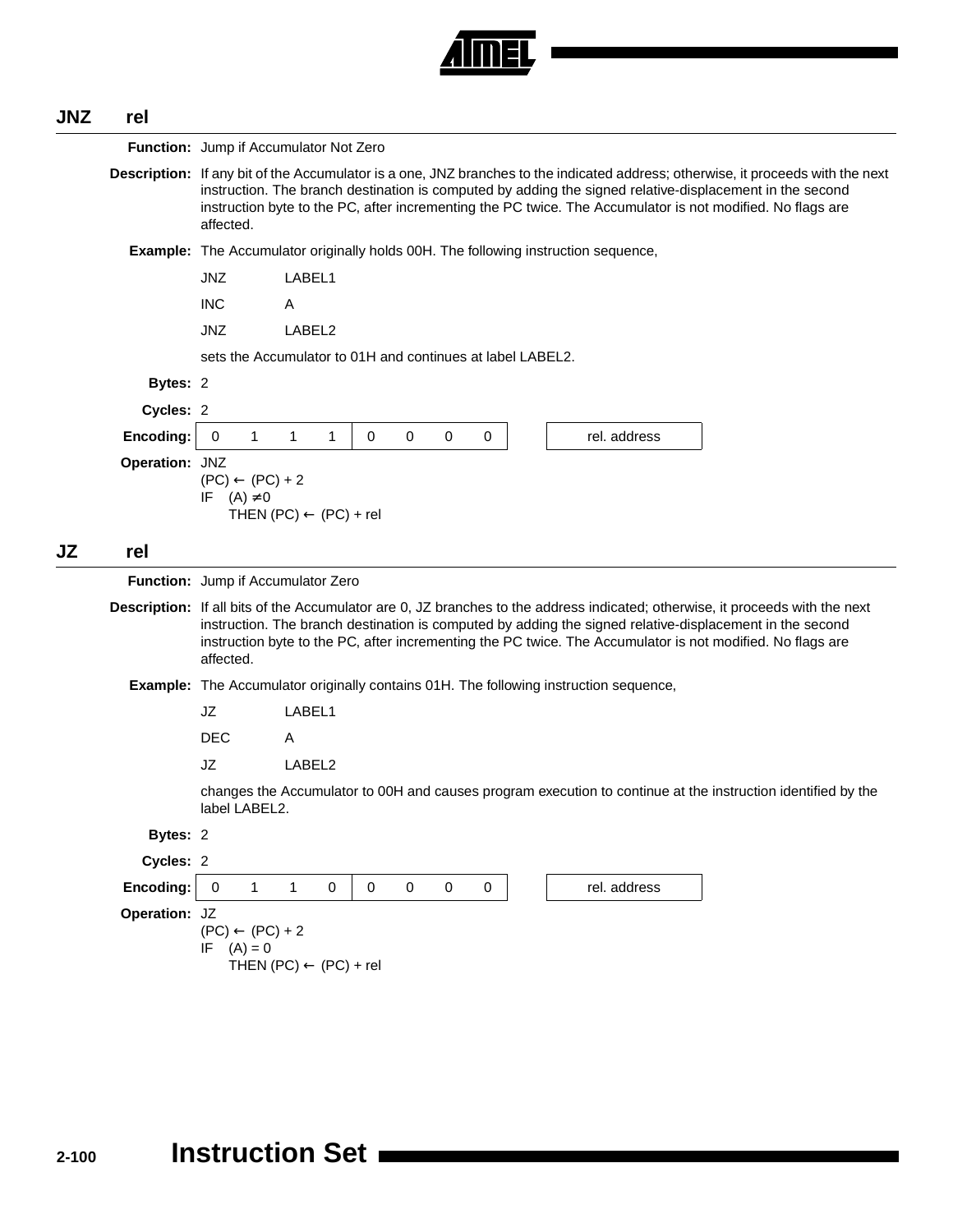## **LCALL addr16**

|             | LUALL addrio        |                                                                                                                                                                                                                                                                                                                                                                                                                                                                                                                                                                                                                                  |  |  |  |
|-------------|---------------------|----------------------------------------------------------------------------------------------------------------------------------------------------------------------------------------------------------------------------------------------------------------------------------------------------------------------------------------------------------------------------------------------------------------------------------------------------------------------------------------------------------------------------------------------------------------------------------------------------------------------------------|--|--|--|
|             | Function: Long call |                                                                                                                                                                                                                                                                                                                                                                                                                                                                                                                                                                                                                                  |  |  |  |
|             |                     | Description: LCALL calls a subroutine located at the indicated address. The instruction adds three to the program counter to<br>generate the address of the next instruction and then pushes the 16-bit result onto the stack (low byte first),<br>incrementing the Stack Pointer by two. The high-order and low-order bytes of the PC are then loaded,<br>respectively, with the second and third bytes of the LCALL instruction. Program execution continues with the<br>instruction at this address. The subroutine may therefore begin anywhere in the full 64K byte program memory<br>address space. No flags are affected. |  |  |  |
|             |                     | Example: Initially the Stack Pointer equals 07H. The label SUBRTN is assigned to program memory location 1234H. After<br>executing the instruction,                                                                                                                                                                                                                                                                                                                                                                                                                                                                              |  |  |  |
|             |                     | <b>LCALL</b><br><b>SUBRTN</b>                                                                                                                                                                                                                                                                                                                                                                                                                                                                                                                                                                                                    |  |  |  |
|             |                     | at location 0123H, the Stack Pointer will contain 09H, internal RAM locations 08H and 09H will contain 26H and<br>01H, and the PC will contain 1234H.                                                                                                                                                                                                                                                                                                                                                                                                                                                                            |  |  |  |
|             | <b>Bytes: 3</b>     |                                                                                                                                                                                                                                                                                                                                                                                                                                                                                                                                                                                                                                  |  |  |  |
|             | Cycles: 2           |                                                                                                                                                                                                                                                                                                                                                                                                                                                                                                                                                                                                                                  |  |  |  |
|             | Encoding:           | $\mathbf 0$<br>$\mathbf 0$<br>1<br>$\mathbf 0$<br>$\mathbf 0$<br>$\mathbf{1}$<br>$\mathbf 0$<br>addr15-addr8<br>0<br>addr7-addr0                                                                                                                                                                                                                                                                                                                                                                                                                                                                                                 |  |  |  |
|             | Operation: LCALL    | $(PC) \leftarrow (PC) + 3$<br>$(SP) \leftarrow (SP) + 1$<br>$((SP)) \leftarrow (PC_{7-0})$<br>$(SP) \leftarrow (SP) + 1$<br>$((SP)) \leftarrow (PC_{15-8})$<br>$(PC) \leftarrow addr_{15-0}$                                                                                                                                                                                                                                                                                                                                                                                                                                     |  |  |  |
| <b>LJMP</b> | addr16              |                                                                                                                                                                                                                                                                                                                                                                                                                                                                                                                                                                                                                                  |  |  |  |
|             |                     | <b>Function: Long Jump</b>                                                                                                                                                                                                                                                                                                                                                                                                                                                                                                                                                                                                       |  |  |  |
|             |                     | Description: LJMP causes an unconditional branch to the indicated address, by loading the high-order and low-order bytes of<br>the PC (respectively) with the second and third instruction bytes. The destination may therefore be anywhere in<br>the full 64K program memory address space. No flags are affected.                                                                                                                                                                                                                                                                                                              |  |  |  |
|             |                     | Example: The label JMPADR is assigned to the instruction at program memory location 1234H. The instruction,                                                                                                                                                                                                                                                                                                                                                                                                                                                                                                                      |  |  |  |
|             |                     | LJMP<br><b>JMPADR</b>                                                                                                                                                                                                                                                                                                                                                                                                                                                                                                                                                                                                            |  |  |  |
|             |                     | at location 0123H will load the program counter with 1234H.                                                                                                                                                                                                                                                                                                                                                                                                                                                                                                                                                                      |  |  |  |
|             | Bytes: 3            |                                                                                                                                                                                                                                                                                                                                                                                                                                                                                                                                                                                                                                  |  |  |  |
|             | Cycles: 2           |                                                                                                                                                                                                                                                                                                                                                                                                                                                                                                                                                                                                                                  |  |  |  |
|             | Encoding:           | $\pmb{0}$<br>$\mathbf 0$<br>$\pmb{0}$<br>$\pmb{0}$<br>0<br>$\pmb{0}$<br>$\mathbf{1}$<br>$\mathbf 0$<br>addr15-addr8<br>addr7-addr0                                                                                                                                                                                                                                                                                                                                                                                                                                                                                               |  |  |  |
|             | Operation: LJMP     | $(PC) \leftarrow addr_{15-0}$                                                                                                                                                                                                                                                                                                                                                                                                                                                                                                                                                                                                    |  |  |  |

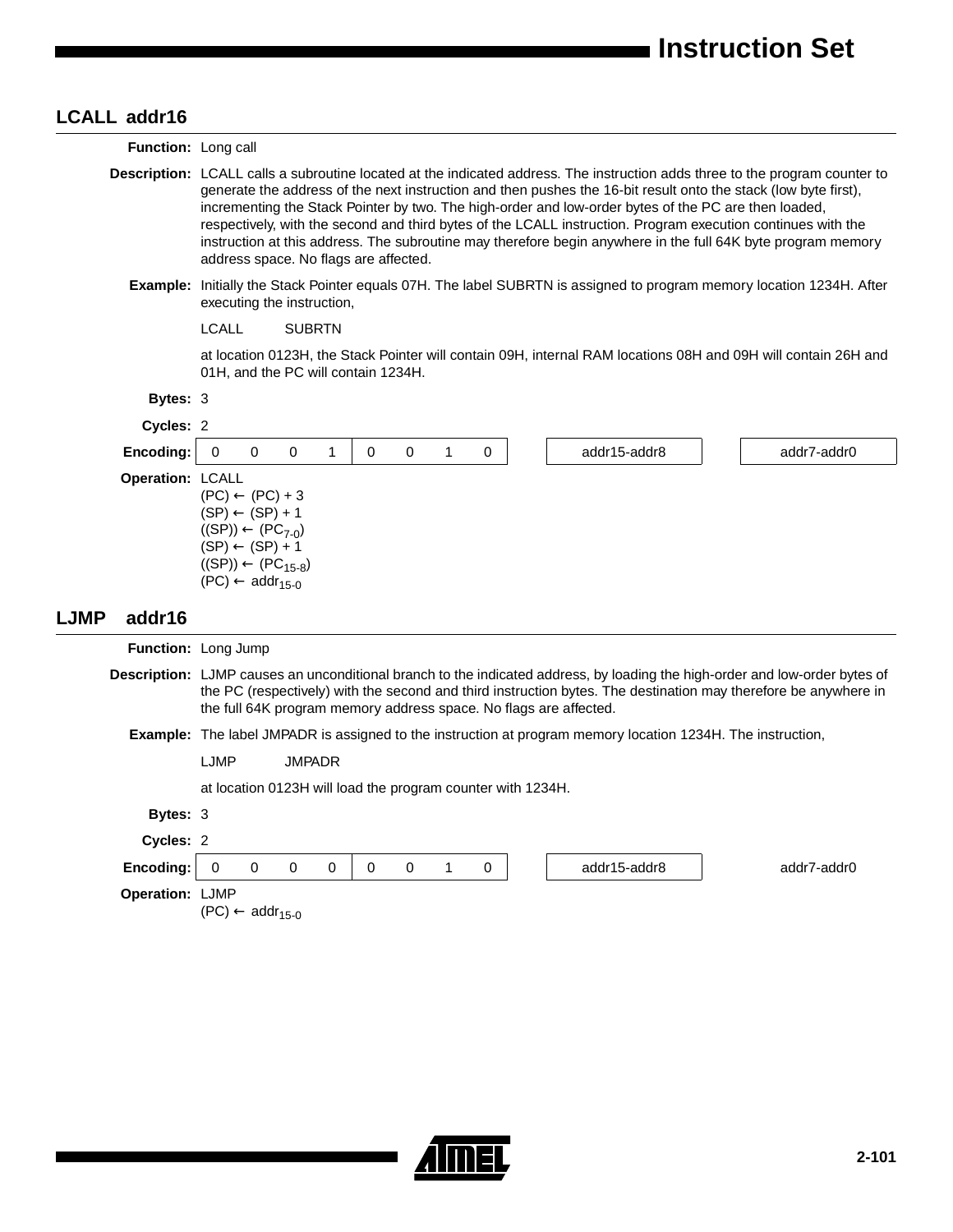

#### **MOV <dest-byte>,<src-byte>**

**Function:** Move byte variable

**Description:** The byte variable indicated by the second operand is copied into the location specified by the first operand. The source byte is not affected. No other register or flag is affected.

> This is by far the most flexible operation. Fifteen combinations of source and destination addressing modes are allowed.

**Example:** Internal RAM location 30H holds 40H. The value of RAM location 40H is 10H. The data present at input port 1 is 11001010B (0CAH).

| <b>MOV</b> | R0,#30H           | $:$ R0 < = 30H        |
|------------|-------------------|-----------------------|
| <b>MOV</b> | A, @R0            | : $A < 40H$           |
| <b>MOV</b> | R <sub>1</sub> ,A | : $R1 < 40H$          |
| <b>MOV</b> | <b>B,</b> @R1     | B < 10H               |
| <b>MOV</b> | @R1.P1            | ;RAM $(40H) <$ = 0CAH |
| <b>MOV</b> | P2,P1             | :P2 #0CAH             |

leaves the value 30H in register 0, 40H in both the Accumulator and register 1, 10H in register B, and 0CAH (11001010B) both in RAM location 40H and output on port 2.

## **MOV A,Rn**

|            | Bytes: 1                                 |                           |                          |              |             |              |              |              |   |                |
|------------|------------------------------------------|---------------------------|--------------------------|--------------|-------------|--------------|--------------|--------------|---|----------------|
|            | Cycles: 1                                |                           |                          |              |             |              |              |              |   |                |
|            | Encoding:                                | $\mathbf{1}$              | $\overline{\phantom{a}}$ | $\mathbf{1}$ | $\mathbf 0$ | $\mathbf{1}$ | $\mathsf{r}$ | $\mathsf{r}$ | r |                |
|            | Operation: MOV                           | $(A) \leftarrow (R_n)$    |                          |              |             |              |              |              |   |                |
|            | *MOV A, direct                           |                           |                          |              |             |              |              |              |   |                |
|            | Bytes: 2                                 |                           |                          |              |             |              |              |              |   |                |
|            | Cycles: 1                                |                           |                          |              |             |              |              |              |   |                |
|            | Encoding:                                | $\mathbf{1}$              | $\mathbf{1}$             | $\mathbf{1}$ | $\mathbf 0$ | $\mathbf 0$  | 1            | $\mathbf 0$  | 1 | direct address |
|            | Operation: MOV                           | $(A) \leftarrow (direct)$ |                          |              |             |              |              |              |   |                |
|            | * MOV A, ACC is not a valid Instruction. |                           |                          |              |             |              |              |              |   |                |
| <b>MOV</b> | $A, @R_i$                                |                           |                          |              |             |              |              |              |   |                |
|            | Bytes: 1                                 |                           |                          |              |             |              |              |              |   |                |
|            | Cycles: 1                                |                           |                          |              |             |              |              |              |   |                |
|            | Encoding:                                | $\mathbf{1}$              | $\mathbf{1}$             | $\mathbf{1}$ | 0           | 0            | 1            | $\mathbf{1}$ | i |                |
|            | Operation: MOV                           | $(A) \leftarrow ((R_i))$  |                          |              |             |              |              |              |   |                |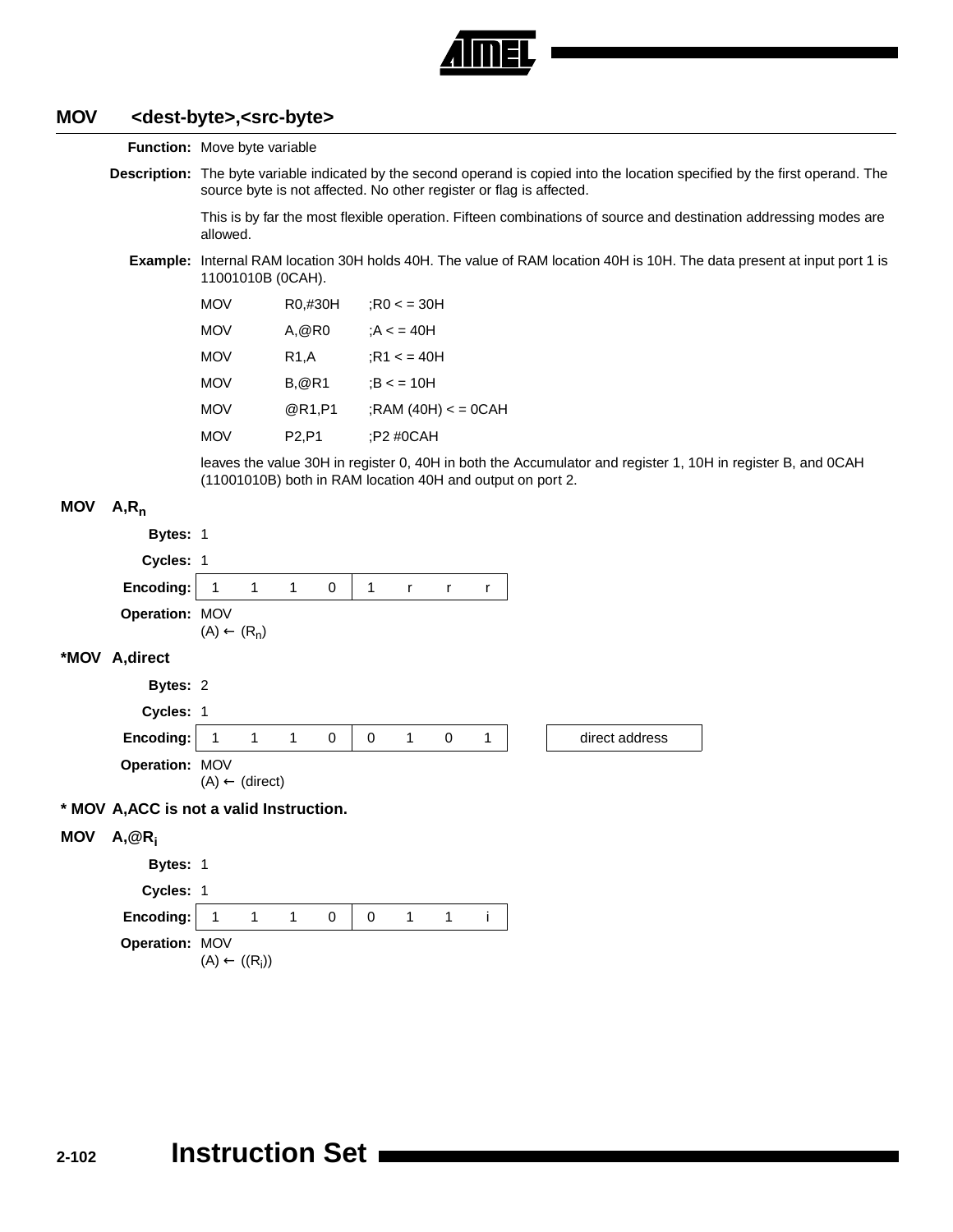| <b>MOV</b> | A,#data        |                                  |                       |              |              |              |                |           |                |
|------------|----------------|----------------------------------|-----------------------|--------------|--------------|--------------|----------------|-----------|----------------|
|            | Bytes: 2       |                                  |                       |              |              |              |                |           |                |
|            | Cycles: 1      |                                  |                       |              |              |              |                |           |                |
|            | Encoding:      | $\mathbf{1}$<br>$\pmb{0}$        | $\mathbf{1}$          | $\mathbf 1$  | $\pmb{0}$    | $\mathbf{1}$ | $\pmb{0}$      | $\pmb{0}$ | immediate data |
|            | Operation: MOV | $(A) \leftarrow \text{\#data}$   |                       |              |              |              |                |           |                |
| <b>MOV</b> | $R_n, A$       |                                  |                       |              |              |              |                |           |                |
|            | Bytes: 1       |                                  |                       |              |              |              |                |           |                |
|            | Cycles: 1      |                                  |                       |              |              |              |                |           |                |
|            | Encoding:      | $\mathbf{1}$                     | $1 -$<br>$\mathbf{1}$ | $\mathbf{1}$ | $\mathbf{1}$ | $\mathsf{r}$ | $\mathsf{r}$   | r         |                |
|            | Operation: MOV | $(R_n) \leftarrow (A)$           |                       |              |              |              |                |           |                |
| <b>MOV</b> | $R_n$ , direct |                                  |                       |              |              |              |                |           |                |
|            | Bytes: 2       |                                  |                       |              |              |              |                |           |                |
|            | Cycles: 2      |                                  |                       |              |              |              |                |           |                |
|            | Encoding:      | $\mathsf 0$<br>$\mathbf{1}$      | $\mathbf{1}$          | $\pmb{0}$    | 1            | r            | r              | r         | direct addr.   |
|            | Operation: MOV | $(R_n) \leftarrow (direct)$      |                       |              |              |              |                |           |                |
| <b>MOV</b> | $R_n$ ,#data   |                                  |                       |              |              |              |                |           |                |
|            | Bytes: 2       |                                  |                       |              |              |              |                |           |                |
|            | Cycles: 1      |                                  |                       |              |              |              |                |           |                |
|            | Encoding:      | $\mathbf{1}$<br>$\pmb{0}$        | $\mathbf{1}$          | $\mathbf{1}$ | $\mathbf{1}$ | r            | r              | r         | immediate data |
|            | Operation: MOV | $(R_n) \leftarrow \text{\#data}$ |                       |              |              |              |                |           |                |
| <b>MOV</b> | direct, A      |                                  |                       |              |              |              |                |           |                |
|            | Bytes: 2       |                                  |                       |              |              |              |                |           |                |
|            | Cycles: 1      |                                  |                       |              |              |              |                |           |                |
|            | Encoding:      | $\mathbf{1}$<br>$\mathbf{1}$     | $\mathbf{1}$          | $\mathbf{1}$ |              | $0 \quad 1$  | $\overline{0}$ | 1         | direct address |
|            | Operation: MOV | $(direct) \leftarrow (A)$        |                       |              |              |              |                |           |                |
| <b>MOV</b> | direct, $R_n$  |                                  |                       |              |              |              |                |           |                |
|            | Bytes: 2       |                                  |                       |              |              |              |                |           |                |
|            | Cycles: 2      |                                  |                       |              |              |              |                |           |                |
|            | Encoding:      | $\mathbf{1}$<br>$\pmb{0}$        | $\pmb{0}$             | $\pmb{0}$    | $\mathbf{1}$ | $\mathsf{r}$ | $\mathsf{r}$   | r         | direct address |
|            | Operation: MOV | $(direct) \leftarrow (R_n)$      |                       |              |              |              |                |           |                |

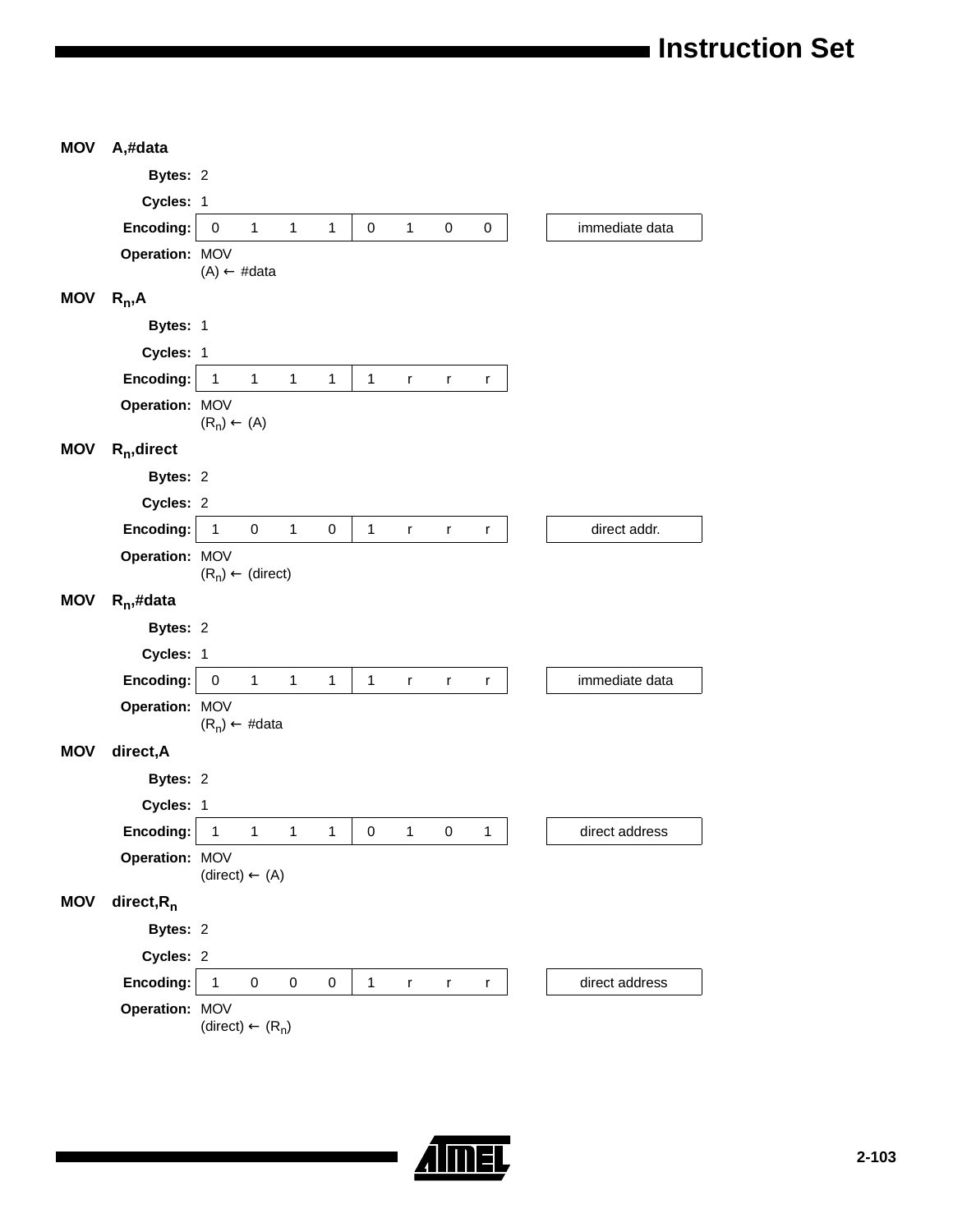

| <b>MOV</b> | direct, direct              |                                |              |              |              |             |              |              |              |                  |                   |
|------------|-----------------------------|--------------------------------|--------------|--------------|--------------|-------------|--------------|--------------|--------------|------------------|-------------------|
|            | Bytes: 3                    |                                |              |              |              |             |              |              |              |                  |                   |
|            | Cycles: 2                   |                                |              |              |              |             |              |              |              |                  |                   |
|            | Encoding:                   | $\mathbf{1}$                   | $\pmb{0}$    | $\pmb{0}$    | $\pmb{0}$    | 0           | $\mathbf{1}$ | $\pmb{0}$    | $\mathbf{1}$ | dir. addr. (scr) | dir. addr. (dest) |
|            | Operation: MOV              | $(direct) \leftarrow (direct)$ |              |              |              |             |              |              |              |                  |                   |
| <b>MOV</b> | direct, $@R_i$              |                                |              |              |              |             |              |              |              |                  |                   |
|            | Bytes: 2                    |                                |              |              |              |             |              |              |              |                  |                   |
|            | Cycles: 2                   |                                |              |              |              |             |              |              |              |                  |                   |
|            | Encoding:                   | 1                              | $\pmb{0}$    | $\pmb{0}$    | $\pmb{0}$    | $\pmb{0}$   | $\mathbf{1}$ | $\mathbf 1$  | Ť            | direct addr.     |                   |
|            | Operation: MOV              | $(direct) \leftarrow ((R_i))$  |              |              |              |             |              |              |              |                  |                   |
| <b>MOV</b> | direct,#data                |                                |              |              |              |             |              |              |              |                  |                   |
|            | Bytes: 3                    |                                |              |              |              |             |              |              |              |                  |                   |
|            | Cycles: 2                   |                                |              |              |              |             |              |              |              |                  |                   |
|            | Encoding:                   | $\pmb{0}$                      | $\mathbf{1}$ | $\mathbf{1}$ | $\mathbf{1}$ | $\pmb{0}$   | $\mathbf{1}$ | $\pmb{0}$    | 1            | direct address   | immediate data    |
|            | Operation: MOV              | $(direct) \leftarrow #data$    |              |              |              |             |              |              |              |                  |                   |
| <b>MOV</b> | $@R_i, A$                   |                                |              |              |              |             |              |              |              |                  |                   |
|            | Bytes: 1                    |                                |              |              |              |             |              |              |              |                  |                   |
|            | Cycles: 1                   |                                |              |              |              |             |              |              |              |                  |                   |
|            | Encoding:                   | $\mathbf{1}$                   | $\mathbf{1}$ | $\mathbf{1}$ | $\mathbf{1}$ | $\mathsf 0$ | $\mathbf{1}$ | $\mathbf{1}$ | $\mathbf i$  |                  |                   |
|            | Operation: MOV              | $((R_i)) \leftarrow (A)$       |              |              |              |             |              |              |              |                  |                   |
| <b>MOV</b> | $@R_i$ , direct             |                                |              |              |              |             |              |              |              |                  |                   |
|            | Bytes: 2                    |                                |              |              |              |             |              |              |              |                  |                   |
|            | Cycles: 2                   |                                |              |              |              |             |              |              |              |                  |                   |
|            | Encoding:                   | 1                              | $\pmb{0}$    | $\mathbf{1}$ | $\pmb{0}$    | 0           | $\mathbf{1}$ | $\mathbf{1}$ | İ            | direct addr.     |                   |
|            | Operation: MOV              | $((R_i)) \leftarrow (direct)$  |              |              |              |             |              |              |              |                  |                   |
| <b>MOV</b> | $@R_i,#data$                |                                |              |              |              |             |              |              |              |                  |                   |
|            | Bytes: 2                    |                                |              |              |              |             |              |              |              |                  |                   |
|            |                             |                                |              |              |              |             |              |              |              |                  |                   |
|            | Cycles: 1                   |                                |              |              |              |             |              |              |              |                  |                   |
|            | Encoding:<br>Operation: MOV | $\pmb{0}$                      | $\mathbf{1}$ | $\mathbf{1}$ | $\mathbf{1}$ | $\pmb{0}$   | $\mathbf 1$  | $\mathbf{1}$ | j.           | immediate data   |                   |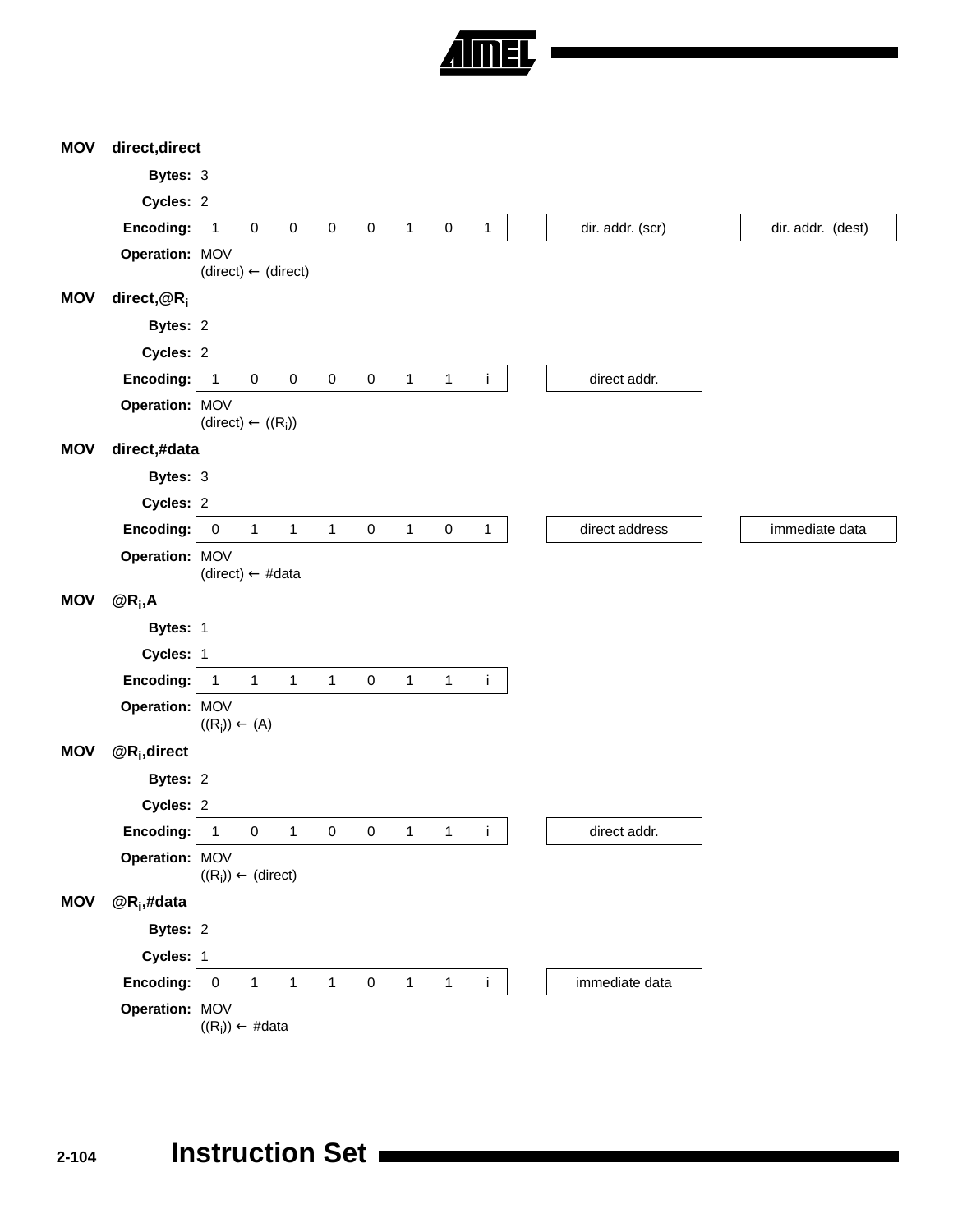| <b>MOV</b> |                | <dest-bit>,<src-bit></src-bit></dest-bit> |                                                                                           |   |             |             |   |  |                                                                                                                                                                                                                                                         |                                                                                                                                                                                                                                                  |
|------------|----------------|-------------------------------------------|-------------------------------------------------------------------------------------------|---|-------------|-------------|---|--|---------------------------------------------------------------------------------------------------------------------------------------------------------------------------------------------------------------------------------------------------------|--------------------------------------------------------------------------------------------------------------------------------------------------------------------------------------------------------------------------------------------------|
|            |                | Function: Move bit data                   |                                                                                           |   |             |             |   |  |                                                                                                                                                                                                                                                         |                                                                                                                                                                                                                                                  |
|            |                |                                           | addressable bit. No other register or flag is affected.                                   |   |             |             |   |  | Description: MOV <dest-bit>, <src-bit> copies the Boolean variable indicated by the second operand into the location<br/>specified by the first operand. One of the operands must be the carry flag; the other may be any directly</src-bit></dest-bit> |                                                                                                                                                                                                                                                  |
|            |                |                                           | output Port 1 is 35H (00110101B).                                                         |   |             |             |   |  | <b>Example:</b> The carry flag is originally set. The data present at input Port 3 is 11000101B. The data previously written to                                                                                                                         |                                                                                                                                                                                                                                                  |
|            |                | <b>MOV</b>                                | P1.3,C                                                                                    |   |             |             |   |  |                                                                                                                                                                                                                                                         |                                                                                                                                                                                                                                                  |
|            |                | <b>MOV</b>                                | C, P3.3                                                                                   |   |             |             |   |  |                                                                                                                                                                                                                                                         |                                                                                                                                                                                                                                                  |
|            |                | <b>MOV</b>                                | P1.2,C                                                                                    |   |             |             |   |  |                                                                                                                                                                                                                                                         |                                                                                                                                                                                                                                                  |
|            |                |                                           | leaves the carry cleared and changes Port 1 to 39H (00111001B).                           |   |             |             |   |  |                                                                                                                                                                                                                                                         |                                                                                                                                                                                                                                                  |
| MOV        | C, bit         |                                           |                                                                                           |   |             |             |   |  |                                                                                                                                                                                                                                                         |                                                                                                                                                                                                                                                  |
|            | Bytes: 2       |                                           |                                                                                           |   |             |             |   |  |                                                                                                                                                                                                                                                         |                                                                                                                                                                                                                                                  |
|            | Cycles: 1      |                                           |                                                                                           |   |             |             |   |  |                                                                                                                                                                                                                                                         |                                                                                                                                                                                                                                                  |
|            | Encoding:      | 1<br>0                                    | 1<br>0                                                                                    | 0 | 0           | 1           | 0 |  | bit address                                                                                                                                                                                                                                             |                                                                                                                                                                                                                                                  |
|            | Operation: MOV | $(C) \leftarrow (bit)$                    |                                                                                           |   |             |             |   |  |                                                                                                                                                                                                                                                         |                                                                                                                                                                                                                                                  |
| <b>MOV</b> | bit,C          |                                           |                                                                                           |   |             |             |   |  |                                                                                                                                                                                                                                                         |                                                                                                                                                                                                                                                  |
|            | Bytes: 2       |                                           |                                                                                           |   |             |             |   |  |                                                                                                                                                                                                                                                         |                                                                                                                                                                                                                                                  |
|            | Cycles: 2      |                                           |                                                                                           |   |             |             |   |  |                                                                                                                                                                                                                                                         |                                                                                                                                                                                                                                                  |
|            | Encoding:      | $\mathbf 0$<br>$\mathbf{1}$               | 0<br>1                                                                                    | 0 | 0           | 1           | 0 |  | bit address                                                                                                                                                                                                                                             |                                                                                                                                                                                                                                                  |
|            | Operation: MOV |                                           |                                                                                           |   |             |             |   |  |                                                                                                                                                                                                                                                         |                                                                                                                                                                                                                                                  |
|            |                | $(bit) \leftarrow (C)$                    |                                                                                           |   |             |             |   |  |                                                                                                                                                                                                                                                         |                                                                                                                                                                                                                                                  |
| <b>MOV</b> | DPTR,#data16   |                                           |                                                                                           |   |             |             |   |  |                                                                                                                                                                                                                                                         |                                                                                                                                                                                                                                                  |
|            |                |                                           | <b>Function:</b> Load Data Pointer with a 16-bit constant                                 |   |             |             |   |  |                                                                                                                                                                                                                                                         |                                                                                                                                                                                                                                                  |
|            |                |                                           | (DPL) holds the lower-order byte. No flags are affected.                                  |   |             |             |   |  |                                                                                                                                                                                                                                                         | Description: MOV DPTR,#data16 loads the Data Pointer with the 16-bit constant indicated. The 16-bit constant is loaded into<br>the second and third bytes of the instruction. The second byte (DPH) is the high-order byte, while the third byte |
|            |                |                                           | This is the only instruction which moves 16 bits of data at once.                         |   |             |             |   |  |                                                                                                                                                                                                                                                         |                                                                                                                                                                                                                                                  |
|            |                | <b>Example:</b> The instruction,          |                                                                                           |   |             |             |   |  |                                                                                                                                                                                                                                                         |                                                                                                                                                                                                                                                  |
|            |                | <b>MOV</b>                                | DPTR, #1234H                                                                              |   |             |             |   |  |                                                                                                                                                                                                                                                         |                                                                                                                                                                                                                                                  |
|            |                |                                           |                                                                                           |   |             |             |   |  | loads the value 1234H into the Data Pointer: DPH holds 12H, and DPL holds 34H.                                                                                                                                                                          |                                                                                                                                                                                                                                                  |
|            | Bytes: 3       |                                           |                                                                                           |   |             |             |   |  |                                                                                                                                                                                                                                                         |                                                                                                                                                                                                                                                  |
|            | Cycles: 2      |                                           |                                                                                           |   |             |             |   |  |                                                                                                                                                                                                                                                         |                                                                                                                                                                                                                                                  |
|            | Encoding:      | $\mathbf 0$<br>$\mathbf{1}$               | 0<br>1                                                                                    | 0 | $\mathbf 0$ | $\mathbf 0$ | 0 |  | immed. data15-8                                                                                                                                                                                                                                         | immed. data7-0                                                                                                                                                                                                                                   |
|            | Operation: MOV | $(DPTR) \leftarrow #data_{15-0}$          | DPH $\leftarrow$ DPL $\leftarrow$ #data <sub>15-8</sub> $\leftarrow$ #data <sub>7-0</sub> |   |             |             |   |  |                                                                                                                                                                                                                                                         |                                                                                                                                                                                                                                                  |

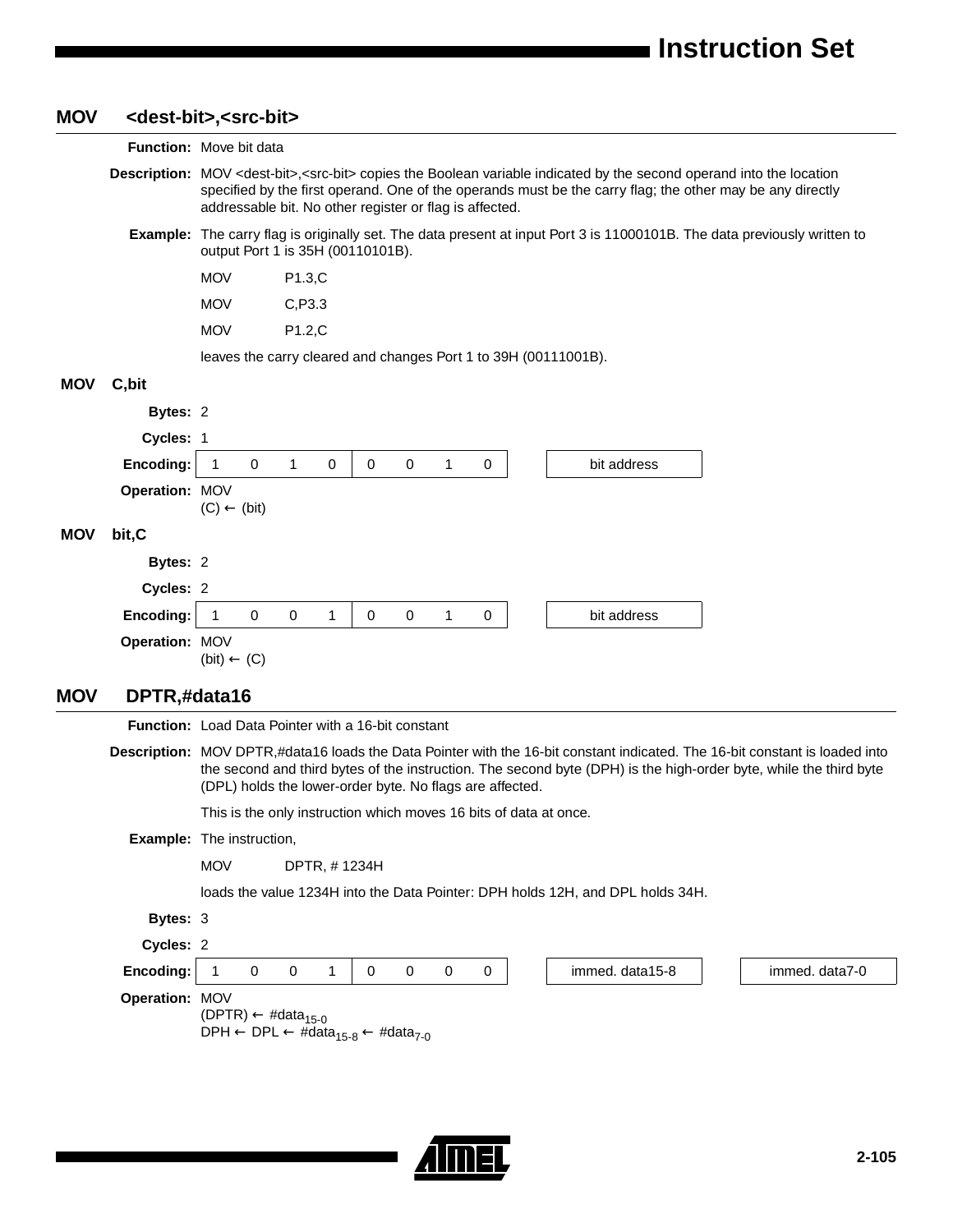

#### **MOVC A,@A+ <base-reg>**

**Function:** Move Code byte

- **Description:** The MOVC instructions load the Accumulator with a code byte or constant from program memory. The address of the byte fetched is the sum of the original unsigned 8-bit Accumulator contents and the contents of a 16-bit base register, which may be either the Data Pointer or the PC. In the latter case, the PC is incremented to the address of the following instruction before being added with the Accumulator; otherwise the base register is not altered. Sixteen-bit addition is performed so a carry-out from the low-order eight bits may propagate through higher-order bits. No flags are affected.
	- **Example:** A value between 0 and 3 is in the Accumulator. The following instructions will translate the value in the Accumulator to one of four values defined by the DB (define byte) directive.

| REL_PC: | INC | А            |
|---------|-----|--------------|
|         |     | MOVC A,@A+PC |
|         | RET |              |
|         | DB  | 66H          |
|         | DB  | 77H          |
|         | DB  | 88H          |
|         | DB  | 99H          |

If the subroutine is called with the Accumulator equal to 01H, it returns with 77H in the Accumulator. The INC A before the MOVC instruction is needed to "get around" the RET instruction above the table. If several bytes of code separate the MOVC from the table, the corresponding number is added to the Accumulator instead.

#### **MOVC A,@A+DPTR**

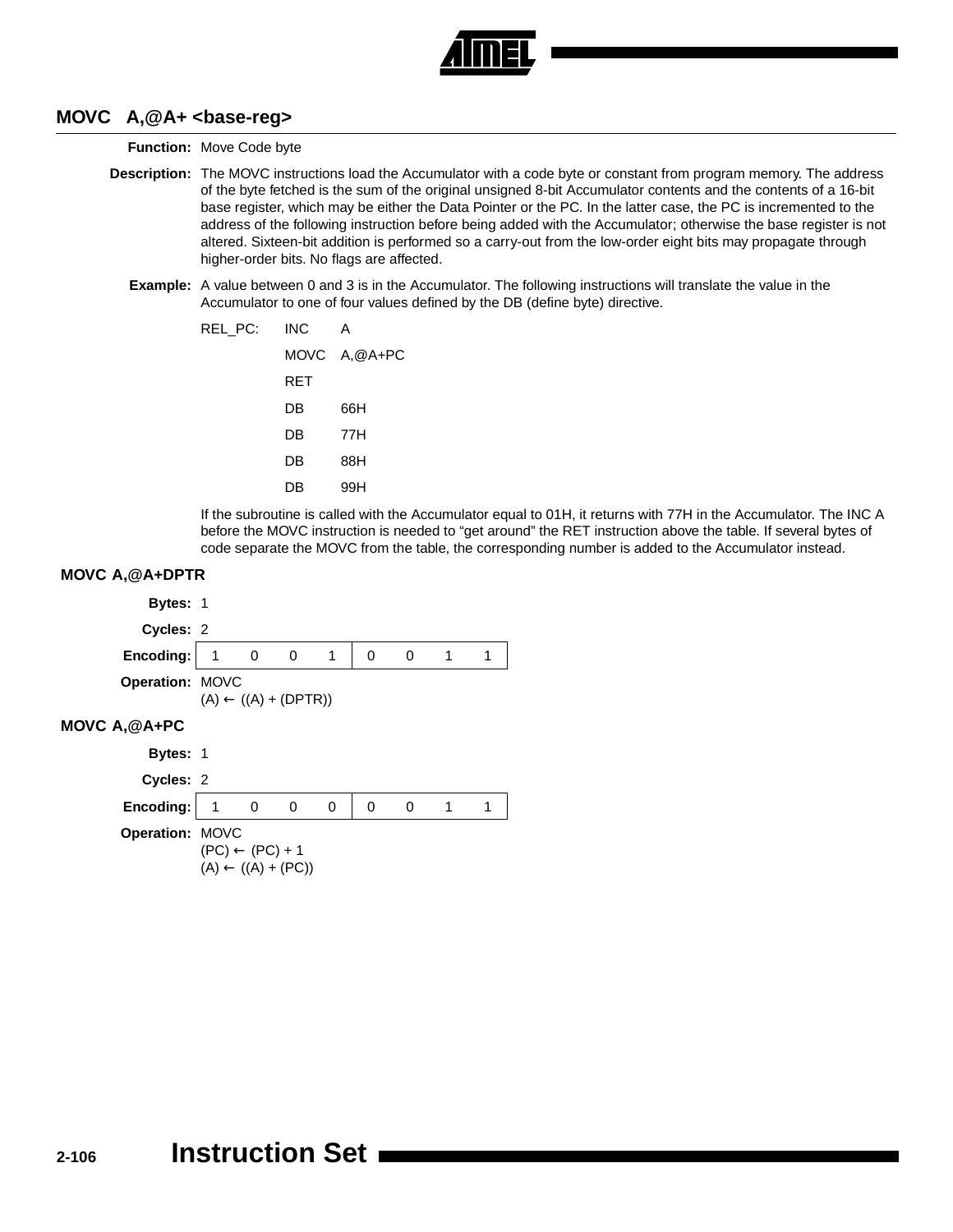## **MOVX <dest-byte>,<src-byte>**

|                      | <b>Function: Move External</b>                                                                                                                                                                                                                                                                                                                                                                                                                                                                                                            |
|----------------------|-------------------------------------------------------------------------------------------------------------------------------------------------------------------------------------------------------------------------------------------------------------------------------------------------------------------------------------------------------------------------------------------------------------------------------------------------------------------------------------------------------------------------------------------|
|                      | Description: The MOVX instructions transfer data between the Accumulator and a byte of external data memory, which is why<br>"X" is appended to MOV. There are two types of instructions, differing in whether they provide an 8-bit or 16-bit<br>indirect address to the external data RAM.                                                                                                                                                                                                                                              |
|                      | In the first type, the contents of R0 or R1 in the current register bank provide an 8-bit address multiplexed with<br>data on P0. Eight bits are sufficient for external I/O expansion decoding or for a relatively small RAM array. For<br>somewhat larger arrays, any output port pins can be used to output higher-order address bits. These pins are<br>controlled by an output instruction preceding the MOVX.                                                                                                                       |
|                      | In the second type of MOVX instruction, the Data Pointer generates a 16-bit address. P2 outputs the high-order<br>eight address bits (the contents of DPH), while P0 multiplexes the low-order eight bits (DPL) with data. The P2<br>Special Function Register retains its previous contents, while the P2 output buffers emit the contents of DPH.<br>This form of MOVX is faster and more efficient when accessing very large data arrays (up to 64K bytes), since no<br>additional instructions are needed to set up the output ports. |
|                      | It is possible to use both MOVX types in some situations. A large RAM array with its high-order address lines<br>driven by P2 can be addressed via the Data Pointer, or with code to output high-order address bits to P2,<br>followed by a MOVX instruction using R0 or R1.                                                                                                                                                                                                                                                              |
|                      | Example: An external 256 byte RAM using multiplexed address/data lines is connected to the 8051 Port 0. Port 3 provides<br>control lines for the external RAM. Ports 1 and 2 are used for normal I/O. Registers 0 and 1 contain 12H and<br>34H. Location 34H of the external RAM holds the value 56H. The instruction sequence,                                                                                                                                                                                                           |
|                      | <b>MOVX</b><br>A, @R1                                                                                                                                                                                                                                                                                                                                                                                                                                                                                                                     |
|                      | <b>MOVX</b><br>@R0,A                                                                                                                                                                                                                                                                                                                                                                                                                                                                                                                      |
|                      | copies the value 56H into both the Accumulator and external RAM location 12H.                                                                                                                                                                                                                                                                                                                                                                                                                                                             |
| MOVX $A, @R_i$       |                                                                                                                                                                                                                                                                                                                                                                                                                                                                                                                                           |
| <b>Bytes: 1</b>      |                                                                                                                                                                                                                                                                                                                                                                                                                                                                                                                                           |
| Cycles: 2            |                                                                                                                                                                                                                                                                                                                                                                                                                                                                                                                                           |
| Encoding:            | 1<br>1<br>0<br>0<br>0<br>$\mathbf{1}$<br>Ť<br>1                                                                                                                                                                                                                                                                                                                                                                                                                                                                                           |
| Operation: MOVX      | $(A) \leftarrow ((R_i))$                                                                                                                                                                                                                                                                                                                                                                                                                                                                                                                  |
| <b>MOVX A, @DPTR</b> |                                                                                                                                                                                                                                                                                                                                                                                                                                                                                                                                           |
| <b>Bytes: 1</b>      |                                                                                                                                                                                                                                                                                                                                                                                                                                                                                                                                           |

| <b>Bytes: 1</b>                                   |                           |   |          |  |  |
|---------------------------------------------------|---------------------------|---|----------|--|--|
| Cycles: 2                                         |                           |   |          |  |  |
| Encoding: $\begin{vmatrix} 1 & 1 \end{vmatrix}$ 1 |                           | 0 | $\theta$ |  |  |
| <b>Operation: MOVX</b>                            | $(A) \leftarrow ((DPTR))$ |   |          |  |  |

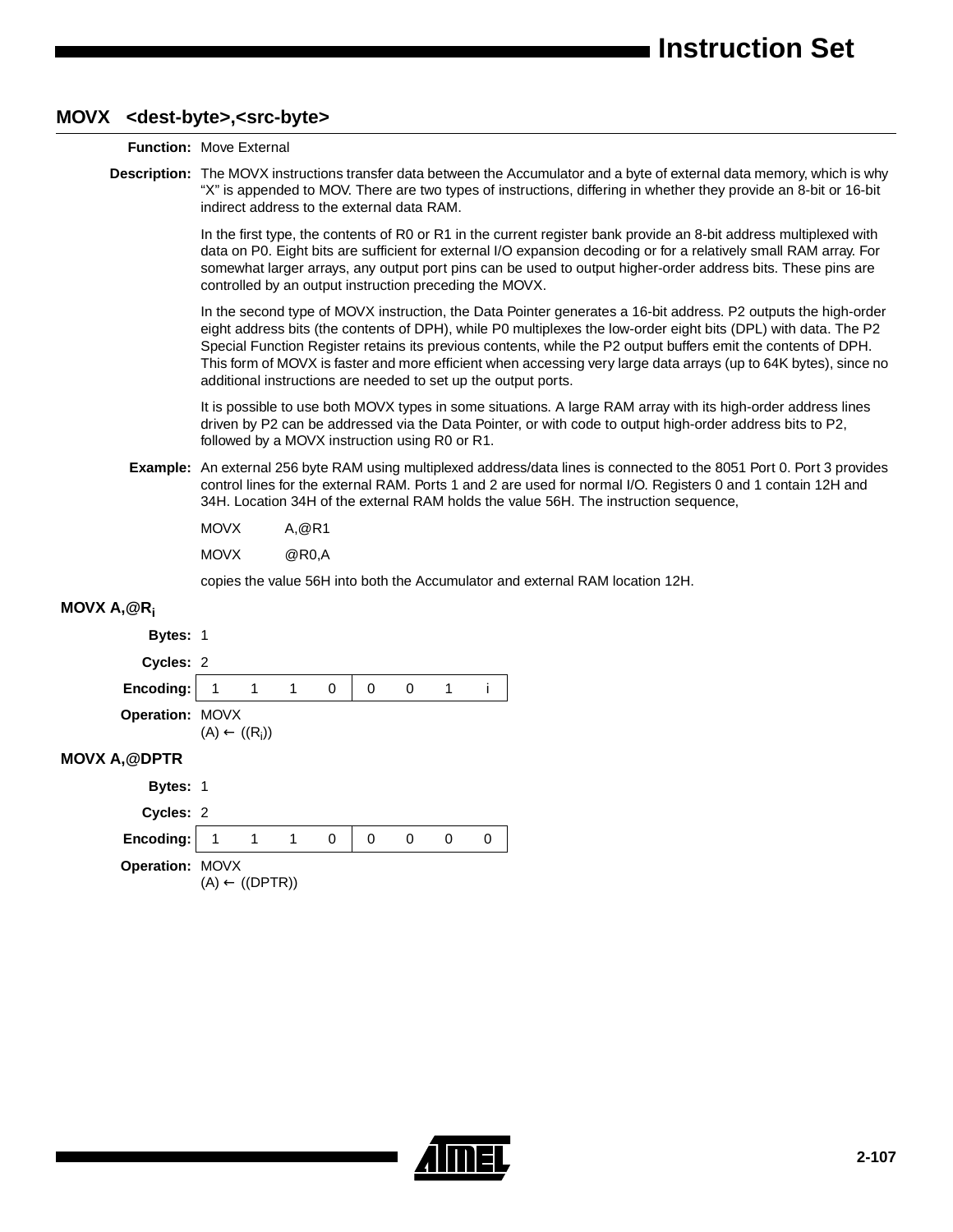

#### **MOVX @Ri ,A**

| Bytes: 1            |                          |          |              |   |   |             |   |   |
|---------------------|--------------------------|----------|--------------|---|---|-------------|---|---|
| Cycles: 2           |                          |          |              |   |   |             |   |   |
| Encoding:           | $\mathbf{1}$             | $\sim$ 1 | 1            | 1 | 0 | $\mathbf 0$ | 1 | ı |
| Operation: MOVX     | $((R_i)) \leftarrow (A)$ |          |              |   |   |             |   |   |
| <b>MOVX @DPTR,A</b> |                          |          |              |   |   |             |   |   |
| <b>Bytes: 1</b>     |                          |          |              |   |   |             |   |   |
| Cycles: 2           |                          |          |              |   |   |             |   |   |
| Encoding:           | $\mathbf{1}$             | $\sim$ 1 | $\mathbf{1}$ | 1 | 0 | 0           | 0 | 0 |
| Operation: MOVX     | $(DPTR) \leftarrow (A)$  |          |              |   |   |             |   |   |

## **MUL AB**

| <b>Function: Multiply</b> |                                                  |             |             |          |          |   |          |          |                                                                                                                                                                                                                                                                                                                                               |
|---------------------------|--------------------------------------------------|-------------|-------------|----------|----------|---|----------|----------|-----------------------------------------------------------------------------------------------------------------------------------------------------------------------------------------------------------------------------------------------------------------------------------------------------------------------------------------------|
|                           |                                                  |             |             |          |          |   |          |          | <b>Description:</b> MUL AB multiplies the unsigned 8-bit integers in the Accumulator and register B. The low-order byte of the 16-bit<br>product is left in the Accumulator, and the high-order byte in B. If the product is greater than 255 (OFFH), the<br>overflow flag is set; otherwise it is cleared. The carry flag is always cleared. |
|                           |                                                  |             |             |          |          |   |          |          | <b>Example:</b> Originally the Accumulator holds the value 80 (50H). Register B holds the value 160 (0A0H). The instruction,                                                                                                                                                                                                                  |
|                           | MUL                                              |             | AB          |          |          |   |          |          |                                                                                                                                                                                                                                                                                                                                               |
|                           | overflow flag is set, carry is cleared.          |             |             |          |          |   |          |          | will give the product 12,800 (3200H), so B is changed to 32H (00110010B) and the Accumulator is cleared. The                                                                                                                                                                                                                                  |
| <b>Bytes: 1</b>           |                                                  |             |             |          |          |   |          |          |                                                                                                                                                                                                                                                                                                                                               |
| Cycles: 4                 |                                                  |             |             |          |          |   |          |          |                                                                                                                                                                                                                                                                                                                                               |
| Encoding:                 |                                                  | $\mathbf 0$ | $\mathbf 1$ | $\Omega$ | $\Omega$ | 1 | $\Omega$ | $\Omega$ |                                                                                                                                                                                                                                                                                                                                               |
| <b>Operation: MUL</b>     | $(A)_{7-0} \leftarrow (A) X (B)$<br>$(B)_{15-8}$ |             |             |          |          |   |          |          |                                                                                                                                                                                                                                                                                                                                               |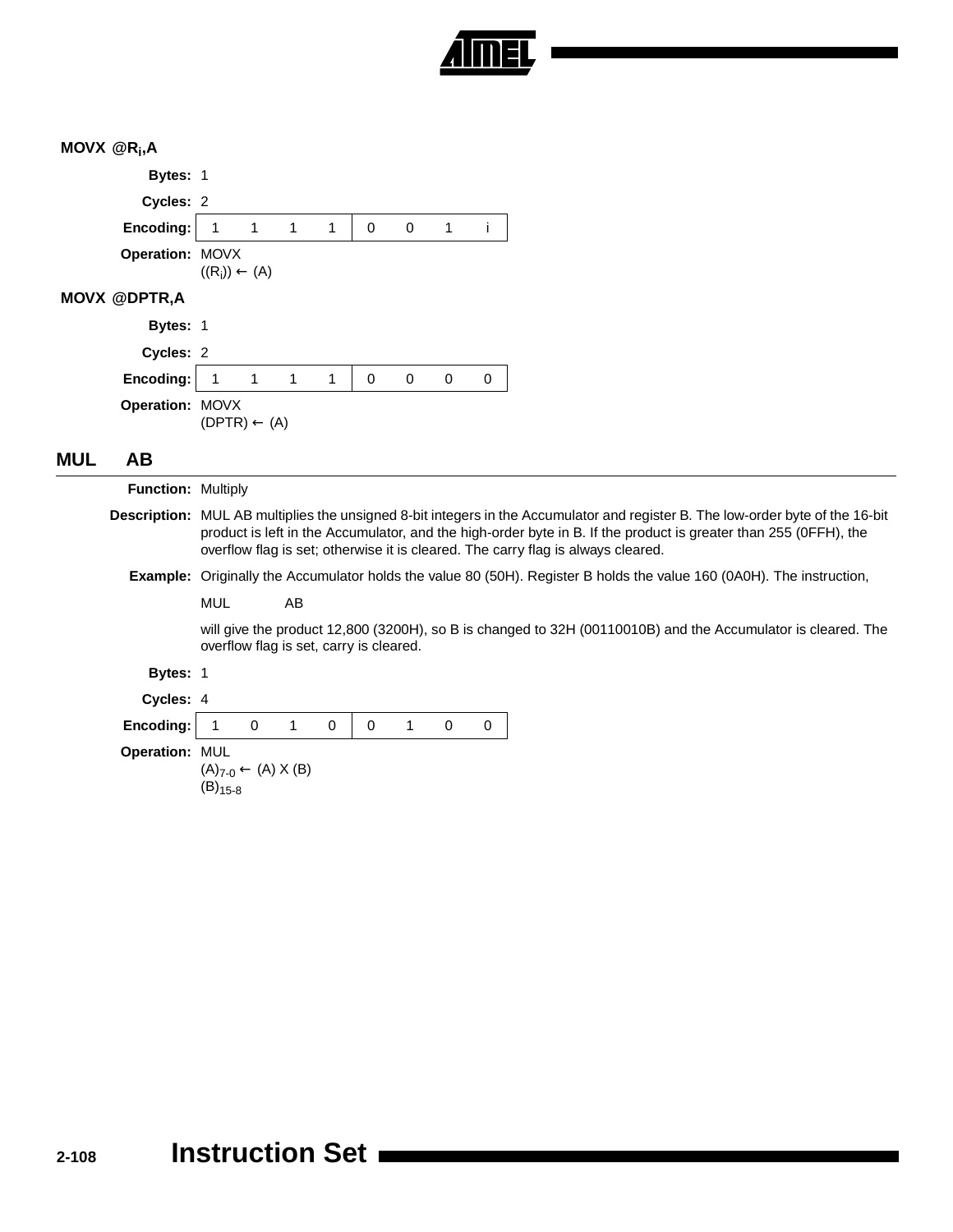# NO

| <b>NOP</b>   |                |                                                                                                                                                                                                                                                                                                                                                                                                                |
|--------------|----------------|----------------------------------------------------------------------------------------------------------------------------------------------------------------------------------------------------------------------------------------------------------------------------------------------------------------------------------------------------------------------------------------------------------------|
|              |                | Function: No Operation                                                                                                                                                                                                                                                                                                                                                                                         |
|              |                | <b>Description:</b> Execution continues at the following instruction. Other than the PC, no registers or flags are affected.                                                                                                                                                                                                                                                                                   |
|              |                | Example: A low-going output pulse on bit 7 of Port 2 must last exactly 5 cycles. A simple SETB/CLR sequence generates a<br>one-cycle pulse, so four additional cycles must be inserted. This may be done (assuming no interrupts are<br>enabled) with the following instruction sequence,                                                                                                                      |
|              |                | <b>CLR</b><br>P <sub>2.7</sub>                                                                                                                                                                                                                                                                                                                                                                                 |
|              |                | <b>NOP</b>                                                                                                                                                                                                                                                                                                                                                                                                     |
|              |                | <b>NOP</b>                                                                                                                                                                                                                                                                                                                                                                                                     |
|              |                | <b>NOP</b>                                                                                                                                                                                                                                                                                                                                                                                                     |
|              |                | <b>NOP</b>                                                                                                                                                                                                                                                                                                                                                                                                     |
|              |                | <b>SETB</b><br>P <sub>2.7</sub>                                                                                                                                                                                                                                                                                                                                                                                |
|              | Bytes: 1       |                                                                                                                                                                                                                                                                                                                                                                                                                |
|              | Cycles: 1      |                                                                                                                                                                                                                                                                                                                                                                                                                |
|              | Encoding:      | $\mathbf 0$<br>$\mathbf 0$<br>$\mathbf 0$<br>$\mathbf 0$<br>$\mathbf 0$<br>0<br>0<br>0                                                                                                                                                                                                                                                                                                                         |
|              | Operation: NOP | $(PC) \leftarrow (PC) + 1$                                                                                                                                                                                                                                                                                                                                                                                     |
| <b>ORL</b>   |                | <dest-byte> <src-byte></src-byte></dest-byte>                                                                                                                                                                                                                                                                                                                                                                  |
|              |                | Function: Logical-OR for byte variables                                                                                                                                                                                                                                                                                                                                                                        |
|              |                | Description: ORL performs the bitwise logical-OR operation between the indicated variables, storing the results in the<br>destination byte. No flags are affected.                                                                                                                                                                                                                                             |
|              |                | The two operands allow six addressing mode combinations. When the destination is the Accumulator, the source<br>can use register, direct, register-indirect, or immediate addressing; when the destination is a direct address, the<br>source can be the Accumulator or immediate data.                                                                                                                        |
|              |                | Note: When this instruction is used to modify an output port, the value used as the original port data is read from<br>the output data latch, not the input pins.                                                                                                                                                                                                                                              |
|              |                | Example: If the Accumulator holds 0C3H (11000011B) and R0 holds 55H (01010101B) then the following instruction,                                                                                                                                                                                                                                                                                                |
|              |                | <b>ORL</b><br>A,RO                                                                                                                                                                                                                                                                                                                                                                                             |
|              |                | leaves the Accumulator holding the value 0D7H (1101011IB). When the destination is a directly addressed byte,<br>the instruction can set combinations of bits in any RAM location or hardware register. The pattern of bits to be set<br>is determined by a mask byte, which may be either a constant data value in the instruction or a variable<br>computed in the Accumulator at run-time. The instruction, |
|              |                | ORL<br>P1,#00110010B                                                                                                                                                                                                                                                                                                                                                                                           |
|              |                | sets bits 5, 4, and 1 of output Port 1.                                                                                                                                                                                                                                                                                                                                                                        |
| ORL $A, R_n$ |                |                                                                                                                                                                                                                                                                                                                                                                                                                |
|              | Bytes: 1       |                                                                                                                                                                                                                                                                                                                                                                                                                |
|              | Cycles: 1      |                                                                                                                                                                                                                                                                                                                                                                                                                |
|              | Encoding:      | $\mathbf 0$<br>1<br>0<br>1<br>0<br>r<br>r<br>r                                                                                                                                                                                                                                                                                                                                                                 |

**Operation:** ORL<br>
(A) ← (A) ∨ (R<sub>n</sub>)



 $\blacksquare$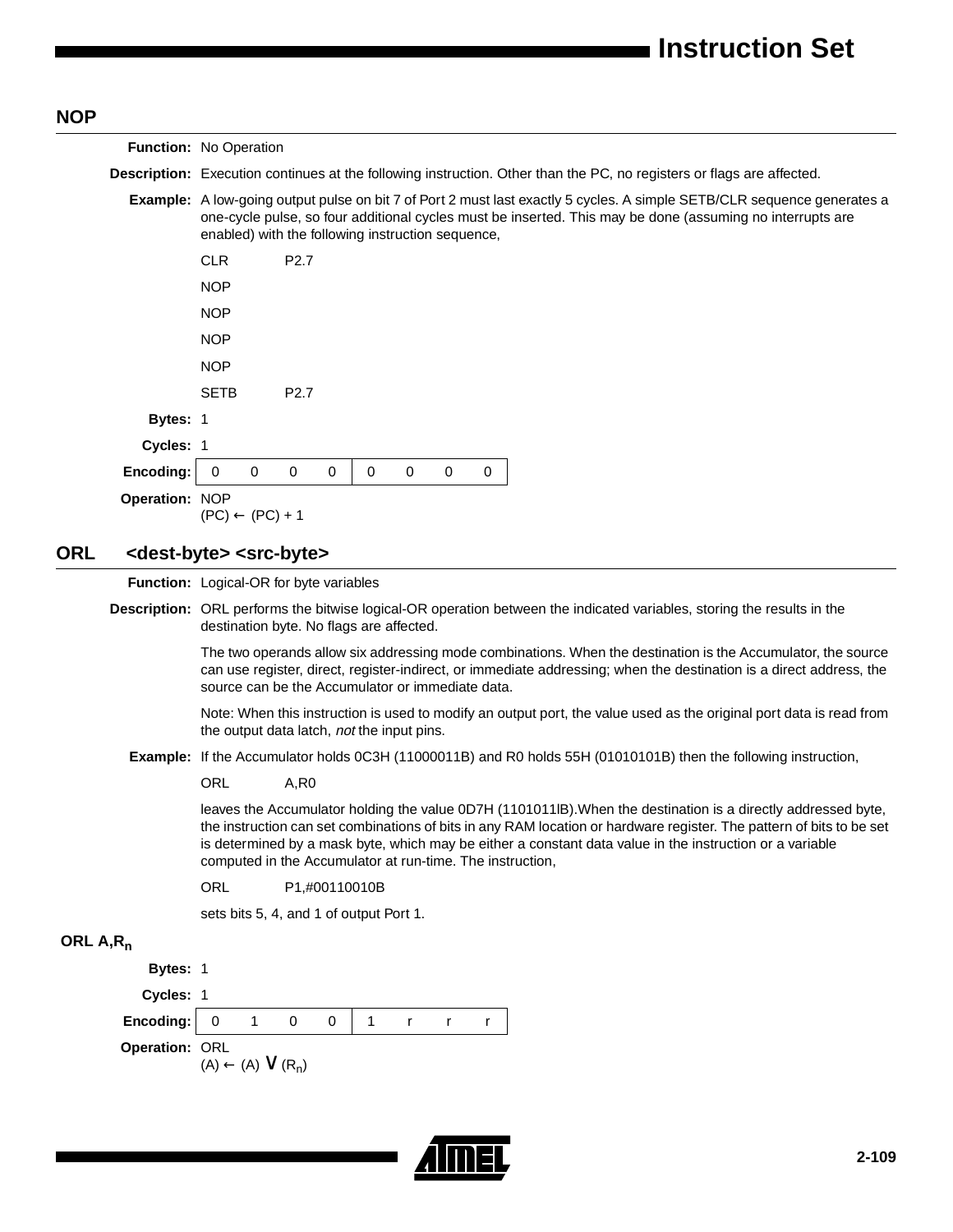

| <b>ORL</b> | A, direct      |                     |                                         |                     |           |           |              |              |              |                |                |
|------------|----------------|---------------------|-----------------------------------------|---------------------|-----------|-----------|--------------|--------------|--------------|----------------|----------------|
|            | Bytes: 2       |                     |                                         |                     |           |           |              |              |              |                |                |
|            | Cycles: 1      |                     |                                         |                     |           |           |              |              |              |                |                |
|            | Encoding:      | $\mathbf 0$         | $\mathbf{1}$                            | $\pmb{0}$           | 0         | $\pmb{0}$ | $\mathbf{1}$ | $\mathbf 0$  | $\mathbf{1}$ | direct address |                |
|            | Operation: ORL |                     | $(A) \leftarrow (A) \vee (direct)$      |                     |           |           |              |              |              |                |                |
| <b>ORL</b> | $A, @R_i$      |                     |                                         |                     |           |           |              |              |              |                |                |
|            | Bytes: 1       |                     |                                         |                     |           |           |              |              |              |                |                |
|            | Cycles: 1      |                     |                                         |                     |           |           |              |              |              |                |                |
|            | Encoding:      | $\mathbf 0$         | $\mathbf{1}$                            | $\pmb{0}$           | $\pmb{0}$ | $\pmb{0}$ | $\mathbf{1}$ | $\mathbf{1}$ | j.           |                |                |
|            | Operation: ORL |                     | $(A) \leftarrow (A) \vee ((R_i))$       |                     |           |           |              |              |              |                |                |
| <b>ORL</b> | A,#data        |                     |                                         |                     |           |           |              |              |              |                |                |
|            | Bytes: 2       |                     |                                         |                     |           |           |              |              |              |                |                |
|            | Cycles: 1      |                     |                                         |                     |           |           |              |              |              |                |                |
|            | Encoding:      | $\mathsf 0$         | $\mathbf{1}$                            | $\mathsf{O}\xspace$ | $\pmb{0}$ | $\pmb{0}$ | $\mathbf{1}$ | $\pmb{0}$    | $\pmb{0}$    | immediate data |                |
|            | Operation: ORL |                     | $(A) \leftarrow (A) \vee #data$         |                     |           |           |              |              |              |                |                |
| <b>ORL</b> | direct, A      |                     |                                         |                     |           |           |              |              |              |                |                |
|            | Bytes: 2       |                     |                                         |                     |           |           |              |              |              |                |                |
|            | Cycles: 1      |                     |                                         |                     |           |           |              |              |              |                |                |
|            | Encoding:      | $\mathsf 0$         | $\mathbf{1}$                            | $\mathbf 0$         | $\pmb{0}$ | $\pmb{0}$ | $\pmb{0}$    | $\mathbf{1}$ | $\mathsf 0$  | direct address |                |
|            | Operation: ORL |                     | $(direct) \leftarrow (direct) \vee (A)$ |                     |           |           |              |              |              |                |                |
| ORL        | direct,#data   |                     |                                         |                     |           |           |              |              |              |                |                |
|            | Bytes: 3       |                     |                                         |                     |           |           |              |              |              |                |                |
|            | Cycles: 2      |                     |                                         |                     |           |           |              |              |              |                |                |
|            | Encoding:      | $\mathsf{O}\xspace$ | $\mathbf{1}$                            | $\mathbf 0$         | $\pmb{0}$ | $\pmb{0}$ | $\pmb{0}$    | $\mathbf{1}$ | $\mathbf{1}$ | direct addr.   | immediate data |
|            | Operation: ORL |                     | (direct) ← (direct) V #data             |                     |           |           |              |              |              |                |                |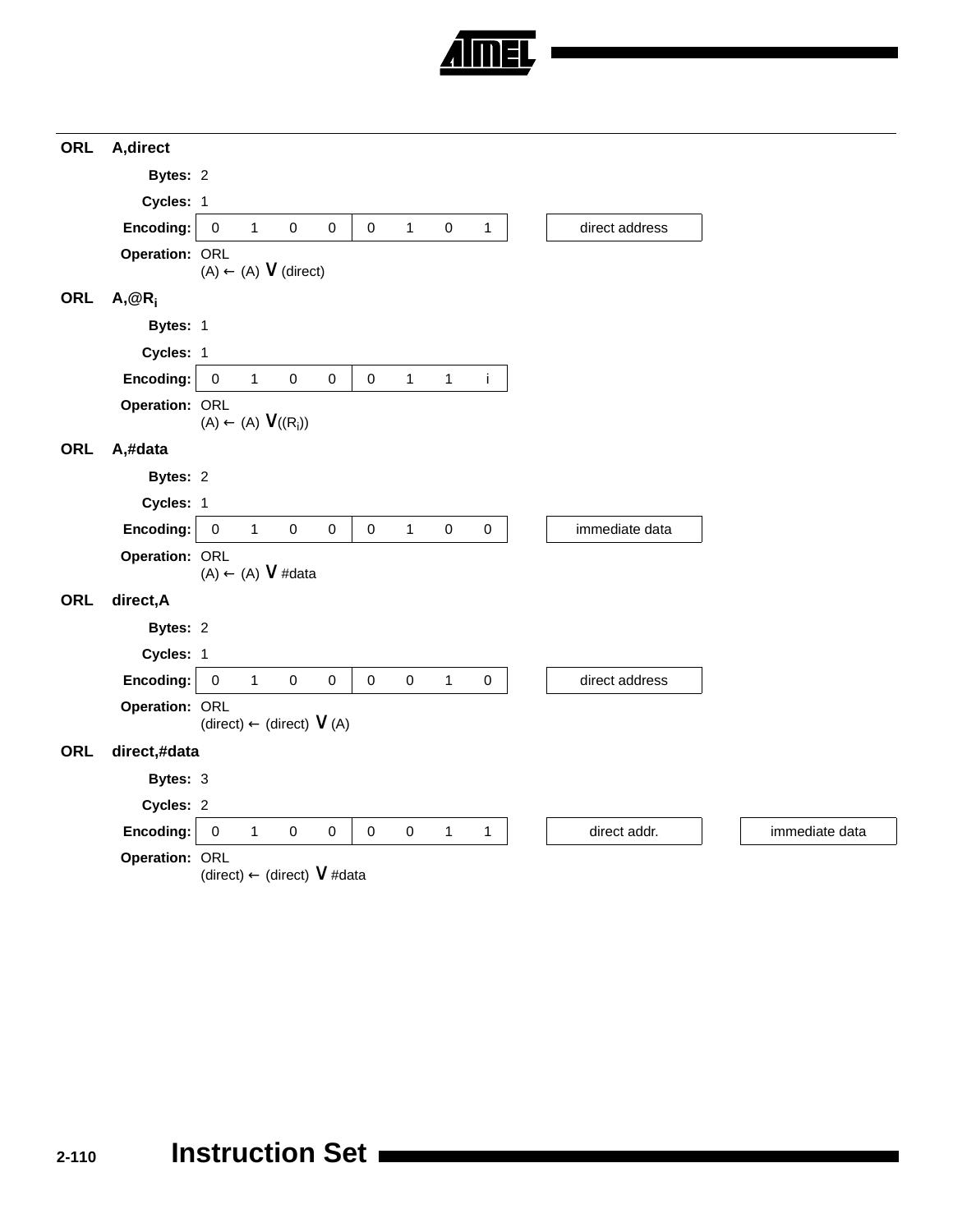# **ORL C,<src-bit>**

|            |                | Function: Logical-OR for bit variables                                                   |                                     |                            |                                |           |                                                                                                   |                                                                                                                                                                                                                                                  |
|------------|----------------|------------------------------------------------------------------------------------------|-------------------------------------|----------------------------|--------------------------------|-----------|---------------------------------------------------------------------------------------------------|--------------------------------------------------------------------------------------------------------------------------------------------------------------------------------------------------------------------------------------------------|
|            |                |                                                                                          |                                     |                            |                                |           | used as the source value, but the source bit itself is not affected. No other flags are affected. | Description: Set the carry flag if the Boolean value is a logical 1; leave the carry in its current state otherwise. A slash (/)<br>preceding the operand in the assembly language indicates that the logical complement of the addressed bit is |
|            |                | <b>Example:</b> Set the carry flag if and only if $P1.0 = 1$ , ACC. $7 = 1$ , or OV = 0: |                                     |                            |                                |           |                                                                                                   |                                                                                                                                                                                                                                                  |
|            |                | <b>MOV</b>                                                                               | C, P1.0                             |                            |                                |           | ; LOAD CARRY WITH INPUT PIN P10                                                                   |                                                                                                                                                                                                                                                  |
|            |                | ORL                                                                                      | C, ACC.7                            |                            | ; OR CARRY WITH THE ACC. BIT 7 |           |                                                                                                   |                                                                                                                                                                                                                                                  |
|            |                | ORL                                                                                      | $C_{1}/OV$                          |                            |                                |           | ;OR CARRY WITH THE INVERSE OF OV.                                                                 |                                                                                                                                                                                                                                                  |
| <b>ORL</b> | C, bit         |                                                                                          |                                     |                            |                                |           |                                                                                                   |                                                                                                                                                                                                                                                  |
|            | Bytes: 2       |                                                                                          |                                     |                            |                                |           |                                                                                                   |                                                                                                                                                                                                                                                  |
|            | Cycles: 2      |                                                                                          |                                     |                            |                                |           |                                                                                                   |                                                                                                                                                                                                                                                  |
|            | Encoding:      | 1<br>$\mathbf 0$                                                                         | 1<br>1                              | $\mathbf 0$<br>0           | 1                              | 0         | bit address                                                                                       |                                                                                                                                                                                                                                                  |
|            | Operation: ORL | $(C) \leftarrow (C) \vee (bit)$                                                          |                                     |                            |                                |           |                                                                                                   |                                                                                                                                                                                                                                                  |
| <b>ORL</b> | C,/bit         |                                                                                          |                                     |                            |                                |           |                                                                                                   |                                                                                                                                                                                                                                                  |
|            | Bytes: 2       |                                                                                          |                                     |                            |                                |           |                                                                                                   |                                                                                                                                                                                                                                                  |
|            | Cycles: 2      |                                                                                          |                                     |                            |                                |           |                                                                                                   |                                                                                                                                                                                                                                                  |
|            | Encoding:      | $\mathbf 0$<br>$\mathbf{1}$                                                              | 1<br>0                              | $\mathbf 0$<br>$\mathbf 0$ | 0                              | 0         | bit address                                                                                       |                                                                                                                                                                                                                                                  |
|            | Operation: ORL | $(C) \leftarrow (C) \vee (\overline{bit})$                                               |                                     |                            |                                |           |                                                                                                   |                                                                                                                                                                                                                                                  |
| <b>POP</b> | direct         |                                                                                          |                                     |                            |                                |           |                                                                                                   |                                                                                                                                                                                                                                                  |
|            |                | Function: Pop from stack.                                                                |                                     |                            |                                |           |                                                                                                   |                                                                                                                                                                                                                                                  |
|            |                | affected.                                                                                |                                     |                            |                                |           |                                                                                                   | Description: The contents of the internal RAM location addressed by the Stack Pointer is read, and the Stack Pointer is<br>decremented by one. The value read is then transferred to the directly addressed byte indicated. No flags are         |
|            |                |                                                                                          |                                     |                            |                                |           | values 20H, 23H, and 01H, respectively. The following instruction sequence,                       | Example: The Stack Pointer originally contains the value 32H, and internal RAM locations 30H through 32H contain the                                                                                                                             |
|            |                | <b>POP</b>                                                                               | <b>DPH</b>                          |                            |                                |           |                                                                                                   |                                                                                                                                                                                                                                                  |
|            |                | <b>POP</b>                                                                               | <b>DPL</b>                          |                            |                                |           |                                                                                                   |                                                                                                                                                                                                                                                  |
|            |                | instruction,                                                                             |                                     |                            |                                |           |                                                                                                   | leaves the Stack Pointer equal to the value 30H and sets the Data Pointer to 0123H. At this point, the following                                                                                                                                 |
|            |                | <b>POP</b>                                                                               | <b>SP</b>                           |                            |                                |           |                                                                                                   |                                                                                                                                                                                                                                                  |
|            |                |                                                                                          | loaded with the value popped (20H). |                            |                                |           |                                                                                                   | leaves the Stack Pointer set to 20H. In this special case, the Stack Pointer was decremented to 2FH before being                                                                                                                                 |
|            | Bytes: 2       |                                                                                          |                                     |                            |                                |           |                                                                                                   |                                                                                                                                                                                                                                                  |
|            | Cycles: 2      |                                                                                          |                                     |                            |                                |           |                                                                                                   |                                                                                                                                                                                                                                                  |
|            | Encoding:      | 1<br>1                                                                                   | 0<br>1                              | 0<br>0                     | 0                              | $\pmb{0}$ | direct address                                                                                    |                                                                                                                                                                                                                                                  |
|            | Operation: POP | $(direct) \leftarrow ((SP))$<br>$(SP) \leftarrow (SP) - 1$                               |                                     |                            |                                |           |                                                                                                   |                                                                                                                                                                                                                                                  |
|            |                |                                                                                          |                                     |                            |                                |           |                                                                                                   | $2 - 111$                                                                                                                                                                                                                                        |
|            |                |                                                                                          |                                     |                            |                                |           |                                                                                                   |                                                                                                                                                                                                                                                  |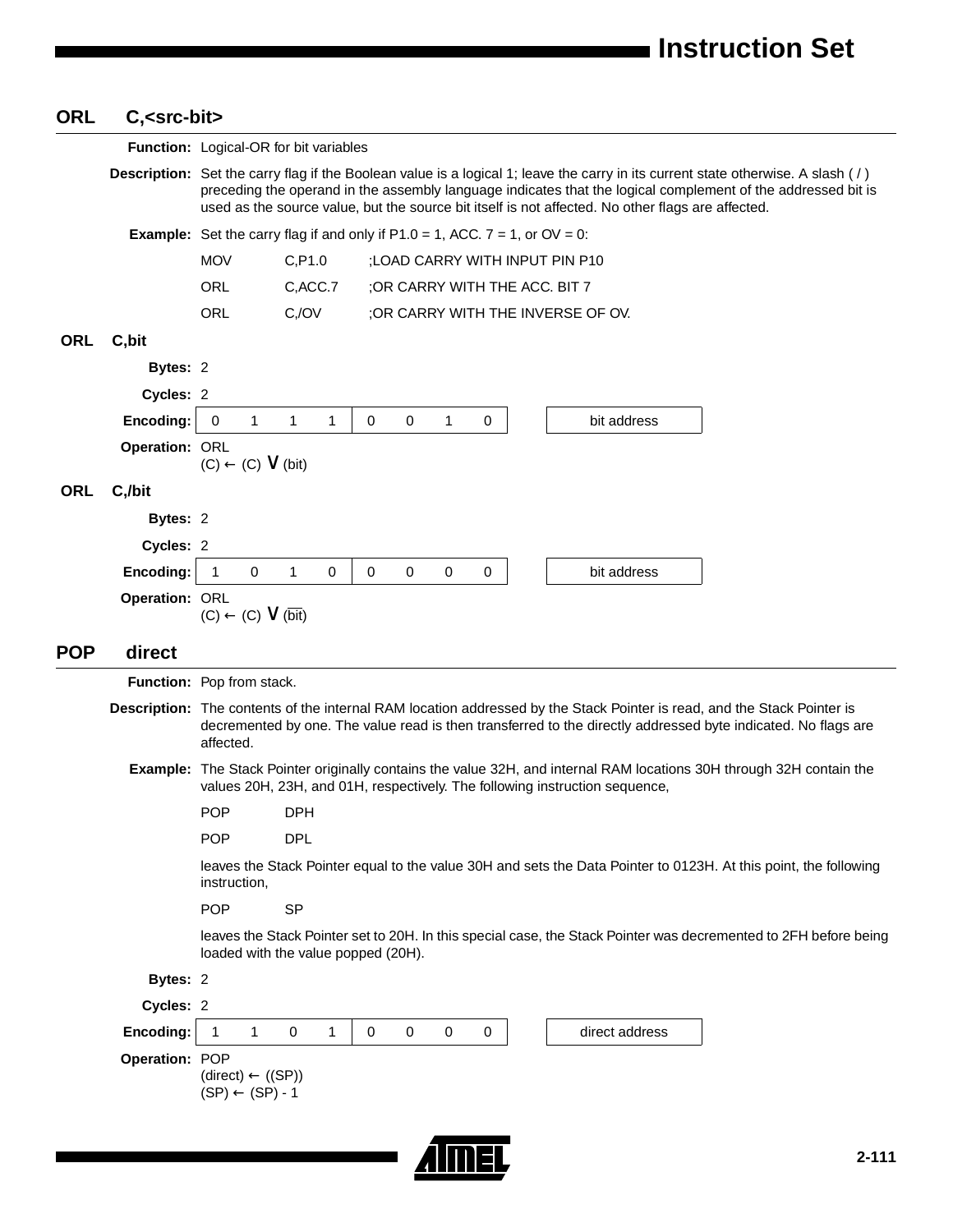

## **PUSH direct**

|            |                 | <b>Function:</b> Push onto stack                                                                                                                                                                                                                                                        |  |  |  |  |  |  |  |  |  |  |
|------------|-----------------|-----------------------------------------------------------------------------------------------------------------------------------------------------------------------------------------------------------------------------------------------------------------------------------------|--|--|--|--|--|--|--|--|--|--|
|            |                 | Description: The Stack Pointer is incremented by one. The contents of the indicated variable is then copied into the internal<br>RAM location addressed by the Stack Pointer. Otherwise no flags are affected.                                                                          |  |  |  |  |  |  |  |  |  |  |
|            |                 | Example: On entering an interrupt routine, the Stack Pointer contains 09H. The Data Pointer holds the value 0123H. The<br>following instruction sequence,                                                                                                                               |  |  |  |  |  |  |  |  |  |  |
|            |                 | PUSH<br><b>DPL</b>                                                                                                                                                                                                                                                                      |  |  |  |  |  |  |  |  |  |  |
|            |                 | <b>PUSH</b><br><b>DPH</b>                                                                                                                                                                                                                                                               |  |  |  |  |  |  |  |  |  |  |
|            |                 | leaves the Stack Pointer set to 0BH and stores 23H and 01H in internal RAM locations 0AH and 0BH,<br>respectively.                                                                                                                                                                      |  |  |  |  |  |  |  |  |  |  |
|            | Bytes: 2        |                                                                                                                                                                                                                                                                                         |  |  |  |  |  |  |  |  |  |  |
|            | Cycles: 2       |                                                                                                                                                                                                                                                                                         |  |  |  |  |  |  |  |  |  |  |
|            | Encoding:       | $\overline{1}$<br>$\mathbf{1}$<br>$\Omega$<br>0<br>$\Omega$<br>$\Omega$<br>$\mathsf{O}\xspace$<br>$\pmb{0}$<br>direct address                                                                                                                                                           |  |  |  |  |  |  |  |  |  |  |
|            | Operation: PUSH | $(SP) \leftarrow (SP) + 1$<br>$((SP)) \leftarrow (direct)$                                                                                                                                                                                                                              |  |  |  |  |  |  |  |  |  |  |
| <b>RET</b> |                 |                                                                                                                                                                                                                                                                                         |  |  |  |  |  |  |  |  |  |  |
|            |                 | <b>Function:</b> Return from subroutine                                                                                                                                                                                                                                                 |  |  |  |  |  |  |  |  |  |  |
|            |                 | Description: RET pops the high- and low-order bytes of the PC successively from the stack, decrementing the Stack Pointer<br>by two. Program execution continues at the resulting address, generally the instruction immediately following an<br>ACALL or LCALL. No flags are affected. |  |  |  |  |  |  |  |  |  |  |
|            |                 | Example: The Stack Pointer originally contains the value 0BH. Internal RAM locations 0AH and 0BH contain the values<br>23H and 01H, respectively. The following instruction,                                                                                                            |  |  |  |  |  |  |  |  |  |  |
|            |                 | <b>RET</b>                                                                                                                                                                                                                                                                              |  |  |  |  |  |  |  |  |  |  |
|            |                 | leaves the Stack Pointer equal to the value 09H. Program execution continues at location 0123H.                                                                                                                                                                                         |  |  |  |  |  |  |  |  |  |  |
|            | Bytes: 1        |                                                                                                                                                                                                                                                                                         |  |  |  |  |  |  |  |  |  |  |
|            | Cycles: 2       |                                                                                                                                                                                                                                                                                         |  |  |  |  |  |  |  |  |  |  |
|            | Encoding:       | $\pmb{0}$<br>$\pmb{0}$<br>$\mathbf{1}$<br>$\mathbf 0$<br>$\mathbf 0$<br>$\mathbf 0$<br>$\mathbf{1}$<br>0                                                                                                                                                                                |  |  |  |  |  |  |  |  |  |  |
|            | Operation: RET  | $(PC_{15-8}) \leftarrow ((SP))$<br>$(SP) \leftarrow (SP) - 1$<br>$(PC_{7-0}) \leftarrow ((SP))$<br>$(SP) \leftarrow (SP) - 1$                                                                                                                                                           |  |  |  |  |  |  |  |  |  |  |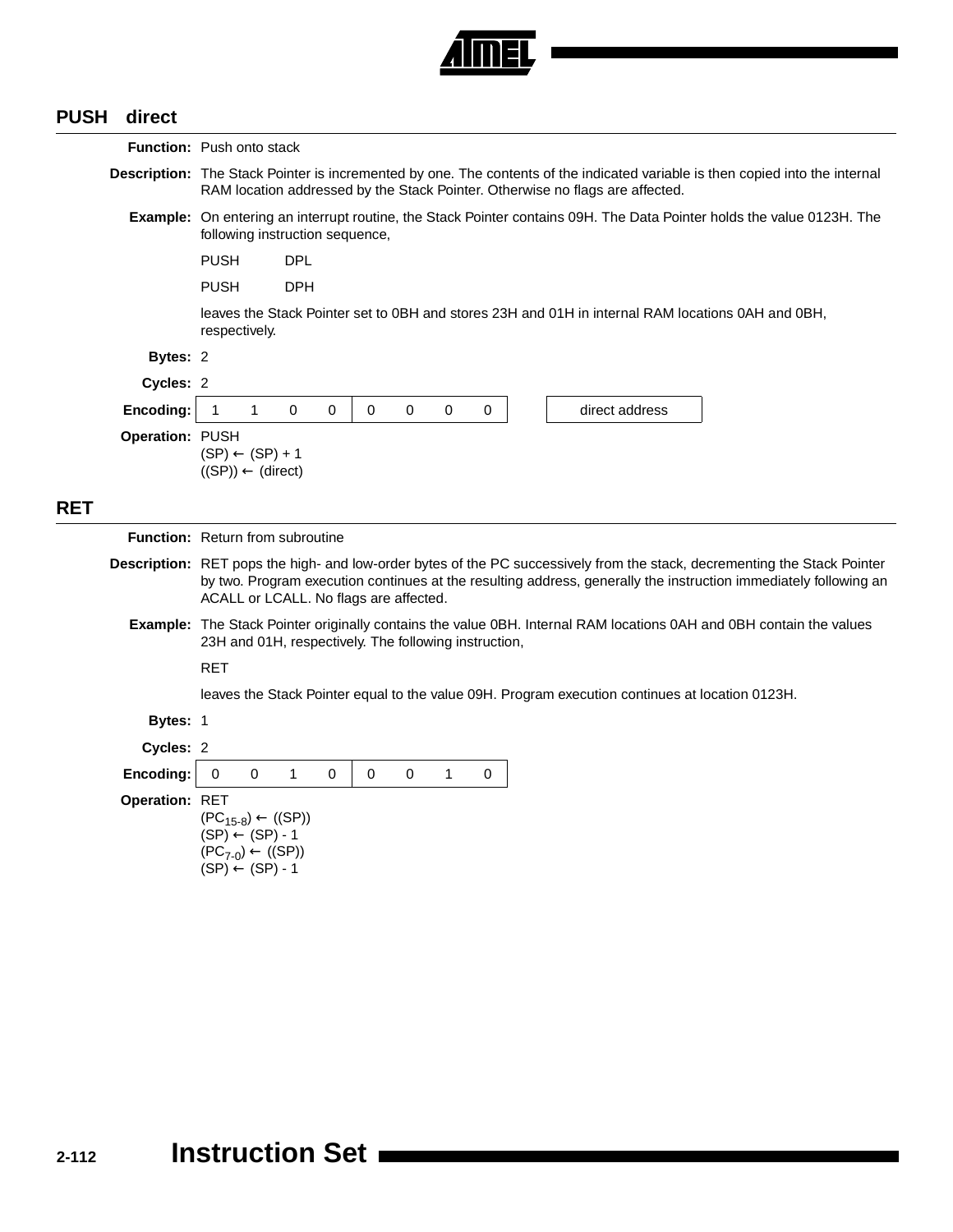#### **RETI**

**Function:** Return from interrupt

- **Description:** RETI pops the high- and low-order bytes of the PC successively from the stack and restores the interrupt logic to accept additional interrupts at the same priority level as the one just processed. The Stack Pointer is left decremented by two. No other registers are affected; the PSW is not automatically restored to its pre-interrupt status. Program execution continues at the resulting address, which is generally the instruction immediately after the point at which the interrupt request was detected. If a lower- or same-level interrupt was pending when the RETI instruction is executed, that one instruction is executed before the pending interrupt is processed.
	- **Example:** The Stack Pointer originally contains the value 0BH. An interrupt was detected during the instruction ending at location 0122H. Internal RAM locations 0AH and 0BH contain the values 23H and 01H, respectively. The following instruction,

RETI

leaves the Stack Pointer equal to 09H and returns program execution to location 0123H.

|    | Bytes: 1                                 |                                                                                            |             |                                        |   |             |             |   |   |                                                                                                                                        |
|----|------------------------------------------|--------------------------------------------------------------------------------------------|-------------|----------------------------------------|---|-------------|-------------|---|---|----------------------------------------------------------------------------------------------------------------------------------------|
|    | Cycles: 2                                |                                                                                            |             |                                        |   |             |             |   |   |                                                                                                                                        |
|    | Encoding:                                | 0                                                                                          | $\mathbf 0$ | 1                                      | 1 | $\mathbf 0$ | $\mathbf 0$ | 1 | 0 |                                                                                                                                        |
|    | Operation: RETI                          | $(SP) \leftarrow (SP) - 1$<br>$(PC_{7-0}) \leftarrow ((SP))$<br>$(SP) \leftarrow (SP) - 1$ |             | $(PC_{15-8}) \leftarrow ((SP))$        |   |             |             |   |   |                                                                                                                                        |
| RL | A                                        |                                                                                            |             |                                        |   |             |             |   |   |                                                                                                                                        |
|    | <b>Function:</b> Rotate Accumulator Left |                                                                                            |             |                                        |   |             |             |   |   |                                                                                                                                        |
|    |                                          | affected.                                                                                  |             |                                        |   |             |             |   |   | Description: The eight bits in the Accumulator are rotated one bit to the left. Bit 7 is rotated into the bit 0 position. No flags are |
|    |                                          |                                                                                            |             |                                        |   |             |             |   |   | Example: The Accumulator holds the value 0C5H (11000101B). The following instruction,                                                  |
|    |                                          | <b>RL</b>                                                                                  |             | A                                      |   |             |             |   |   |                                                                                                                                        |
|    |                                          |                                                                                            |             |                                        |   |             |             |   |   | leaves the Accumulator holding the value 8BH (10001011B) with the carry unaffected.                                                    |
|    | Bytes: 1                                 |                                                                                            |             |                                        |   |             |             |   |   |                                                                                                                                        |
|    | Cycles: 1                                |                                                                                            |             |                                        |   |             |             |   |   |                                                                                                                                        |
|    | Encoding:                                | $\Omega$                                                                                   | $\mathbf 0$ | 1                                      | 0 | $\mathbf 0$ | $\mathbf 0$ | 1 | 1 |                                                                                                                                        |
|    | Operation: RL                            | $(A0) \leftarrow (A7)$                                                                     |             | $(A_n + 1) \leftarrow (A_n) n = 0 - 6$ |   |             |             |   |   |                                                                                                                                        |

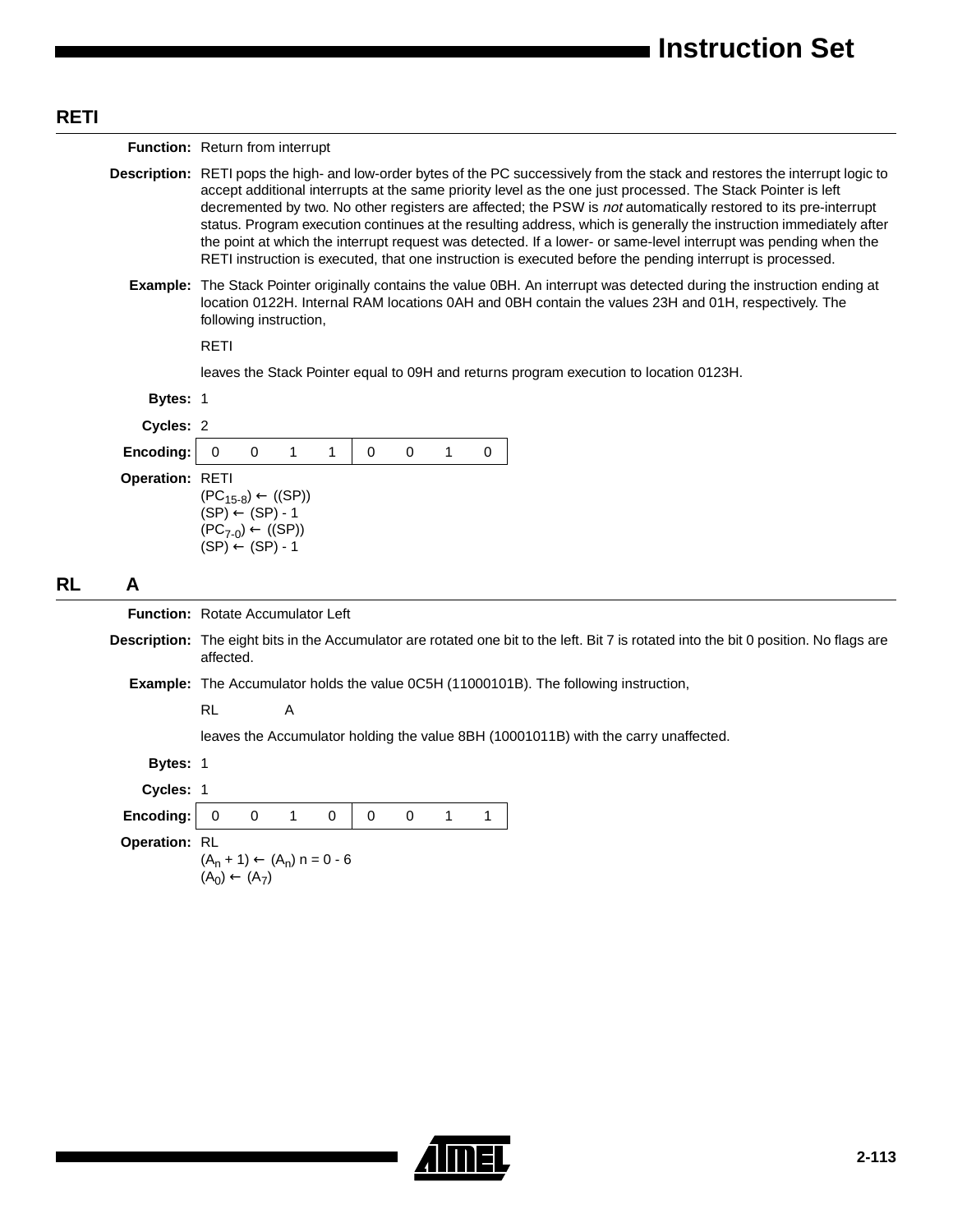

# **RLC A**

|            |                | Function: Rotate Accumulator Left through the Carry flag                                                                                                                                                                                          |
|------------|----------------|---------------------------------------------------------------------------------------------------------------------------------------------------------------------------------------------------------------------------------------------------|
|            |                | Description: The eight bits in the Accumulator and the carry flag are together rotated one bit to the left. Bit 7 moves into the<br>carry flag; the original state of the carry flag moves into the bit 0 position. No other flags are affected.  |
|            |                | Example: The Accumulator holds the value 0C5H(11000101B), and the carry is zero. The following instruction,                                                                                                                                       |
|            |                | <b>RLC</b><br>Α                                                                                                                                                                                                                                   |
|            |                | leaves the Accumulator holding the value 8BH (10001010B) with the carry set.                                                                                                                                                                      |
|            | Bytes: 1       |                                                                                                                                                                                                                                                   |
|            | Cycles: 1      |                                                                                                                                                                                                                                                   |
|            | Encoding:      | $\mathbf 0$<br>$\mathbf 0$<br>0<br>1<br>1<br>$\mathbf 0$<br>$\mathbf{1}$<br>$\mathbf 1$                                                                                                                                                           |
|            | Operation: RLC | $(A_n + 1) \leftarrow (A_n) n = 0 - 6$<br>$(A_0) \leftarrow (C)$<br>$(C) \leftarrow (A_7)$                                                                                                                                                        |
| <b>RR</b>  | A              |                                                                                                                                                                                                                                                   |
|            |                | Function: Rotate Accumulator Right                                                                                                                                                                                                                |
|            |                | Description: The eight bits in the Accumulator are rotated one bit to the right. Bit 0 is rotated into the bit 7 position. No flags<br>are affected.                                                                                              |
|            |                | <b>Example:</b> The Accumulator holds the value 0C5H (11000101B). The following instruction,                                                                                                                                                      |
|            |                | <b>RR</b><br>Α                                                                                                                                                                                                                                    |
|            |                | leaves the Accumulator holding the value 0E2H (11100010B) with the carry unaffected.                                                                                                                                                              |
|            | Bytes: 1       |                                                                                                                                                                                                                                                   |
|            | Cycles: 1      |                                                                                                                                                                                                                                                   |
|            | Encoding:      | $\mathbf 0$<br>$\mathbf 0$<br>$\mathbf 0$<br>$\mathbf 0$<br>$\mathbf 0$<br>$\mathbf{1}$<br>0<br>1                                                                                                                                                 |
|            | Operation: RR  | $(A_n) \leftarrow (A_n + 1) n = 0 - 6$<br>$(A_7) \leftarrow (A_0)$                                                                                                                                                                                |
| <b>RRC</b> | A              |                                                                                                                                                                                                                                                   |
|            |                | <b>Function:</b> Rotate Accumulator Right through Carry flag                                                                                                                                                                                      |
|            |                | Description: The eight bits in the Accumulator and the carry flag are together rotated one bit to the right. Bit 0 moves into the<br>carry flag; the original value of the carry flag moves into the bit 7 position. No other flags are affected. |
|            |                | <b>Example:</b> The Accumulator holds the value 0C5H (11000101B), the carry is zero. The following instruction,                                                                                                                                   |
|            |                | <b>RRC</b><br>Α                                                                                                                                                                                                                                   |
|            |                | leaves the Accumulator holding the value 62 (01100010B) with the carry set.                                                                                                                                                                       |
|            | Bytes: 1       |                                                                                                                                                                                                                                                   |
|            | Cycles: 1      |                                                                                                                                                                                                                                                   |
|            | Encoding:      | $\mathbf 0$<br>0<br>0<br>0<br>1<br>0<br>$\mathbf 1$<br>$\mathbf{1}$                                                                                                                                                                               |
|            | Operation: RRC | $(A_n) \leftarrow (A_n + 1) n = 0 - 6$<br>$(A_7) \leftarrow (C)$<br>$(C) \leftarrow (A_0)$                                                                                                                                                        |

# **2-114 Instruction Set**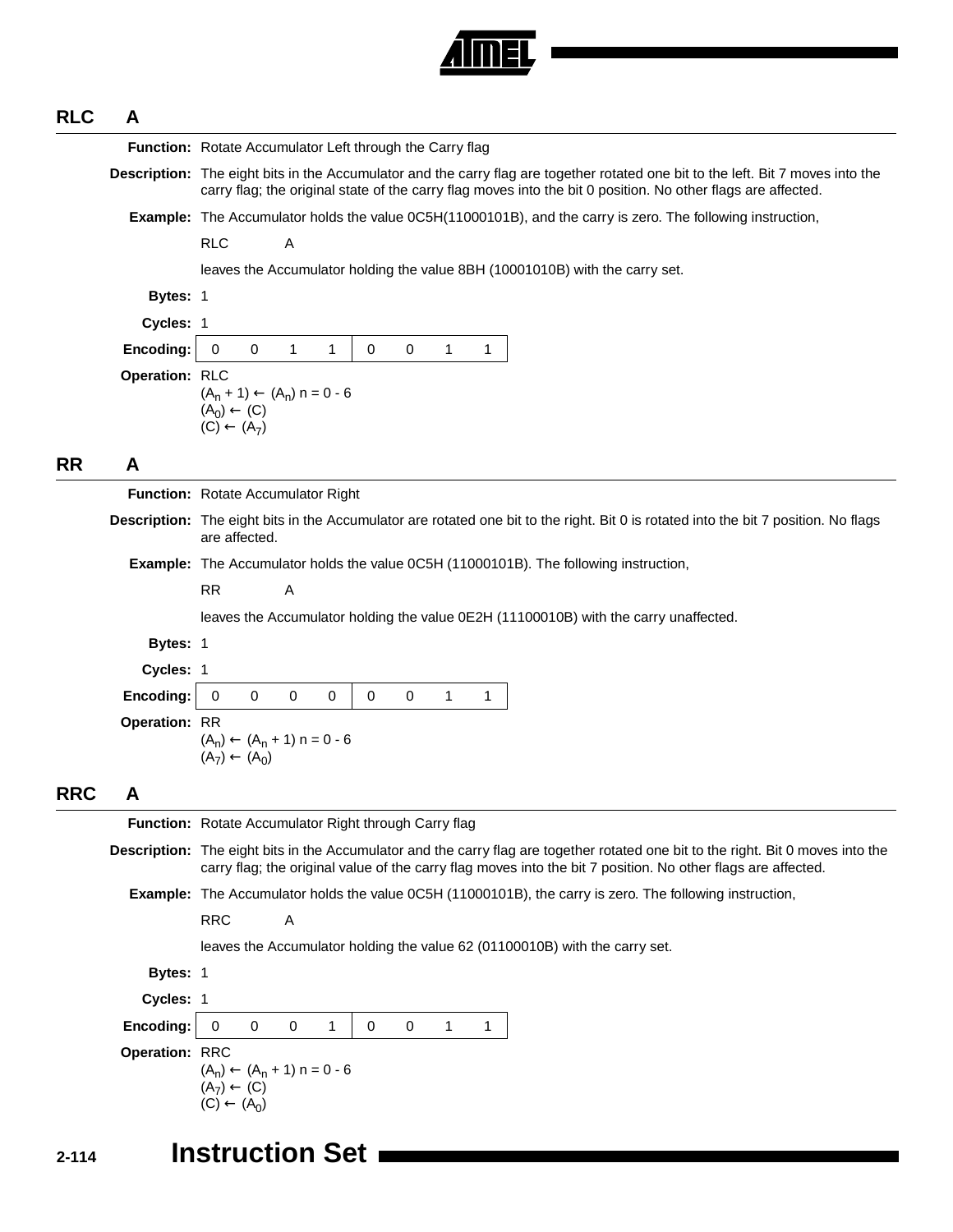| <b>SETB</b>     | <bit></bit>       |                                                                                                                                                                                                                                                                                                                                                         |
|-----------------|-------------------|---------------------------------------------------------------------------------------------------------------------------------------------------------------------------------------------------------------------------------------------------------------------------------------------------------------------------------------------------------|
|                 | Function: Set Bit |                                                                                                                                                                                                                                                                                                                                                         |
|                 |                   | Description: SETB sets the indicated bit to one. SETB can operate on the carry flag or any directly addressable bit. No other<br>flags are affected.                                                                                                                                                                                                    |
|                 |                   | Example: The carry flag is cleared. Output Port 1 has been written with the value 34H (00110100B). The following<br>instructions,                                                                                                                                                                                                                       |
|                 |                   | <b>SETB</b><br>C                                                                                                                                                                                                                                                                                                                                        |
|                 |                   | <b>SETB</b><br>P <sub>1.0</sub>                                                                                                                                                                                                                                                                                                                         |
|                 |                   | sets the carry flag to 1 and changes the data output on Port 1 to 35H (00110101B).                                                                                                                                                                                                                                                                      |
| SETB C          |                   |                                                                                                                                                                                                                                                                                                                                                         |
|                 | Bytes: 1          |                                                                                                                                                                                                                                                                                                                                                         |
|                 | Cycles: 1         |                                                                                                                                                                                                                                                                                                                                                         |
|                 | Encoding:         | $\mathbf{1}$<br>0<br>1<br>0<br>$\mathbf 0$<br>$\mathbf{1}$<br>1<br>1                                                                                                                                                                                                                                                                                    |
|                 | Operation: SETB   | $(C) \leftarrow 1$                                                                                                                                                                                                                                                                                                                                      |
| <b>SETB</b> bit |                   |                                                                                                                                                                                                                                                                                                                                                         |
|                 | Bytes: 2          |                                                                                                                                                                                                                                                                                                                                                         |
|                 | Cycles: 1         |                                                                                                                                                                                                                                                                                                                                                         |
|                 | Encoding:         | $\mathbf{1}$<br>$\mathbf 0$<br>$\mathbf 0$<br>0<br>bit address<br>$\mathbf{1}$<br>$\mathbf{1}$<br>0<br>$\mathbf{1}$                                                                                                                                                                                                                                     |
|                 | Operation: SETB   | (bit) $\leftarrow$ 1                                                                                                                                                                                                                                                                                                                                    |
| <b>SJMP</b>     | rel               |                                                                                                                                                                                                                                                                                                                                                         |
|                 |                   | Function: Short Jump                                                                                                                                                                                                                                                                                                                                    |
|                 |                   | Description: Program control branches unconditionally to the address indicated. The branch destination is computed by<br>adding the signed displacement in the second instruction byte to the PC, after incrementing the PC twice.<br>Therefore, the range of destinations allowed is from 128 bytes preceding this instruction 127 bytes following it. |
|                 |                   | <b>Example:</b> The label RELADR is assigned to an instruction at program memory location 0123H. The following instruction,                                                                                                                                                                                                                             |
|                 |                   | SJMP RELADR                                                                                                                                                                                                                                                                                                                                             |
|                 |                   | assembles into location 0100H. After the instruction is executed, the PC contains the value 0123H.                                                                                                                                                                                                                                                      |
|                 |                   | Note: Under the above conditions the instruction following SJMP is at 102H. Therefore, the displacement byte of<br>the instruction is the relative offset (0123H-0102H) = 21H. Put another way, an SJMP with a displacement of<br>OFEH is a one-instruction infinite loop.                                                                              |
|                 | Bytes: 2          |                                                                                                                                                                                                                                                                                                                                                         |
|                 | Cycles: 2         |                                                                                                                                                                                                                                                                                                                                                         |
|                 | Encoding:         | $\mathbf 0$<br>0<br>0<br>0<br>0<br>rel. address<br>0<br>0<br>1                                                                                                                                                                                                                                                                                          |
|                 | Operation: SJMP   | $(PC) \leftarrow (PC) + 2$<br>$(PC) \leftarrow (PC) + rel$                                                                                                                                                                                                                                                                                              |
|                 |                   |                                                                                                                                                                                                                                                                                                                                                         |

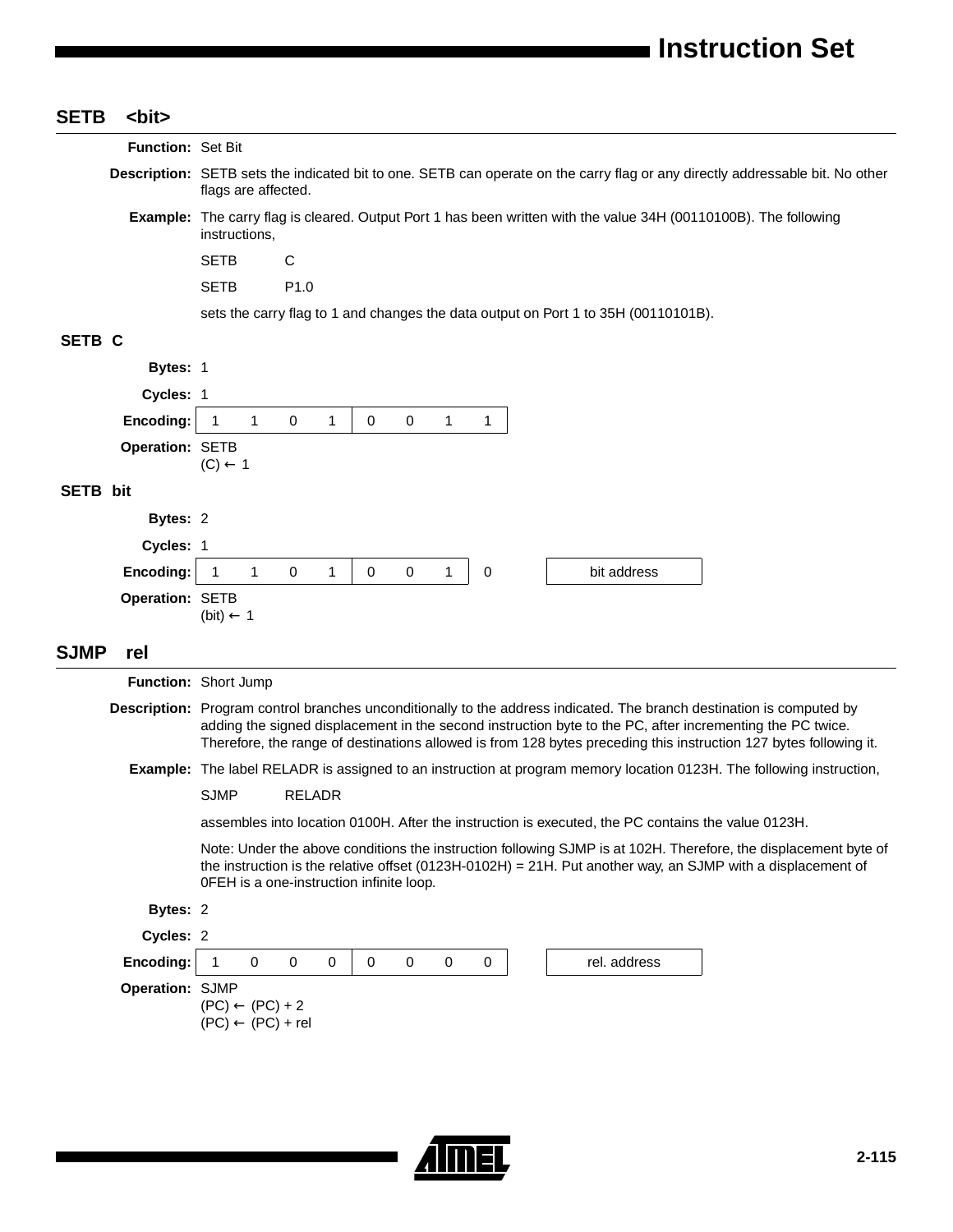

#### **SUBB A,<src-byte>**

**Function:** Subtract with borrow **Description:** SUBB subtracts the indicated variable and the carry flag together from the Accumulator, leaving the result in the Accumulator. SUBB sets the carry (borrow) flag if a borrow is needed for bit 7 and clears C otherwise. (If C was set before executing a SUBB instruction, this indicates that a borrow was needed for the previous step in a multiple-precision subtraction, so the carry is subtracted from the Accumulator along with the source operand.) AC is set if a borrow is needed for bit 3 and cleared otherwise. OV is set if a borrow is needed into bit 6, but not into bit 7, or into bit 7, but not bit 6. When subtracting signed integers, OV indicates a negative number produced when a negative value is subtracted from a positive value, or a positive result when a positive number is subtracted from a negative number. The source operand allows four addressing modes: register, direct, register-indirect, or immediate. **Example:** The Accumulator holds 0C9H (11001001B), register 2 holds 54H (01010100B), and the carry flag is set. The instruction, SUBB A,R2 will leave the value 74H (01110100B) in the accumulator, with the carry flag and AC cleared but OV set. Notice that 0C9H minus 54H is 75H. The difference between this and the above result is due to the carry (borrow) flag being set before the operation. If the state of the carry is not known before starting a single or multiple-precision subtraction, it should be explicitly cleared by CLR C instruction. **SUBB A,Rn Bytes:** 1 **Cycles:** 1 **Encoding:** 1 0 0 1 1 r r r **Operation:** SUBB  $(A) \leftarrow (A) - (C) - (R_n)$ **SUBB A,direct Bytes:** 2 **Cycles:** 1 **Encoding:** 1 0 0 1 0 1 0 1 direct address **Operation:** SUBB  $(A) \leftarrow (A) - (C) - (direct)$ **SUBB A,@Ri Bytes:** 1 **Cycles:** 1 **Encoding:** 1 0 0 1 0 1 1 i **Operation:** SUBB  $(A) \leftarrow (A) - (C) - ((R_i))$ **SUBB A,#data Bytes:** 2 **Cycles:** 1 **Encoding:** | 1 0 0 1 | 0 1 0 0 | | immediate data **Operation:** SUBB  $(A) \leftarrow (A) - (C) - #data$ 

# **2-116 Instruction Set**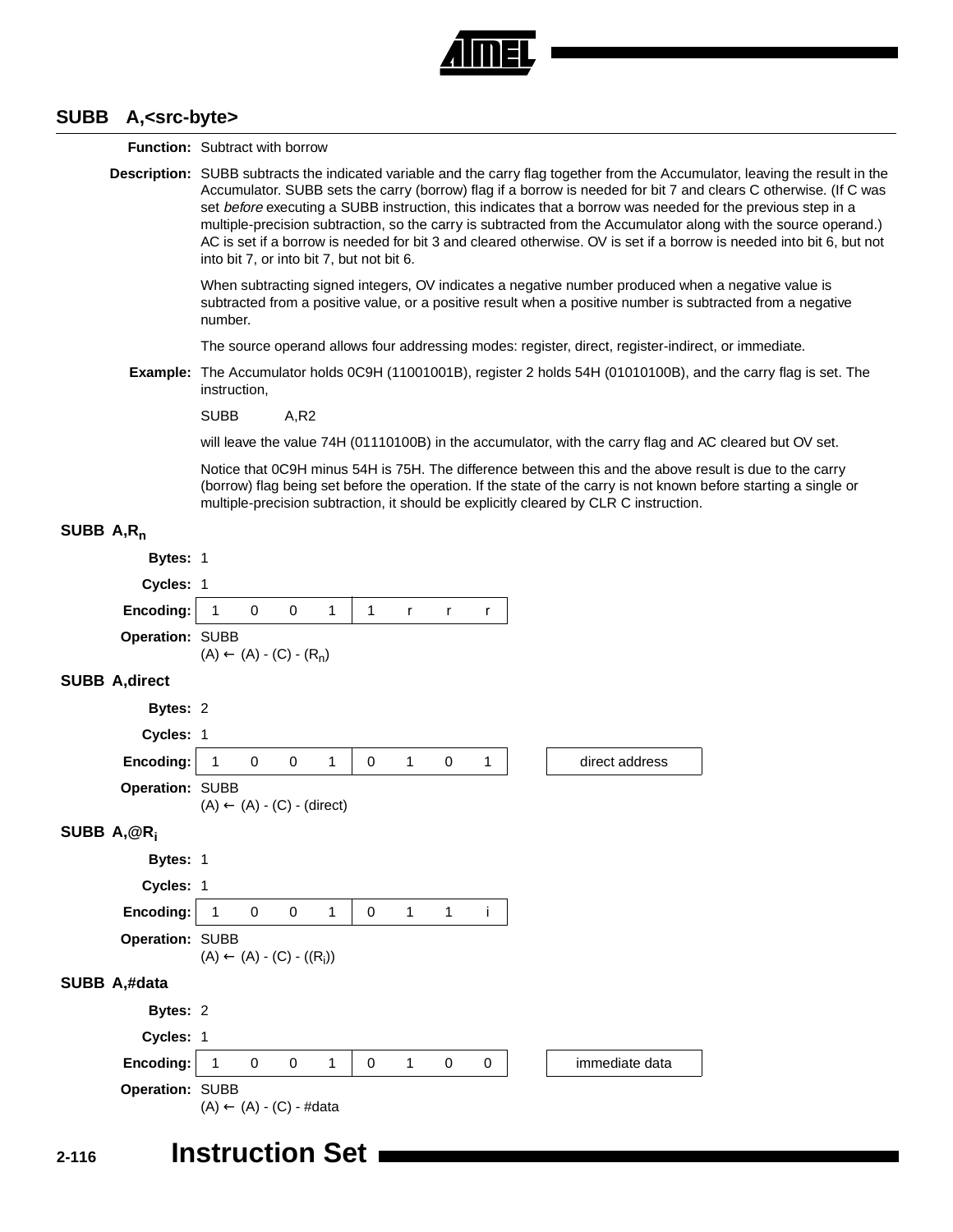# **SWAP A**

|            |                 | Function: Swap nibbles within the Accumulator                                                                                                                                                                                                                             |
|------------|-----------------|---------------------------------------------------------------------------------------------------------------------------------------------------------------------------------------------------------------------------------------------------------------------------|
|            |                 | Description: SWAP A interchanges the low- and high-order nibbles (four-bit fields) of the Accumulator (bits 3 through 0 and<br>bits 7 through 4). The operation can also be thought of as a 4-bit rotate instruction. No flags are affected.                              |
|            |                 | Example: The Accumulator holds the value 0C5H (11000101B). The instruction,                                                                                                                                                                                               |
|            |                 | <b>SWAP</b><br>A                                                                                                                                                                                                                                                          |
|            |                 | leaves the Accumulator holding the value 5CH (01011100B).                                                                                                                                                                                                                 |
|            | Bytes: 1        |                                                                                                                                                                                                                                                                           |
|            | Cycles: 1       |                                                                                                                                                                                                                                                                           |
|            | Encoding:       | $\mathbf 0$<br>$\mathbf 0$<br>$\overline{1}$<br>$\mathbf{1}$<br>0<br>0<br>$\mathbf{1}$<br>0                                                                                                                                                                               |
|            | Operation: SWAP | $(A_{3-0})$ D $(A_{7-4})$                                                                                                                                                                                                                                                 |
| <b>XCH</b> | A,<br>byte>     |                                                                                                                                                                                                                                                                           |
|            |                 | Function: Exchange Accumulator with byte variable                                                                                                                                                                                                                         |
|            |                 | Description: XCH loads the Accumulator with the contents of the indicated variable, at the same time writing the original<br>Accumulator contents to the indicated variable. The source/destination operand can use register, direct, or<br>register-indirect addressing. |
|            |                 | Example: R0 contains the address 20H. The Accumulator holds the value 3FH (0011111IB). Internal RAM location 20H<br>holds the value 75H (01110101B). The following instruction,                                                                                           |
|            |                 | <b>XCH</b><br>A, @R0                                                                                                                                                                                                                                                      |
|            |                 | leaves RAM location 20H holding the values 3FH (00111111B) and 75H (01110101B) in the accumulator.                                                                                                                                                                        |
| <b>XCH</b> | $A, R_n$        |                                                                                                                                                                                                                                                                           |
|            | Bytes: 1        |                                                                                                                                                                                                                                                                           |
|            | Cycles: 1       |                                                                                                                                                                                                                                                                           |
|            | Encoding:       | $\mathbf{1}$<br>1<br>1<br>0<br>0<br>$\mathsf{r}$<br>r<br>r                                                                                                                                                                                                                |
|            | Operation: XCH  | (A) D $((R_n)$                                                                                                                                                                                                                                                            |
| <b>XCH</b> | A, direct       |                                                                                                                                                                                                                                                                           |
|            | Bytes: 2        |                                                                                                                                                                                                                                                                           |
|            | Cycles: 1       |                                                                                                                                                                                                                                                                           |
|            | Encoding:       | $\mathbf{1}$<br>$\mathsf{O}\xspace$<br>$\mathsf{O}\xspace$<br>$\mathbf 0$<br>$\mathbf{1}$<br>$\mathbf 0$<br>direct address<br>$\mathbf{1}$<br>$\mathbf{1}$                                                                                                                |
|            | Operation: XCH  | (A) D (direct)                                                                                                                                                                                                                                                            |
| <b>XCH</b> | $A, @R_i$       |                                                                                                                                                                                                                                                                           |
|            | Bytes: 1        |                                                                                                                                                                                                                                                                           |
|            | Cycles: 1       |                                                                                                                                                                                                                                                                           |
|            | Encoding:       | $\pmb{0}$<br>$\mathbf{1}$<br>$\mathbf{1}$<br>$\pmb{0}$<br>$\mathbf 0$<br>$\mathbf{1}$<br>j.<br>$\mathbf{1}$                                                                                                                                                               |
|            | Operation: XCH  | (A) $D ((R_i))$                                                                                                                                                                                                                                                           |
|            |                 |                                                                                                                                                                                                                                                                           |

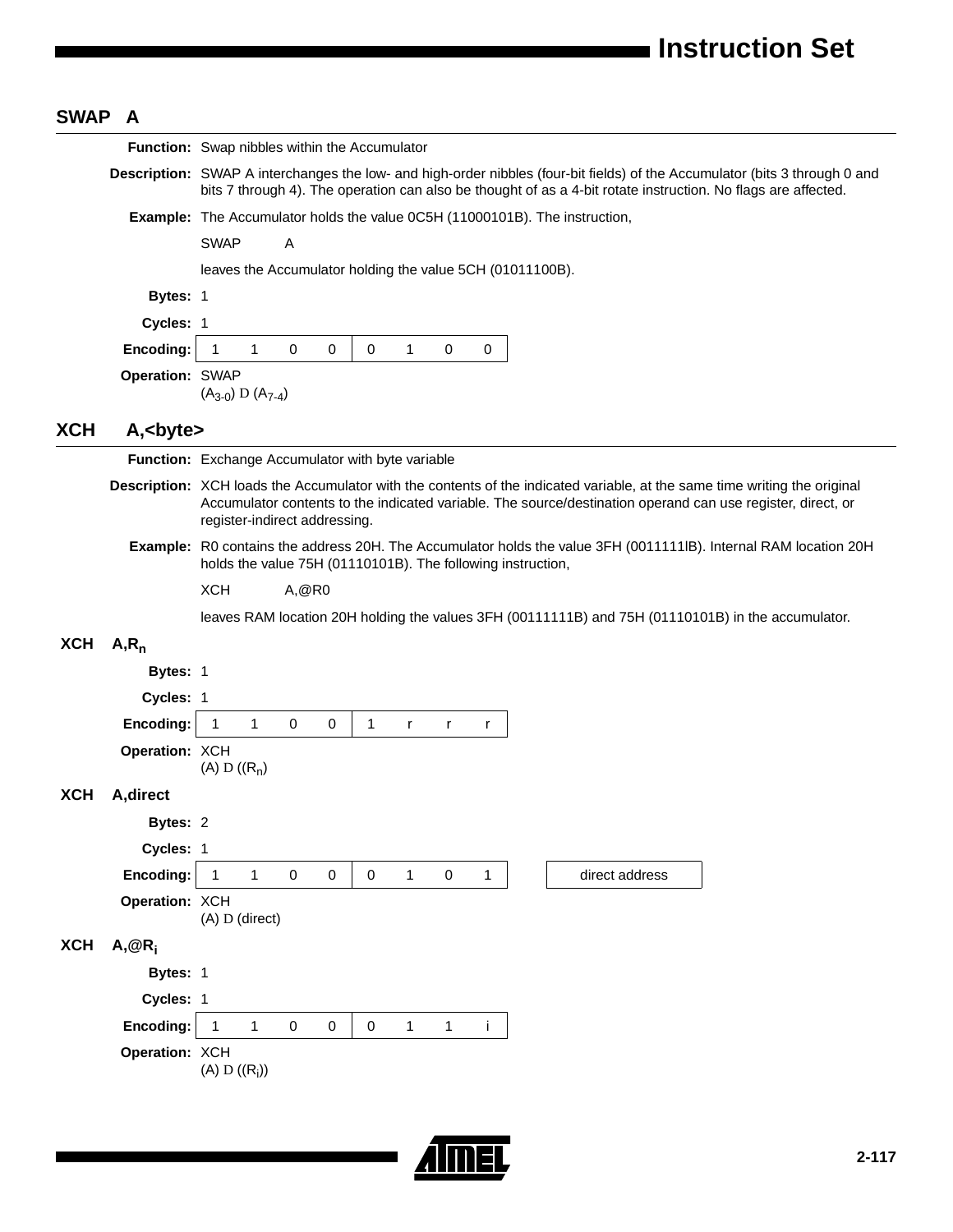

# **XCHD A,@Ri**

**XRL <dest-byte>,<src-byte>** 

**XRL A,Rn**

|                 | <b>Function:</b> Exchange Digit                                                                                                                                                                                                                                                                                                                                       |
|-----------------|-----------------------------------------------------------------------------------------------------------------------------------------------------------------------------------------------------------------------------------------------------------------------------------------------------------------------------------------------------------------------|
|                 | Description: XCHD exchanges the low-order nibble of the Accumulator (bits 3 through 0), generally representing a<br>hexadecimal or BCD digit, with that of the internal RAM location indirectly addressed by the specified register.<br>The high-order nibbles (bits 7-4) of each register are not affected. No flags are affected.                                   |
|                 | Example: R0 contains the address 20H. The Accumulator holds the value 36H (00110110B). Internal RAM location 20H<br>holds the value 75H (01110101B). The following instruction,                                                                                                                                                                                       |
|                 | <b>XCHD</b><br>A, @R0                                                                                                                                                                                                                                                                                                                                                 |
|                 | leaves RAM location 20H holding the value 76H (01110110B) and 35H (00110101B) in the Accumulator.                                                                                                                                                                                                                                                                     |
| Bytes: 1        |                                                                                                                                                                                                                                                                                                                                                                       |
| Cycles: 1       |                                                                                                                                                                                                                                                                                                                                                                       |
| Encoding:       | 1<br>0<br>1<br>$\mathbf 0$<br>1<br>$\mathbf{1}$<br>j.<br>-1                                                                                                                                                                                                                                                                                                           |
| Operation: XCHD | $(A_{3-0})$ D $((R_{13-0}))$                                                                                                                                                                                                                                                                                                                                          |
|                 | <dest-byte>,<src-byte></src-byte></dest-byte>                                                                                                                                                                                                                                                                                                                         |
|                 | Function: Logical Exclusive-OR for byte variables                                                                                                                                                                                                                                                                                                                     |
|                 | Description: XRL performs the bitwise logical Exclusive-OR operation between the indicated variables, storing the results in<br>the destination. No flags are affected.                                                                                                                                                                                               |
|                 | The two operands allow six addressing mode combinations. When the destination is the Accumulator, the source<br>can use register, direct, register-indirect, or immediate addressing; when the destination is a direct address, the<br>source can be the Accumulator or immediate data.                                                                               |
|                 | Note: When this instruction is used to modify an output port, the value used as the original port data is read from<br>the output data latch, not the input pins.                                                                                                                                                                                                     |
|                 | Example: If the Accumulator holds 0C3H (1100001IB) and register 0 holds 0AAH (10101010B) then the instruction,                                                                                                                                                                                                                                                        |
|                 | <b>XRL</b><br>A, R0                                                                                                                                                                                                                                                                                                                                                   |
|                 | leaves the Accumulator holding the value 69H (01101001B).                                                                                                                                                                                                                                                                                                             |
|                 | When the destination is a directly addressed byte, this instruction can complement combinations of bits in any<br>RAM location or hardware register. The pattern of bits to be complemented is then determined by a mask byte,<br>either a constant contained in the instruction or a variable computed in the Accumulator at run-time. The<br>following instruction, |
|                 | XRL<br>P1,#00110001B                                                                                                                                                                                                                                                                                                                                                  |
|                 | complements bits 5, 4, and 0 of output Port 1.                                                                                                                                                                                                                                                                                                                        |
| $A, R_n$        |                                                                                                                                                                                                                                                                                                                                                                       |
| Bytes: 1        |                                                                                                                                                                                                                                                                                                                                                                       |
| Cycles: 1       |                                                                                                                                                                                                                                                                                                                                                                       |
| Encoding:       | $\pmb{0}$<br>1<br>1<br>0<br>1<br>r<br>r<br>r                                                                                                                                                                                                                                                                                                                          |
| Operation: XRL  | $(A) \leftarrow (A) \vee (R_n)$                                                                                                                                                                                                                                                                                                                                       |
|                 |                                                                                                                                                                                                                                                                                                                                                                       |